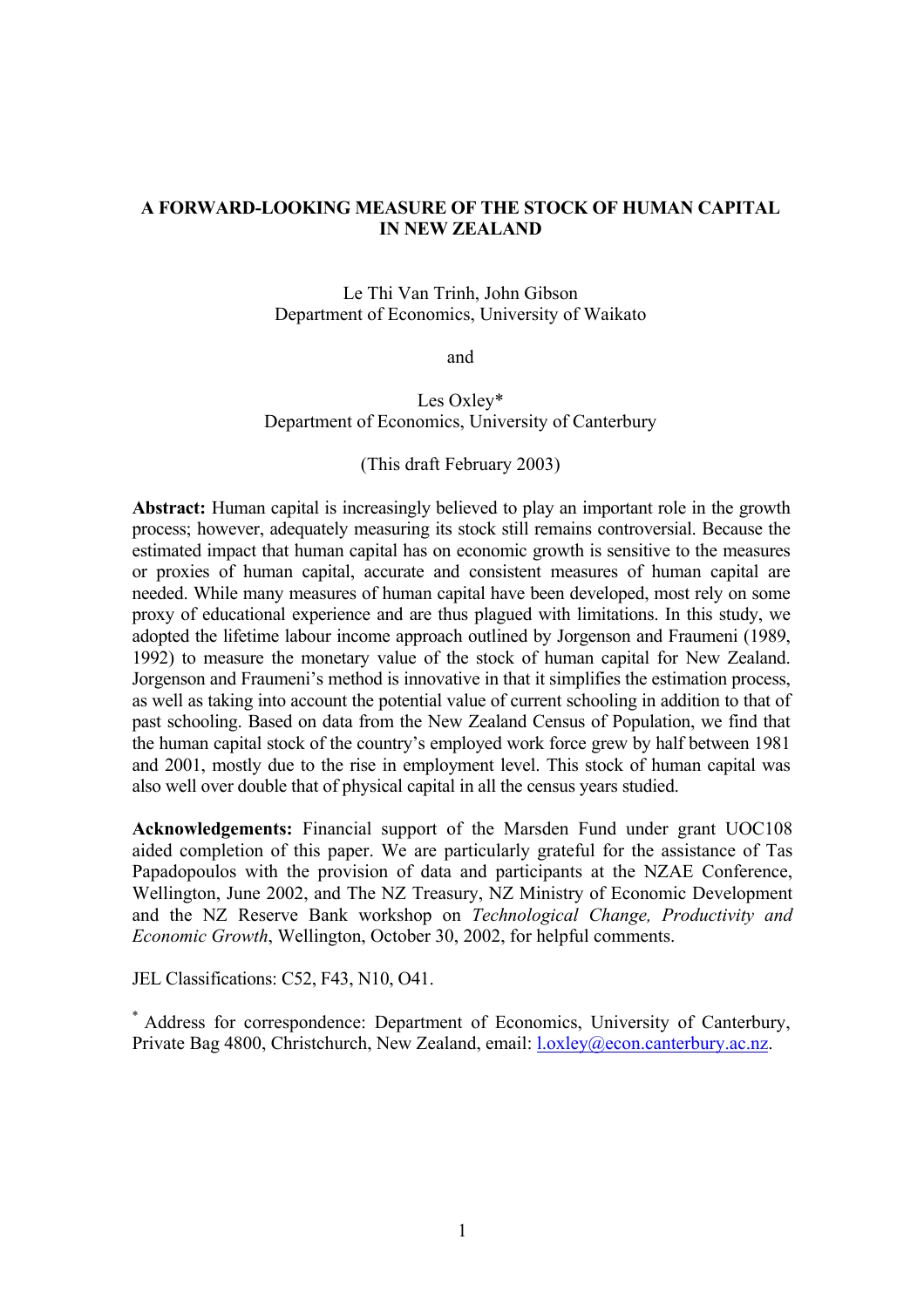#### **1. Introduction**

Human capital is frequently discussed but poorly measured. Modern theories of economic growth, such as those of Romer (1986) and Jones and Manuelli (1990), emphasise human capital in their explanation of the growth process. But the empirical support for these theories has been hampered by the lack of reliable measures of human capital. Moreover, even in countries where attempts are made to estimate the value of human capital, it is not yet standard practice for official statistical agencies to include human capital in their capital stock measures (Wei, 2001). This is a surprising omission because estimates of the value of human capital predate the formal development of National Accounts statistics. For example, Petty (1690) estimated the total human capital of England to be £520 million or £80 per capita.

Various measures of human capital have been developed. But instead of placing a value on human capital, the more recent practice in economics has been to estimate human capital on the basis of years of schooling or formal educational attainment levels, regardless of actual productive capacity (Miller, 1996). For example, Treasury (2001) compare human capital in New Zealand to other OECD countries using as indicators, average years of education, expected years of tertiary education, and participation rates in adult education and training. This educational stock approach has been popular mainly because it uses measures that are relatively easy to quantify. But despite shedding some light on the gross differences in growth differentials between "rich" and "poor" countries, these crude proxies for knowledge have been unable to satisfactorily explain the performance of more economically advanced economies like New Zealand.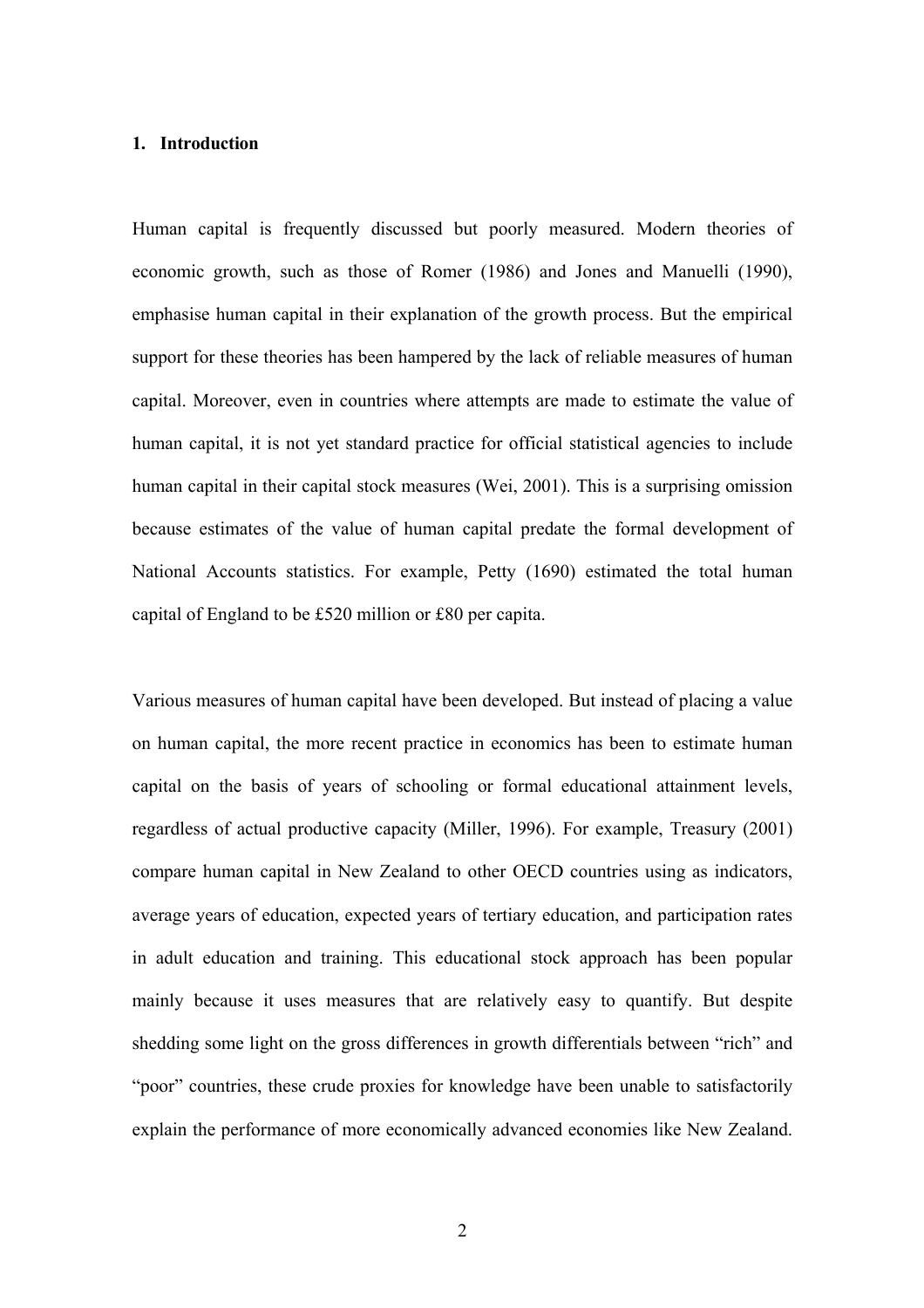The proxy measures of human capital used by authors such as Nehru et al. (1995) and Barro and Lee (1993, 1996) have attracted considerable criticism (de la Fuente and Doménech, 2000).

Recently, some improvements have been made to the measurement of human capital, including de la Fuente and Doménech (2000), Cohen and Soto (2001), Barro and Lee (2001), and Wößmann (2003), yet they still suffer from some drawbacks. In particular, by focusing on the education so far experienced, these new measures still fail to capture the richness of knowledge embodied in humans. For a recent survey of the literature on alternative measures of human capital see, Le, Gibson and Oxley (2003).

Because of these deficiencies in the educational stock-based approach, Jorgenson and Fraumeni (1989, 1992) have returned to the earlier approach to valuing human capital, introduced by Farr (1853). The basic idea is to value the human capital embodied in individuals as the total income that could be generated in the labour market over their lifetime. These expected labour earnings contribute to an extended notion of capital, which Jorgensen and Fraumeni include in a proposed new system of national accounts for the US economy. Outside the U.S., this method has been applied to the estimate the human capital stock for Sweden (Ahlroth et al, 1997) and Australia (Wei, 2001), both of which studies found the stock of human capital to greatly exceed that of physical capital.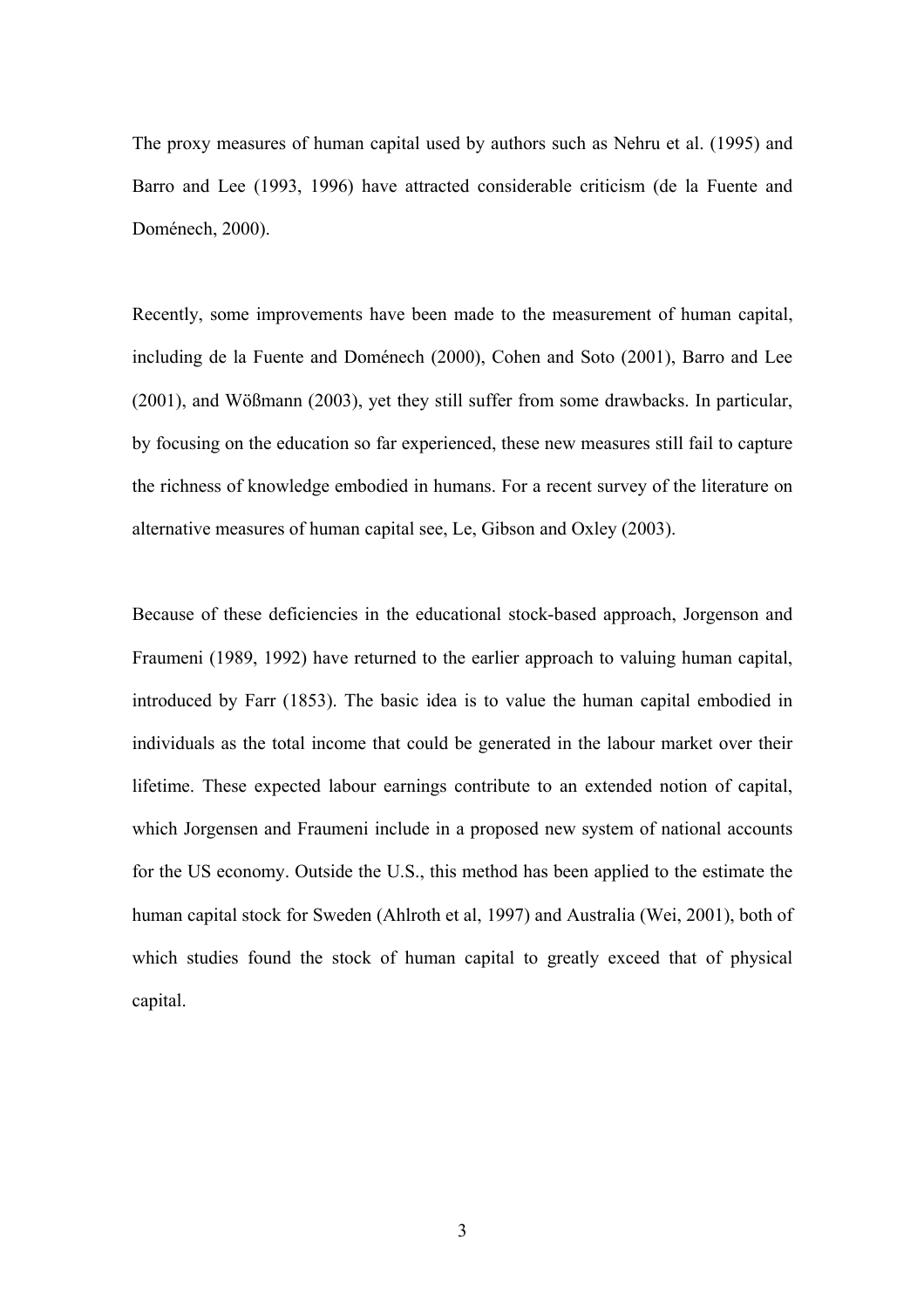In this paper we modify the formula outlined by Jorgenson and Fraumeni (1989, 1992) and Wei  $(2001)^{11}$  to place a value on the stock of human capital of the employed work force, or the *effective* human capital stock, for New Zealand.<sup>12</sup> We focus only on those individuals in employment, since these people are directly participating in economic production and so their human capital is arguably a better measure of the country's productive capacity. Our estimates are based on the discounted present value of expected lifetime labour market incomes. Thus, our study is an example of a forward looking (or prospective) method of measuring human capital. Such methods contrast with backward looking (retrospective) methods based on cost of production concepts, and with the widely used educational stock approach.

In the empirical part of the paper we work mainly with Census of Population data from 1981-2001 to calculate the future stream of incomes that a worker of a given age, gender and education level can expect to earn. This expected income is based on crosssectional age-income profiles, which are then combined with the probability of enrolment in further education (allowing the worker to "jump" from one profile to another), the probability of participating in the labour force and of continued employment, and age-specific mortality rates. After incorporating expected growth rates and a discount factor, it is possible to calculate the present value of lifetime income, for a person of a given gender and education level. When these per capita estimates are combined with information on the population size of each cohort, the aggregate value of human capital can be calculated. Of course, these estimates relate only to market income so the value of human capital stocks used in non-market production may be

 $11$  We use different equations from Wei (2001) who appears to have double counted unemployment.

 $12$  Hendy at al. (2002) also focus on the same part of the population.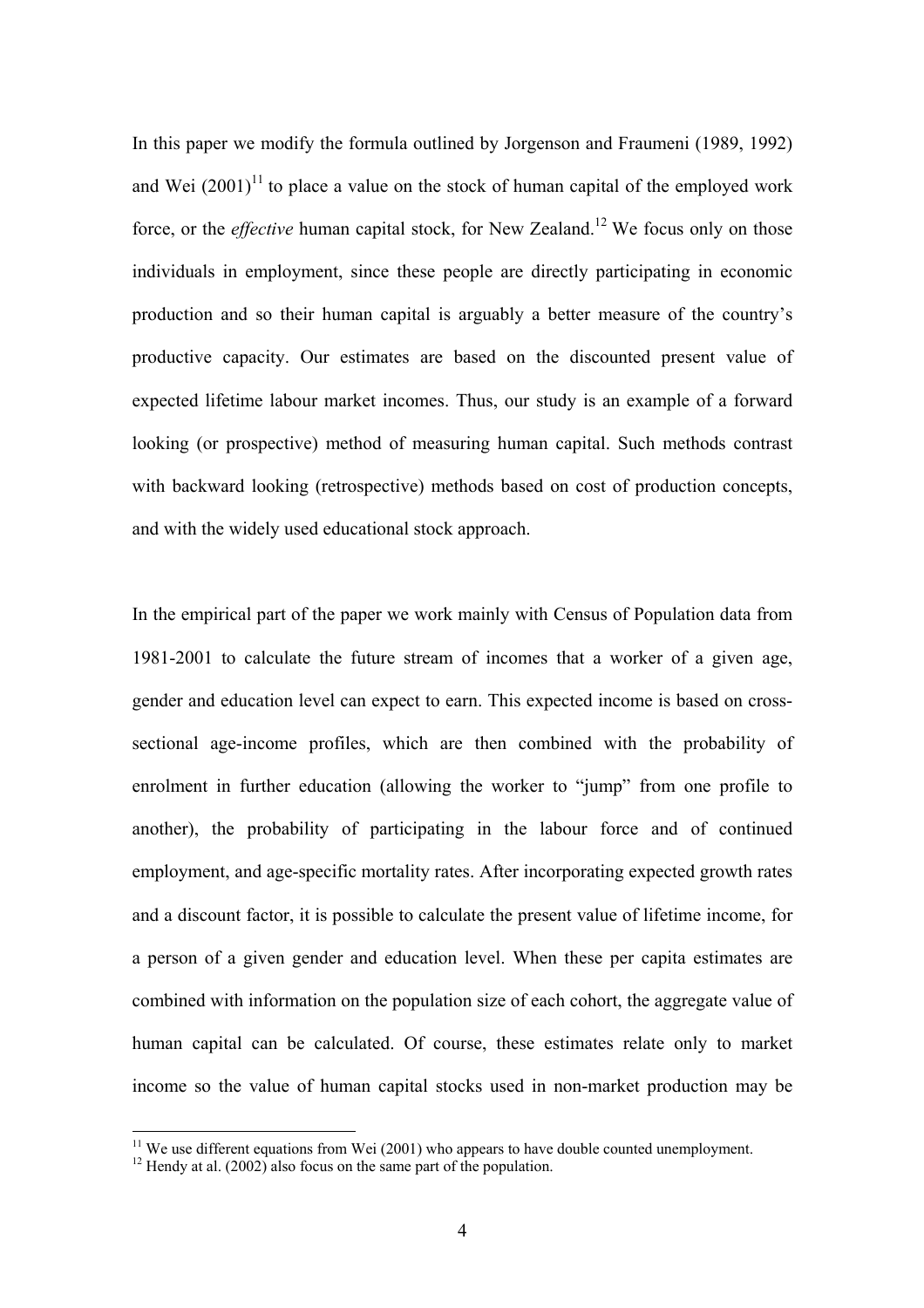missed, but such a restricted focus is also common in studies measuring the returns to education<sup>13</sup>

In addition to presenting valuations for, and describing trends in, the stock of human capital, we also use our model to carry out various sensitivity analyses. We are particularly interested in showing what impact certain modelling assumptions have on the estimates because the "full" method that we use involves onerous calculations, so accurate short-cuts would be desirable. Our measures of human capital are also contrasted with estimates of the physical capital stock, although we note that physical capital is usually measured in terms of the cost of production.<sup>14</sup> Finally, the estimates of the human capital stock for New Zealand (and its size relative to physical capital) are contrasted with the estimates from other local studies.

#### **2. Models**

If the possibility of future enrolment to gain a higher level of education is initially ignored, it is relatively easy to get an estimate of the present value of lifetime labour income from a cross-section (Jorgenson and Fraumeni, 1992). The general principle used is that a person aged *t* years with a certain level of education bases their expected earnings *n* years in the future on the current earnings of people of the same education and gender who are  $t + n$  years old. Early applications of this theory included Houthakker (1959), Weisbrod (1961), Miller (1965), and Graham and Webb (1979).

<sup>&</sup>lt;sup>13</sup> Haveman and Wolfe (1984) list and attempt to quantify these non-market effects.

<sup>&</sup>lt;sup>14</sup> However, as Shultz (1961) points out, according to capital theory, the value of a capital asset can be evaluated both by the total costs devoted to its formation and by the discounted flow of future yields.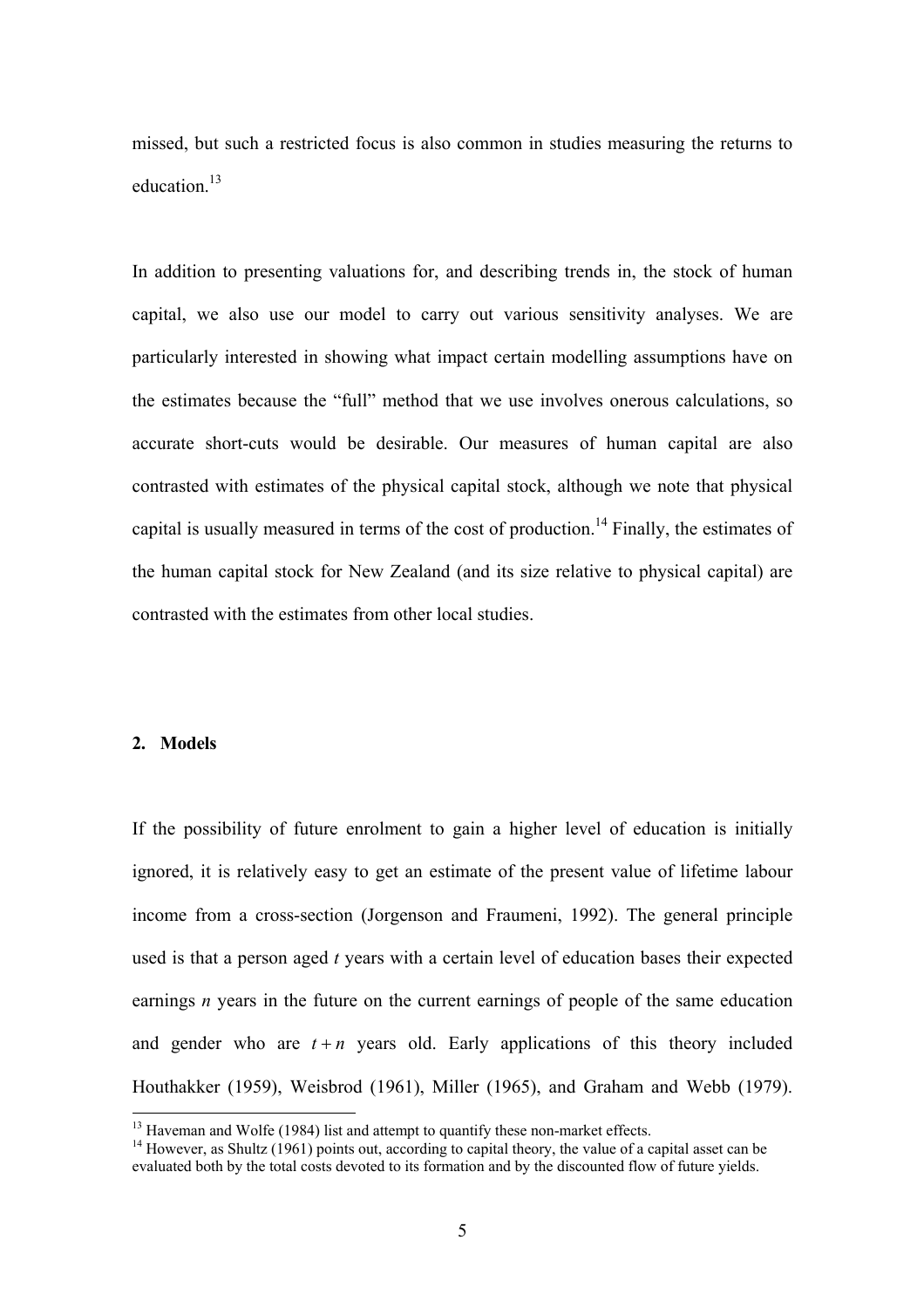Jorgenson and Fraumeni (1989) simplified the calculations by pointing out the fact that the present value of lifetime labour income for a person of given age is just their expected current annual labour income plus the present value of their expected lifetime income in the next period (where this expectation depends on survival probabilities). Thus, by backwards recursion it is possible to calculate the present value of lifetime income at each age. For example, Jorgenson and Fraumeni assume that all individuals retire when they are 75 years old, so for a 74-year-old person, the present value of lifetime labour income is just their current labour income. The lifetime labour income of a 73-year-old individual is equal to the present value of lifetime labour income of the 74-year-old plus their current labour income. And so forth.

A more formal statement of this approach, as will be applied in our study, is:

$$
HK_{a}^{e_i}(x) = W_{a}^{e_i}Y_{a}^{e_i} + HK_{a+1}^{e_i}(x)S_{a,a+1}(1+g)/(1+i)
$$
 (1)

where *HK* $(x)$  = human capital per capita, defined as the present value of

lifetime labour income per capita

- $Y =$  current annual labour income per capita of those employed
- $W =$  employment rate

 $S_{a, a+1}$  = probability of surviving one more year from age *a* 

- $g =$  income growth rate
- $i =$  discount rate
- $e_i$  = educational attainment of level *i*
- $a = a$ ge

To implement equation (1), we make the following assumptions: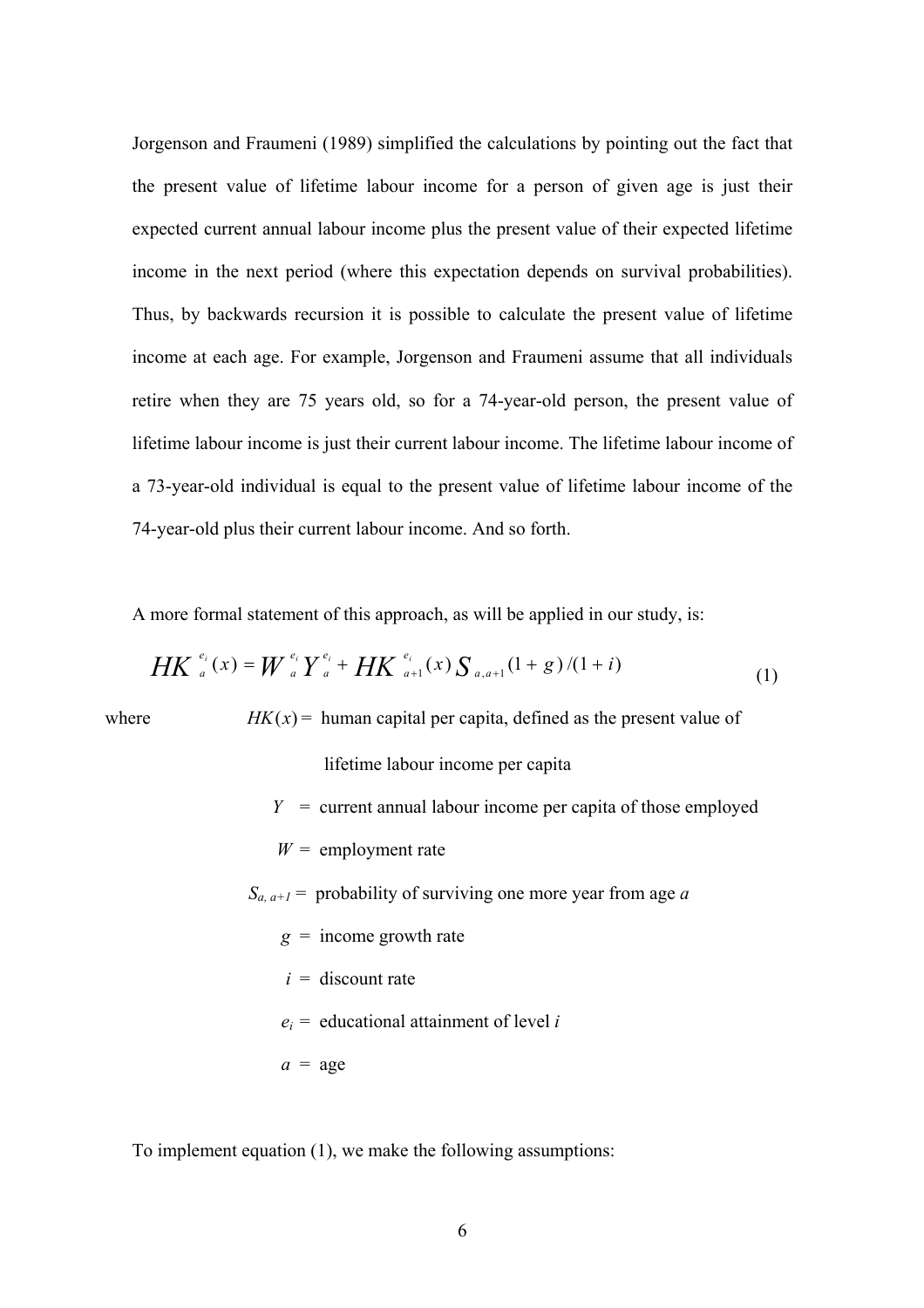- The retirement age is 66 years, at which point lifetime labour incomes are set to zero,
- The equation holds separately for men and women
- $g = 2\%$  and  $i = 6\%$  (base case). These rates apply to all cohorts unless otherwise specified.

Based on these assumptions, it would be possible to estimate the per capita lifetime labour income for people with any particular level of education.

While equation (1) is likely to hold for most of the population over most of their working life, there are also people enrolled in further study who in the context of the model are, essentially, trying to jump onto a higher age-earnings profile. An important innovation of the Jorgenson and Fraumeni method is that they incorporate the extra human capital of these individuals. In contrast, previous methods assumed that people undertaking further study would remain in their current cohort of educational attainment, so their further study did not count for anything. When the model allows further study, individuals face two possible earnings streams; one with continuous work and one with the possibility of delaying work for further study. Hence, lifetime labour incomes for any given cohort are a linear combination of these two earnings streams, where the weights on each depend on the probability of enrolment. Also, since the focus of our study is on the labour force, the expected contribution of students, who are not currently participating in the labour force, should be weighted by the probability that those students will enter the labour force and will be employed upon graduation: Formally,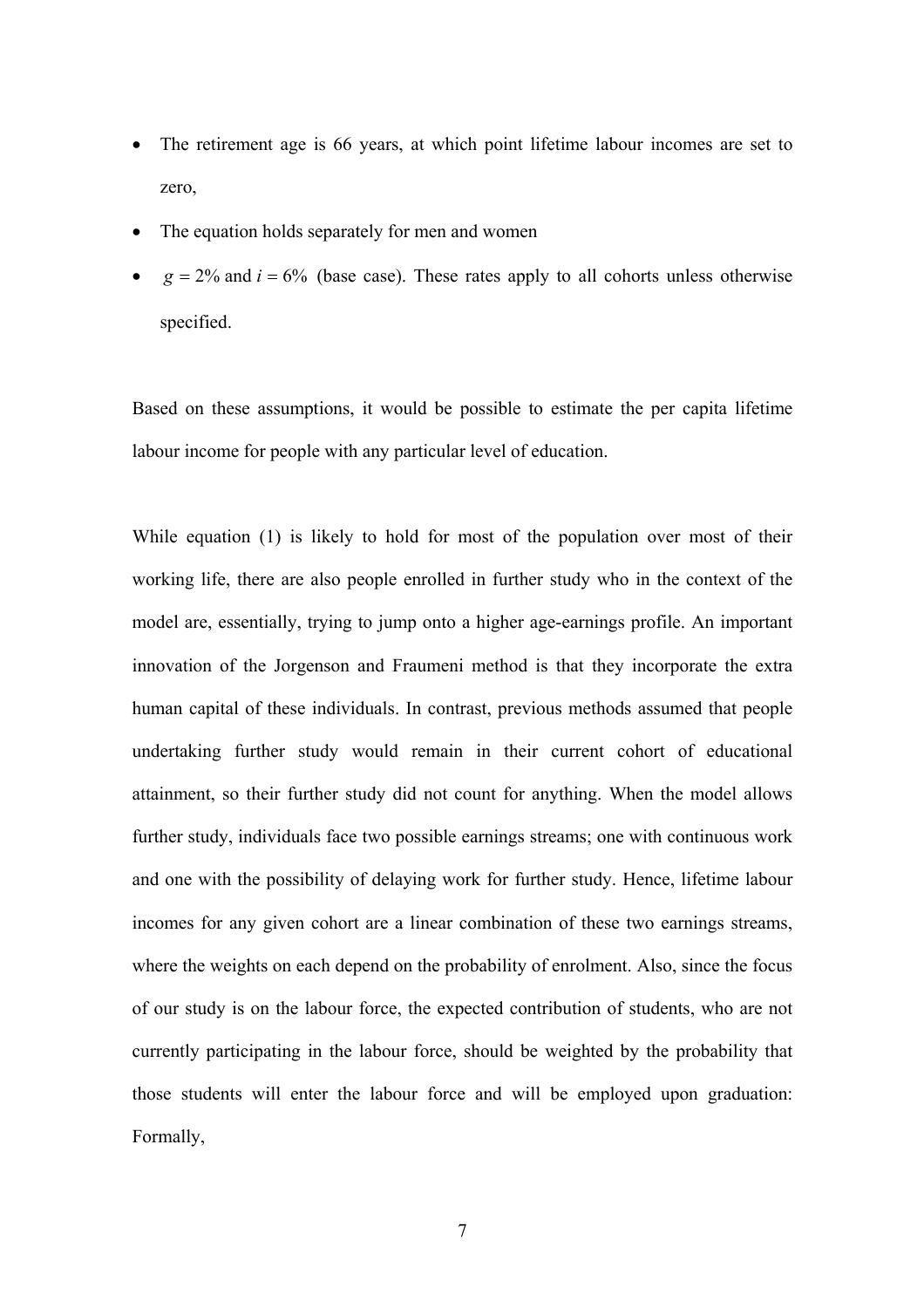$$
HK_{a}^{e_i}(x) = W_{a}^{e_i} Y_{a}^{e_i} + HK_{a+1}^{e_i}(x) S_{a,a+1}(1+g)/(1+i)
$$
  
+ 
$$
\sum_{j\in E} \sum_{t\in T} E_{a}^{jt} L_{a+t}^{e_i} W_{a+t}^{e_i} HK_{a+t}^{e_i}(x) S_{a,a+t} \{(1+g)/(1+i)\}^{t}
$$
 (2)

where  $E_a^{jt}$  = percentage of those individuals (of the working age population) undertaking  $j^{\text{th}}$  type of study in its  $t^{\text{th}}$  period.

- $E =$ all the levels of educational attainment *e* except the lowest, and  $T =$  all the study periods of E.
- $L =$ labour force participation rate

Similar to Wei (2001), we assume that the potential working life is from age 21 to 65. A work-study phase occurs from 21-34, where equation (2) holds. A work-only phase occurs from age 35, where equation (1) applies.<sup>15</sup> While equations (1) and (2) can be estimated for any variety of education levels, we initially followed Wei and specified five groups defined by their highest qualification: higher degree; Bachelors degree; diploma; skilled labour; and unqualified. The particular qualification levels that those headings cover are listed in Appendix 1.

However, it is apparent that in New Zealand there is not much difference between the annual labour incomes of people in the diploma group and those in the skilled labour group. The problem is that workers with a post-school qualification other than a university degree (which places them in the diploma group), are very heterogeneous. This group includes people who left school without any qualifications and then did a one-year vocational certificate, as well as people who stayed to the end of  $7<sup>th</sup>$  Form and

<sup>&</sup>lt;sup>15</sup> This is a simplification of Jorgenson and Fraumeni, who specify five stages during the entire life.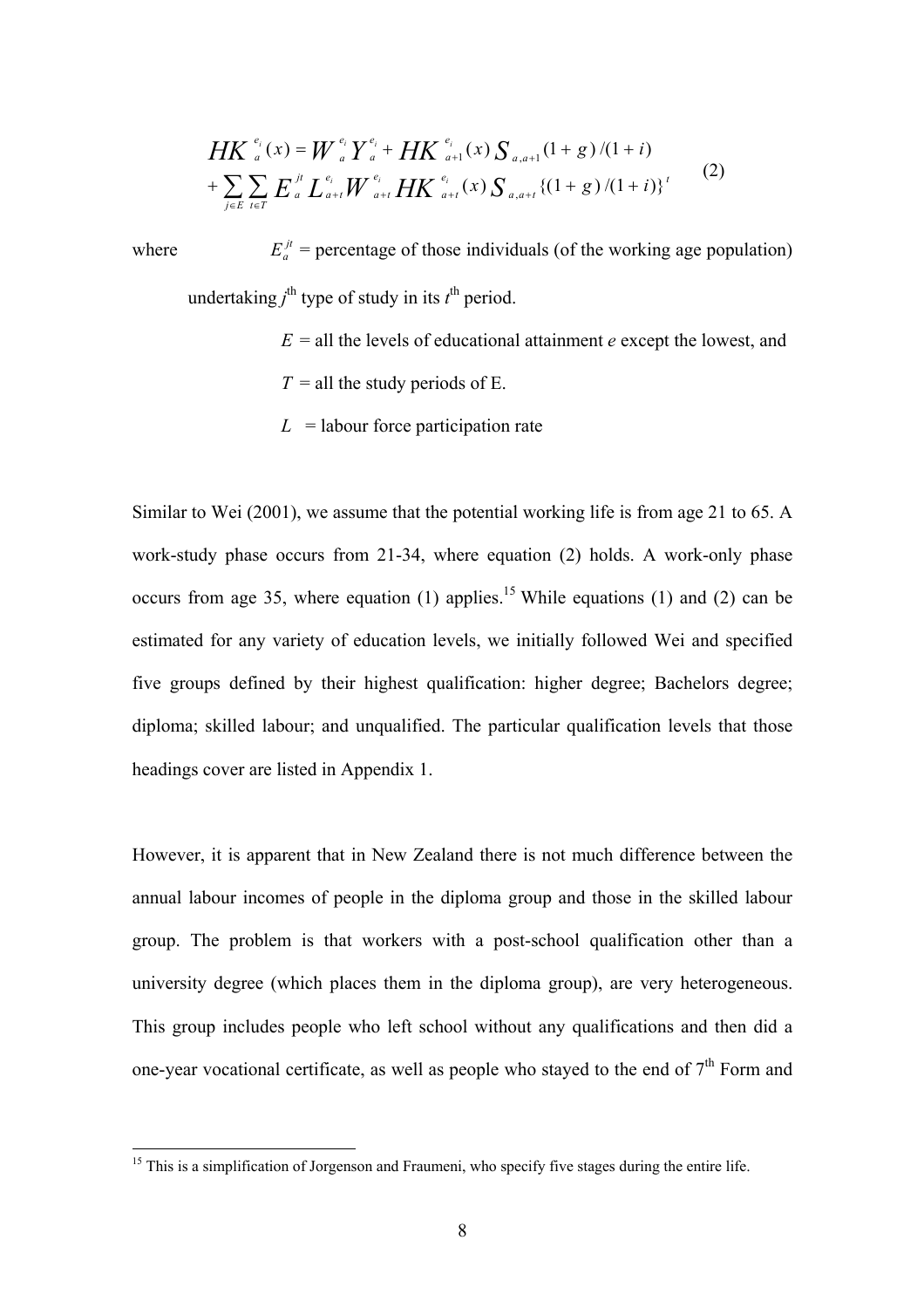then did a three-year diploma. We therefore aggregated these two groups, leaving us with the following breakdown:

- *h*=higher degree
- *b*=Bachelors degree
- $s$ =skilled labour (UE/6<sup>th</sup> Form Certificate, Bursary/7<sup>th</sup> Form Certificate and any post-school qualifications recognised by the Census)
- *u*=unqualified (School Certificate, not classifiable, other, no qualifications).

The assumptions used to implement equation (2) for the work-study stage are:

- The study period for a higher degree is two years, conditional on holding a Bachelors degree;
- The study period for a Bachelors degree is three years, regardless of previous qualification;
- The study period for a skilled labour qualification is two years;
- Individuals can only study for a higher educational attainment than they already have (Bachelors degree holders studying for a second Bachelors degree count as studying for a higher degree in the model);
- Students enrolled in anything that requires more than one period are evenly distributed among different study stages.
- Direct costs of study are offset by part-time earnings, so that there is no need to apply negative values of current earnings while studying.

For higher degree holders the calculation of expected lifetime labour income is simplified by the fact that they have reached the highest educational level allowed by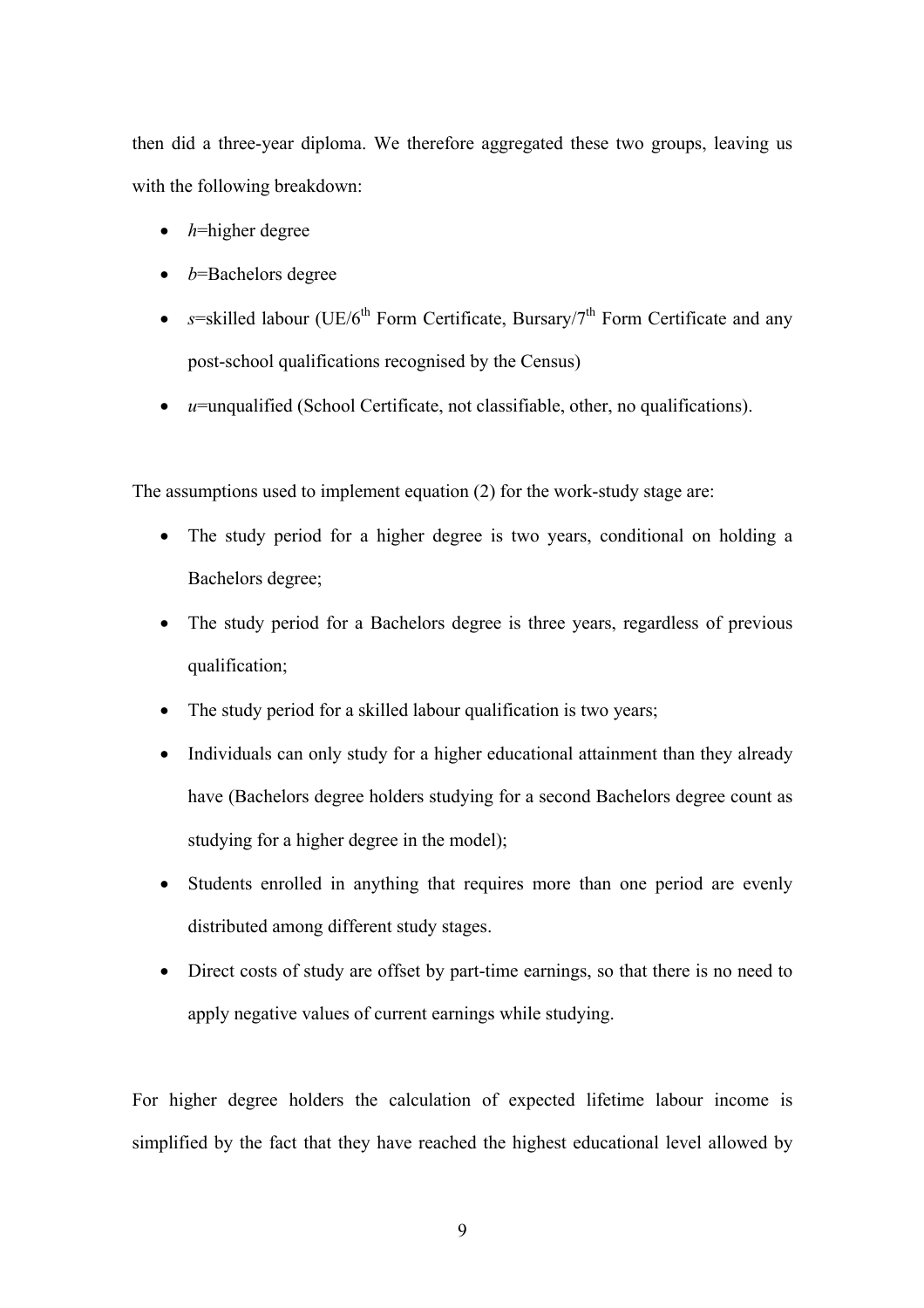the model. Hence, they are in the work-only stage, regardless of their age. Their lifetime labour income is:

$$
HK_{a}^{h}(x) = W_{a}^{h}Y_{a}^{h} + HK_{a+1}^{h}(x)S_{a,a+1}(1+g)/(1+i)
$$
\n(3)

For the cohorts whose highest current qualification is a Bachelors degree, lifetime labour income is given by:

$$
HK_a^b(x) = W_a^b Y_a^b + HK_{a+1}^b S_{a,a+1}(1+g)/(1+i) + \frac{1}{2} E_a^{b-h} L_{a+1}^b W_{a+1}^b HK_{a+1}^b(x) S_{a,a+1}(1+g)/(1+i)
$$
  
+
$$
\frac{1}{2} E_a^{b-h} L_{a+2}^b W_{a+2}^b HK_{a+2}^b(x) S_{a,a+2} \{(1+g)/(1+i)\}^2
$$
 (4)

where  $E_a^{b-h}$  is the enrolment rate for people *a* year old, with Bachelors degrees studying for a higher degree. For the cohorts whose highest current qualification falls within the "skilled" group, lifetime labour income is given by:

$$
HK_{a}^{s}(x) = W_{a}^{s}Y_{a}^{s} + HK_{a+1}^{s}S_{a,a+1}(1+g)/(1+i) + \frac{1}{3}E_{a}^{s-b}L_{a+1}^{b}W_{a+1}^{b}HK_{a+1}^{b}(x)S_{a,a+1}(1+g)/(1+i)
$$
  
+
$$
\frac{1}{3}E_{a}^{s-b}L_{a+2}^{b}W_{a+2}^{b}HK_{a+2}^{b}(x)S_{a,a+2}\{(1+g)/(1+i)\}^{2} + \frac{1}{3}E_{a}^{s-b}L_{a+3}^{b}W_{a+3}^{b}HK_{a+3}^{b}(x)S_{a,a+3}\{(1+g)/(1+i)\}^{3}
$$
  
(5)

where  $E_a^{s-b}$  is the proportion of "skilled" individuals enrolling in a Bachelors degree. The lifetime labour income for the unqualified group is the most complex to calculate because they have the possibility of enrolling either in study towards a skilled labour qualification or in study towards a Bachelors degree:

$$
HK_a^u(x) = W_a^u Y_a^u + HK_{a+1}^u(x) S_{a,a+1}(1+g)/(1+i)
$$
  
+  $\{\frac{1}{2} E_a^{u-s} L_{a+1}^s W_{a+1}^s HK_{a+1}^s(x) + \frac{1}{3} E_a^{u-b} W_{a+1}^b HK_{a+1}^b(x) \} S_{a,a+1}(1+g)/(1+i)$   
+  $\{\frac{1}{2} E_a^{u-s} L_{a+2}^s W_{a+2}^s HK_{a+2}^s(x) + \frac{1}{3} E_a^{u-b} L_{a+2}^b W_{a+2}^b HK_{a+2}^b(x) \} S_{a,a+2} \{(1+g)/(1+i)\}^2$   
+  $\frac{1}{3} E_a^{u-b} L_{a+3}^b W_{a+3}^b HK_{a+3}^b(x) S_{a,a+3} \{(1+g)/(1+i)\}^3$  (6)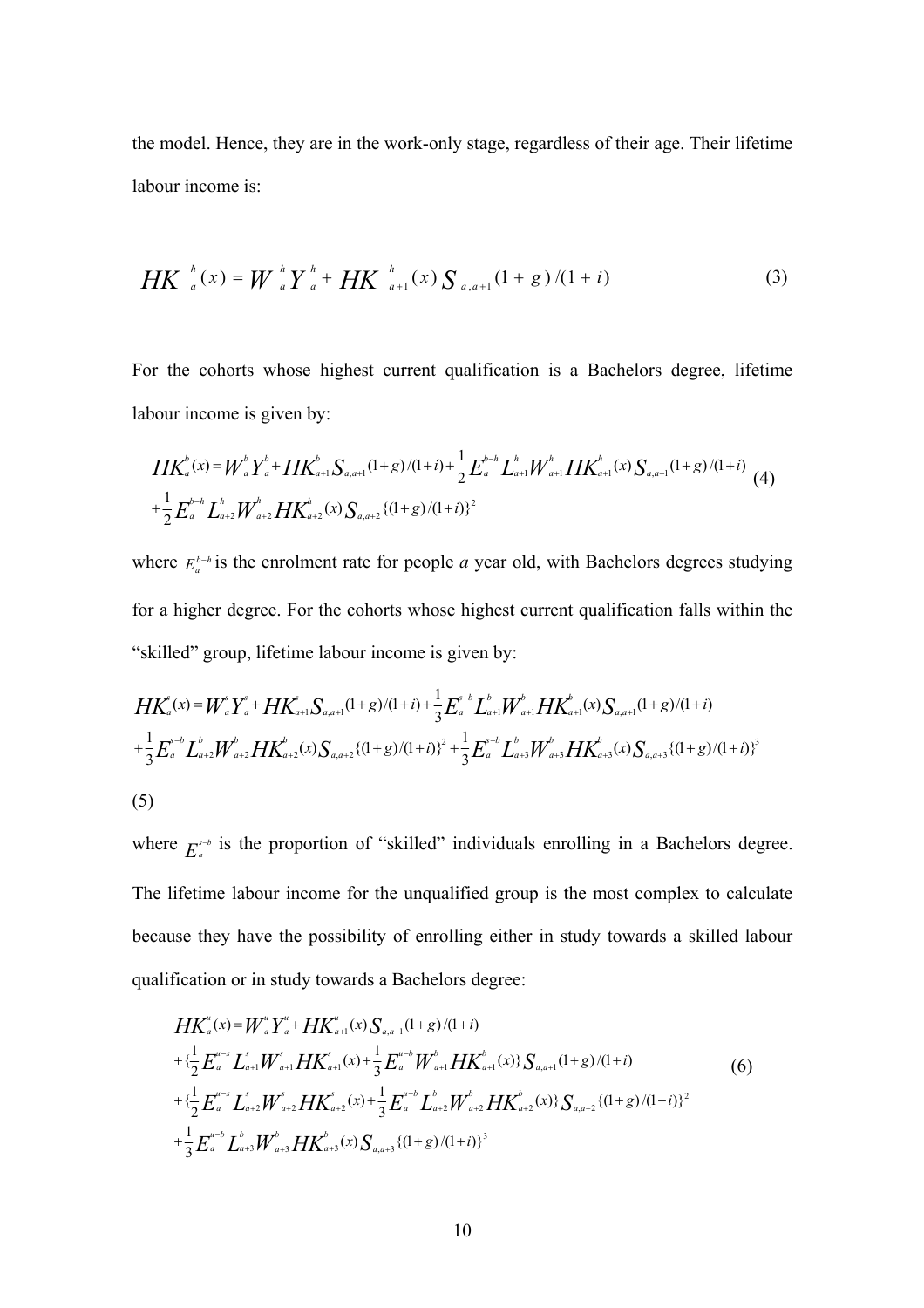where  $E_a^{u-s}$  is the enrolment rate for those studying for a skilled labour qualification and  $E_{a}^{\mu-b}$  is the rate for those going directly to degree study.

#### **3. Data description**

Data were obtained from each Census of Population from 1981 to 2001. The data were in the form of population counts within homogeneous cells defined by age, gender, educational level (as described above), employment status, and income bracket. Depending on the particular Census, the number of cells approached 100,000, but for most of the analysis we formed the data into 360 cohorts defined by 45 ages (21-65), gender, and four educational levels. For each of these cohorts we calculated the mean annual gross income of the employed, the employment rate, and the enrolment rate.

#### *Educational attainment*

Table 1A shows the distribution of the population aged 21-65 by gender and education. It is apparent that the share of university educated people has increased sharply, from 4.6 percent in 1981 to 12.8 percent in 2001. While the educational stocks approach would note this change as an improvement in human capital, it is not able to give it a monetary value. It is also notable that the gender gap in education has almost disappeared. It is also clear from Table 1B that the probability of participating in the labour force rises with the level of education.

#### *Employment rates*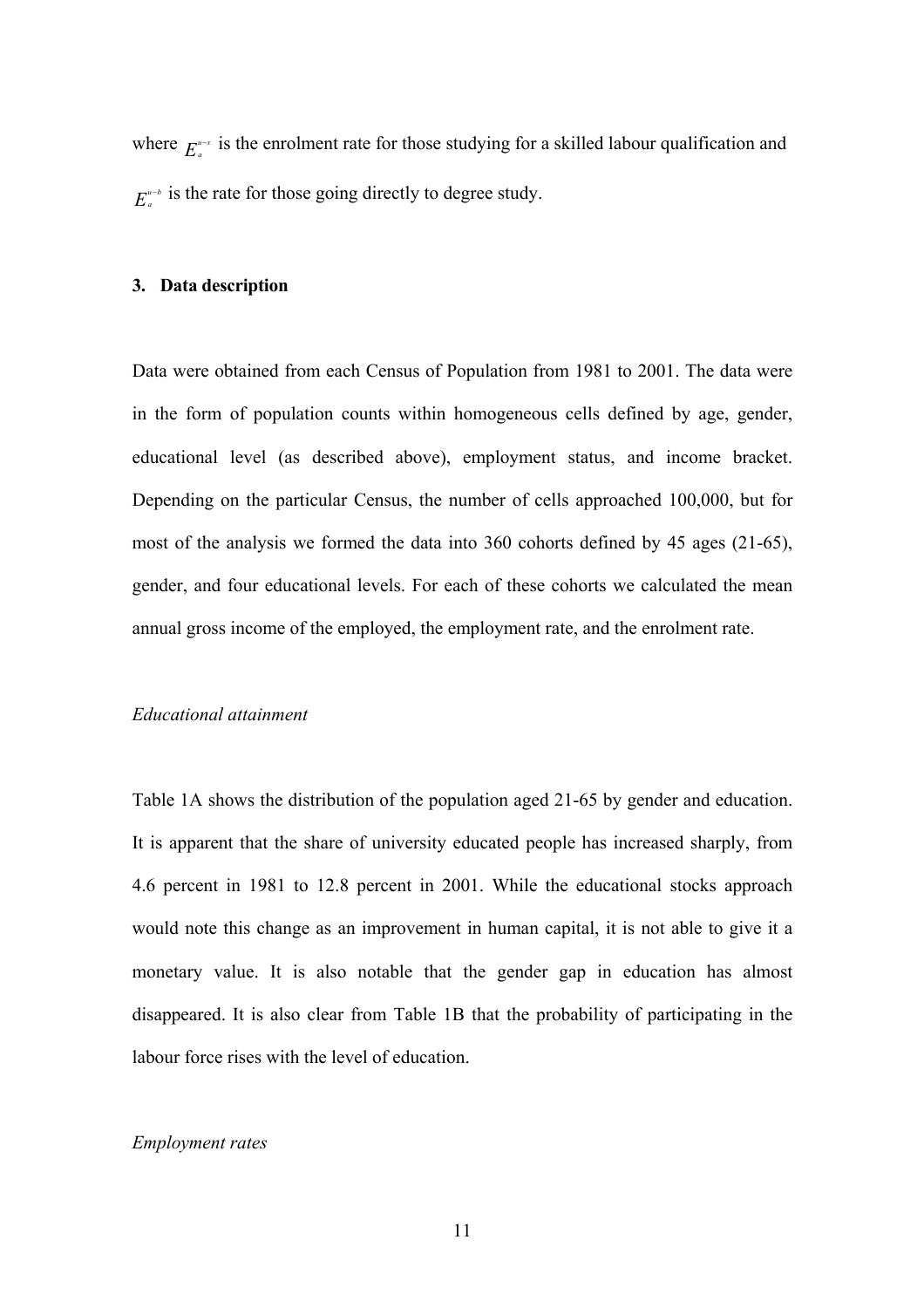Table 2 shows the employment rate, which is defined here as the proportion of those in the labour force who were working for pay. Full-time and part-time employment is weighted equally. Since our focus is on market activities, those who work for family without pay are not counted in the labour force and neither are those whose employment status is "not specified". On average, the employment rate dropped by over three percentage points from 1981 to 2001.

#### *Annual incomes*

 $\overline{a}$ 

Table 3 contains average income estimates for employees, each weighted by the number of people in the age, gender and education cohort. Many caveats are needed when interpreting these estimates. First, because New Zealand Censuses do not collect data on earnings, we have to use (gross) income as a proxy for market labour earnings. Income in New Zealand Censuses (except for NZ Census 1981) counts all sources and in this way is more broadly defined than in Australian Censuses, where income excludes superannuation. Hopefully by using only the incomes of employees, for whom earnings are likely to predominate, we eliminate obvious biases.<sup>16</sup> The annual income for paid employees is applied to employers and self-employed persons with the same gendereducation-age-income profile. This adjustment keeps the focus on the price of labour services, because the reported income of employers and self-employed people may also include returns to non-labour inputs. Because the data are in (varying) intervals, we use the mid-point of the closed intervals. For the open-ended interval at the top of the income distribution (e.g. >\$100,000) the mean income for the interval was set at 30

<sup>&</sup>lt;sup>16</sup> Moreover, many other studies in New Zealand use the Census data to estimate "wages" (e.g., Papps, 2001).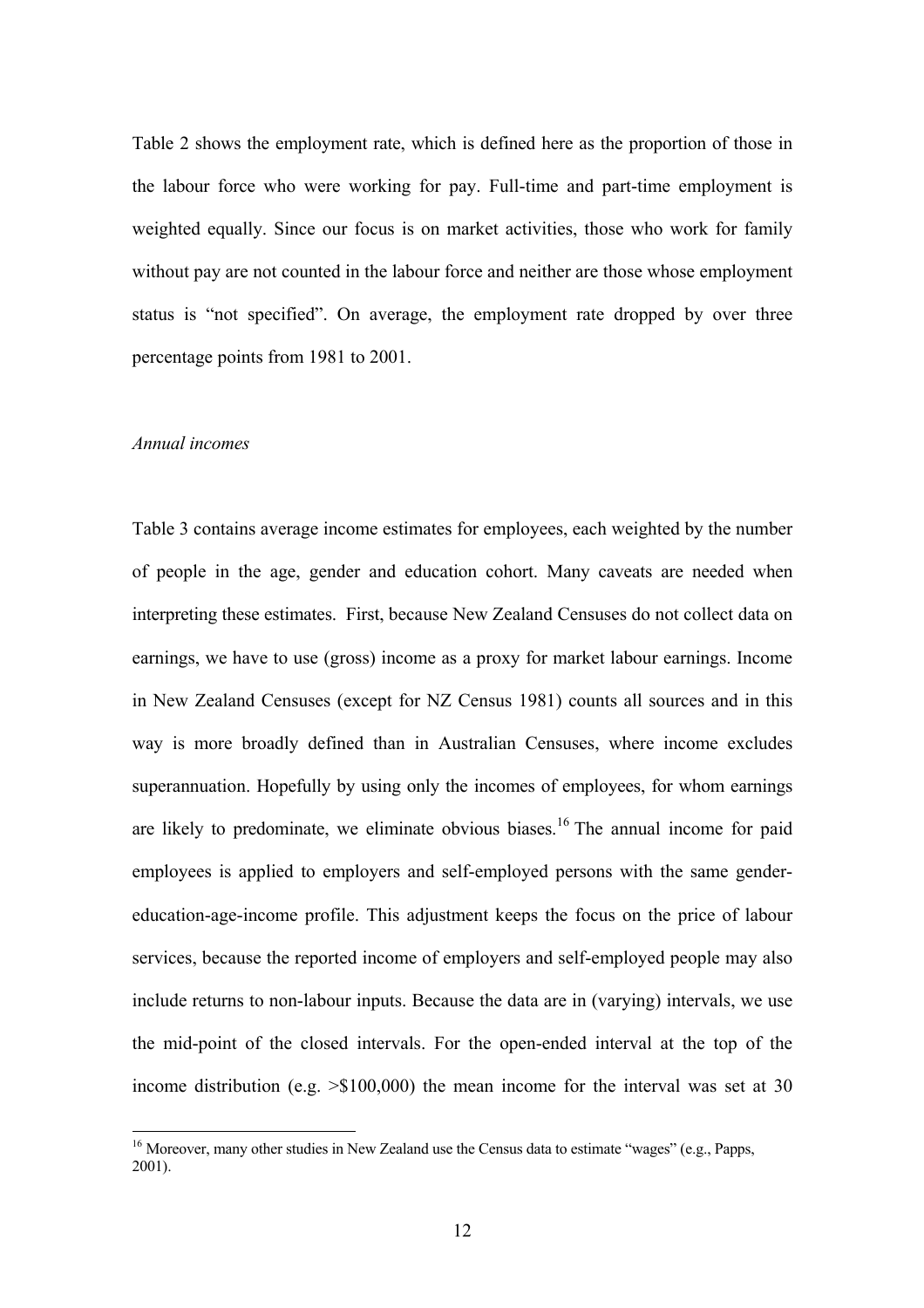percent above the lower bound, while for the lowest income interval it was set at 80 percent of the upper bound (recommended by Chen, Datt and Ravallion, 1991). Those who earn nil or negative income are assumed to have a zero income and we distributed those who did not specify their income evenly across the income ranges.

The estimates in Table 3 show that on average, real income fell slightly from 1981 to 1991 but the trend has reversed since.<sup>17</sup> This trend, however, is not universal across all groups. Over the 20 year period, the unqualified have seen their real income stagnate, whereas the rest of the work force have experienced rising income. There is a large income gap between university degree holders and the less educated, and this gap appears to have widened over time.

The top panels of Figures 1-5 plot the age-income profiles for employed New Zealanders. The income profiles are steeper for males than for females, and for university degree holders. One can also observe that in 1981 and 1986, incomes of university degree holders tended to increase steadily with age. By contrast, in later census years, incomes peaked at around age 45 and stabilised from there on. The volatility in the profiles for the university educated is due to the small size of the populations in each cell.

#### *Enrolment rates*

 $\overline{a}$ 

For our analysis, enrolment data in the Census have several deficiencies. In particular, the last three censuses did not collect information on whether or not a person was

 $17$  If consumer prices replace labour costs as the deflator, the fall in real income since 1981 is greater.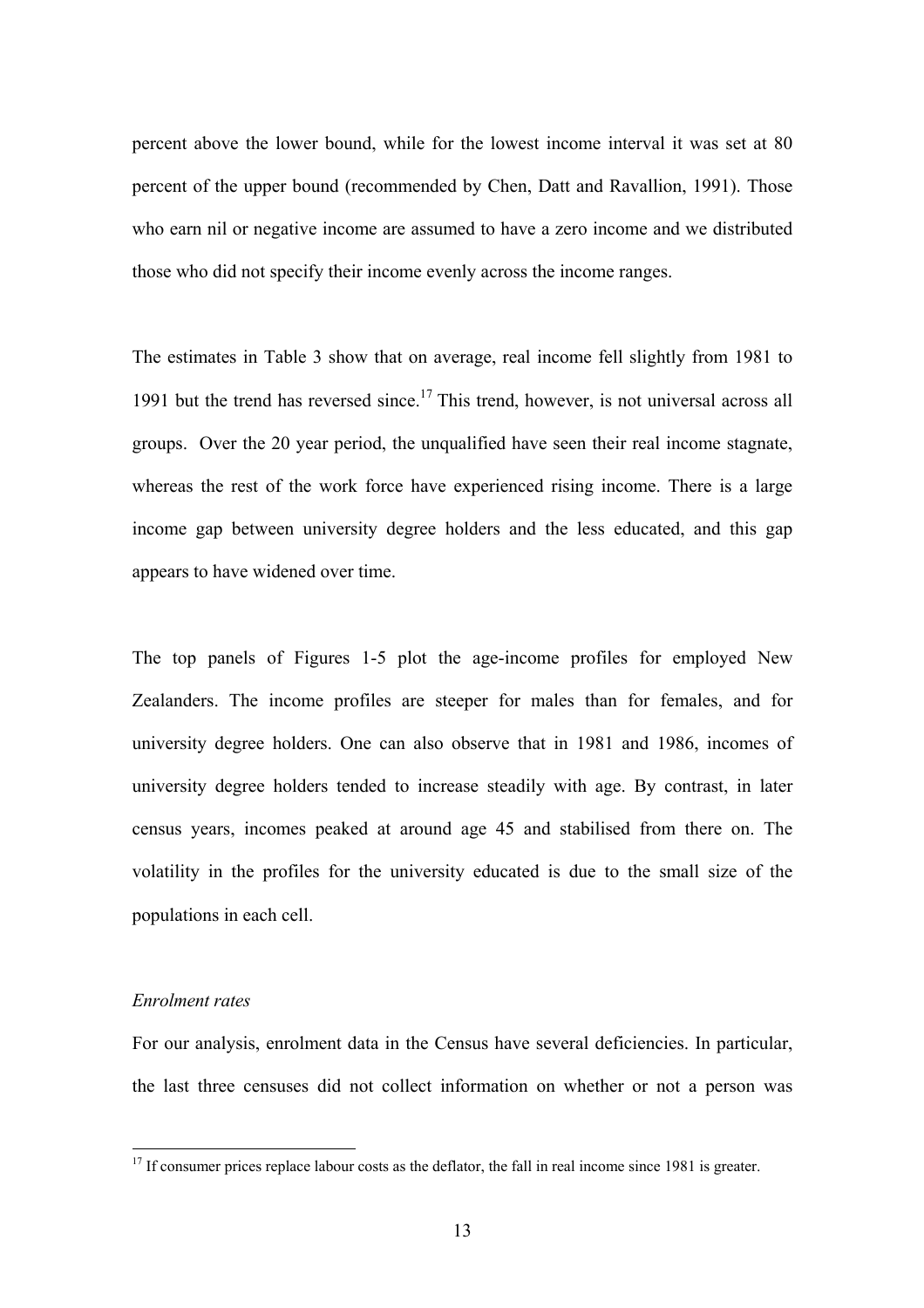studying for a qualification. Although the 1986 Census asked about student status, it did not ask about the type of qualification one was studying for, therefore we are unable to determine from this census if an enrolee was studying to improve his/her educational level or not. The 1981 Census is the only one to contain relatively satisfactory information on enrolment,  $^{18}$  (as do Australian Censuses since 1986, see Appendix 2). If one were to measure the value of the New Zealand human capital stock using Jorgenson and Fraumeni's lifetime labour income approach, New Zealand's recent censuses would not provide sufficient information. Indeed, although the model can still be run on zero enrolment, these estimates do not take into account the fact that some people withdraw from the labour force and study for a higher qualification because they expect to increase their earnings as a result of the study. Therefore, by not incorporating enrolment in the model, students' potential to contribute to the country's human capital stock is not adequately accounted for.

Since the most recent three Censuses did not ask about student status, we had to turn to another type of question for enrolment rates. In particular, enrolment is defined as attending study or training courses in the last week (Census 1991, Q20), or attending/studying for a course at school or anywhere else in the last seven days (Census 1996, Q30), or attending/studying for more or less than twenty hours per week at school or any other places in the last four weeks (Census 2001, Q41). We only consider full-time study and training, to be consistent with the 1981 and 1986 Censuses. Also, those who were attending full time study or training courses over the last week

<sup>&</sup>lt;sup>18</sup> The 1981 collected information on the type of institution attended, and we infer the type of qualification one was studying for based on the type of institution he/she was enrolled at and his/her existing qualification. For example, a person whose highest educational attainment is  $7<sup>th</sup>$  form and who is attending university is assumed to be pursuing a Bachelors degree.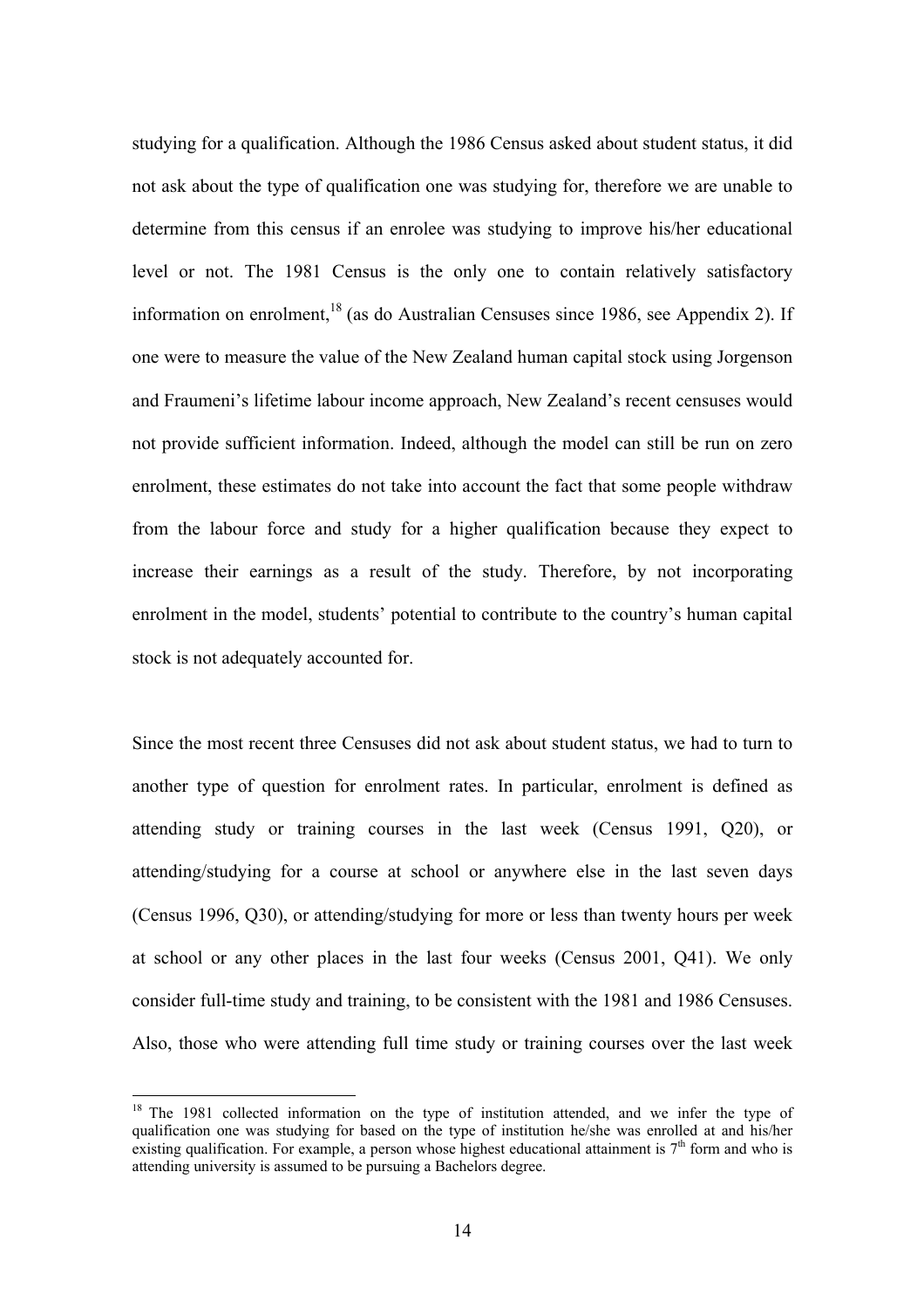(or, in Census 2001, four weeks) are more likely to be students than part-timers. The 1981 Census is the only one to give enrolment information by current level of study, so we apply the enrolment *pattern* from the 1981 Census to the enrolment *rates* (by existing qualification) for the other Censuses. For example, if 80 percent of students from within the "skilled" group were attending university in 1981, we assume that 80 percent of enrolees from the "skilled" group in other Census years are undertaking study for a degree, while letting the overall enrolment rate fluctuate from Census to Census.<sup>19</sup>

Enrolment rates for the population aged 21-34, classified by gender and current highest education level are reported in Table 4. Those who already hold a university degree are much more likely to be enrolled. Overall, enrolment rates in 1991 and 1996 are considerably higher than in 1981 and 1986, perhaps due to enrolment being more loosely defined in these Censuses. Enrolment rates in 2001 appear low, since "enrolment" in this Census counts studying/training activities for more than 20 hours a week only, whereas "full-time" in the two preceding Censuses can include courses that last as short as one day. Nevertheless, the inconsistency in how enrolment is defined across Censuses clearly casts doubt on our enrolment data.

The last variable needed to calculate the expected value of lifetime income is survival rates, which were obtained from *New Zealand Life Tables*. Since survival rates are classified by gender and age only, we assume that the probabilities of surviving do not vary with the level of education. Survival rates were unavailable for 2001, so we use

<sup>&</sup>lt;sup>19</sup> We also sought additional information from the 1996 Education and Training Survey but had problems with cells being suppressed for confidentiality reasons. We also used the database of the Ministry of Education but it was not flexible enough to give us age-specific enrolment rate by highest qualification and qualification currently enrolled in.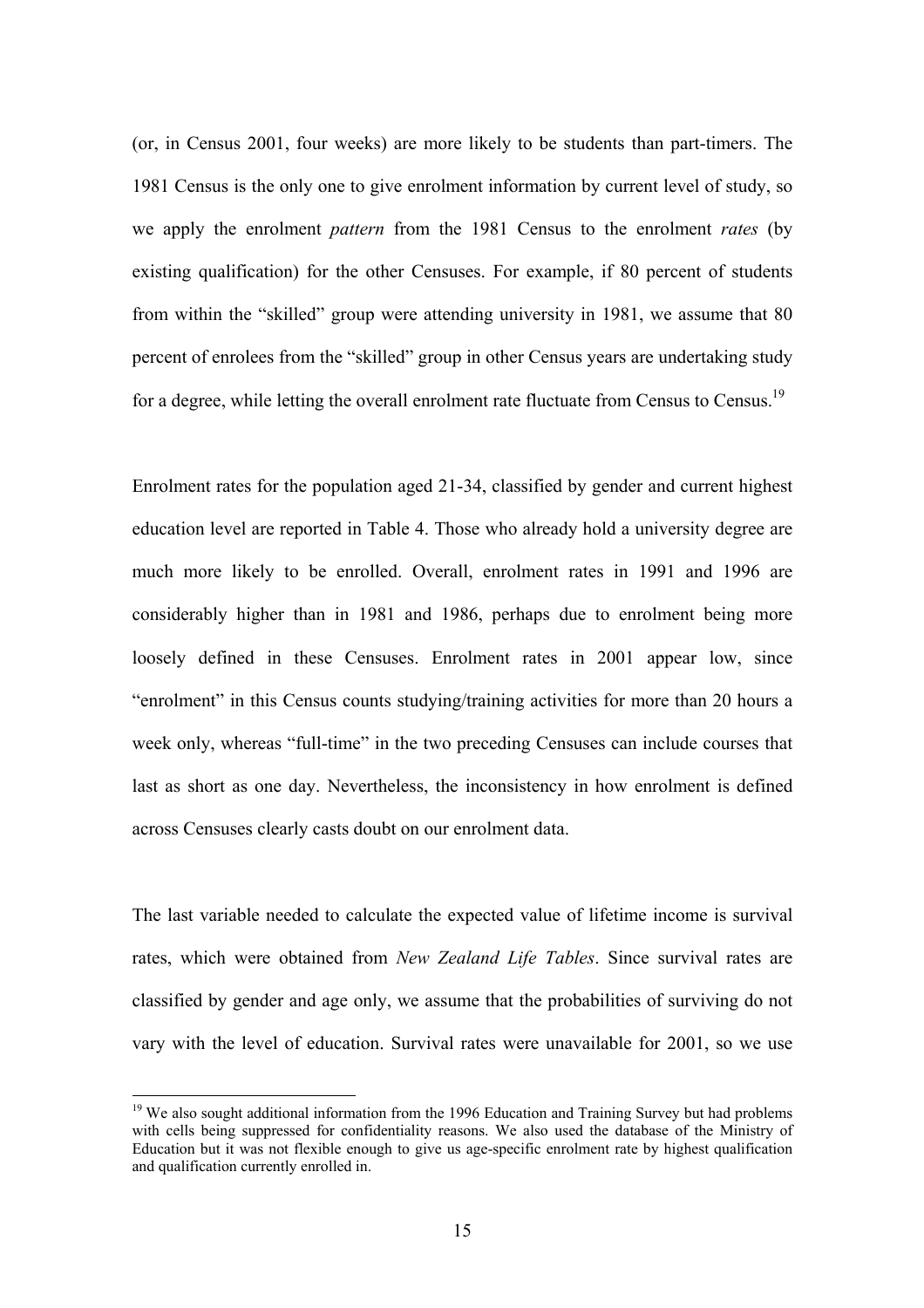estimates for 1998-2000 from *Demographic Trends*, which are in 5-year age intervals rather than by individual year of age used with the other Census years.

#### **4. Estimation results**

#### *4.1. Basic results*

 $\overline{a}$ 

Table 5 reports lifetime labour incomes for all 360 gender/age/education cohorts initially estimated based on equations 4-7, with a discount rate of six percent and a growth rate of two percent. The estimates for 1996 are unusually high and this appears to be due to the high "enrolment" rates in 1996 compared with other years.<sup>20</sup> Indeed, when the model is estimated without accounting for enrolment (that is, using equation (1) only), the "outliers" disappear. Taking into account enrolment raises per capita human capital in 1981 and 1986, where enrolment data were the most accurate, by 3.3 percent and 5.1 percent respectively. By contrast, for 1996, where "enrolment" is most loosely defined, the corresponding effect is an increase of 29.2 percent. We find the results that incorporate the impact of enrolment questionable, given the lack of reliability in our enrolment data. Therefore, we have decided to entirely ignore the option of study.

In theory, the impact of ignoring enrolments (with accurate data on enrolment) should be small, because further study affects only a small fraction of the population in the age ranges we have considered (recalling that the enrolment of higher degree holders does not count because they have no higher earnings profile to jump to). In contrast to our

 $20$  Increasing study periods (i.e. varying the assumptions on page 4, for example, assuming that it takes "unqualified" individuals four years, rather than three years, to complete a Bachelors degree) produces marginally lower estimates.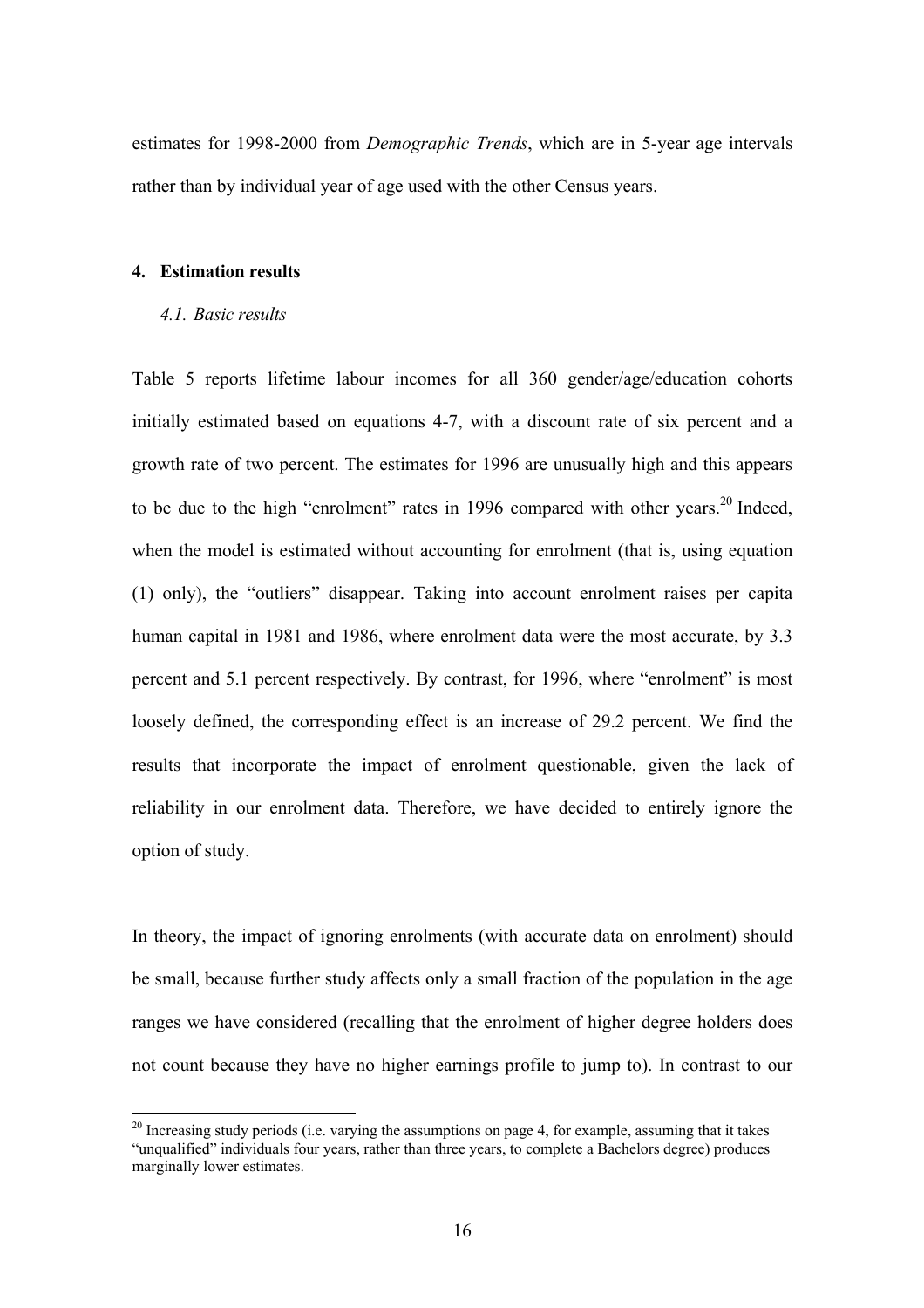results, incorporating enrolment in the model by Jorgenson and Fraumeni (1989) was innovative because they estimated the value of human capital for the US population aged from 0 to 74. It can be seen from the full enrolment among school-age children, who make up a large proportion of the population, and the high returns to basic education, that the effect of enrolment on the country's total human capital stock is substantial. For a "mature" population, the overwhelming majority of whom have acquired sufficient education and are working, the effect of enrolment is therefore lost.

Our new baseline estimates can be found in the bottom panels of Figures 1-5, which display the present value of per capita lifetime incomes for New Zealanders aged 21-65, classified by gender, age, and education. It is obvious from these figures that initially lifetime income tends to increase until somewhere around age 25-30, after which it decreases steadily. The peak in lifetime income occurs some five years earlier for women than for men. A similar time lag is also observed between degree holders and less qualified people. This is because the time devoted to further education postpones reaping the higher returns until older ages.

Apparently the shape of the annual income profiles affects lifetime income profiles. Lifetime income profiles are flatter for females than for males, and also flatter for "unqualified" and "skilled" people than for the university educated, reflecting what was observed earlier about annual income profiles.

The average per capita lifetime labour incomes (in 2001 dollars) are reported in Table 6. These figures are weighted averages of the lifetime income profiles in Figures 1-5,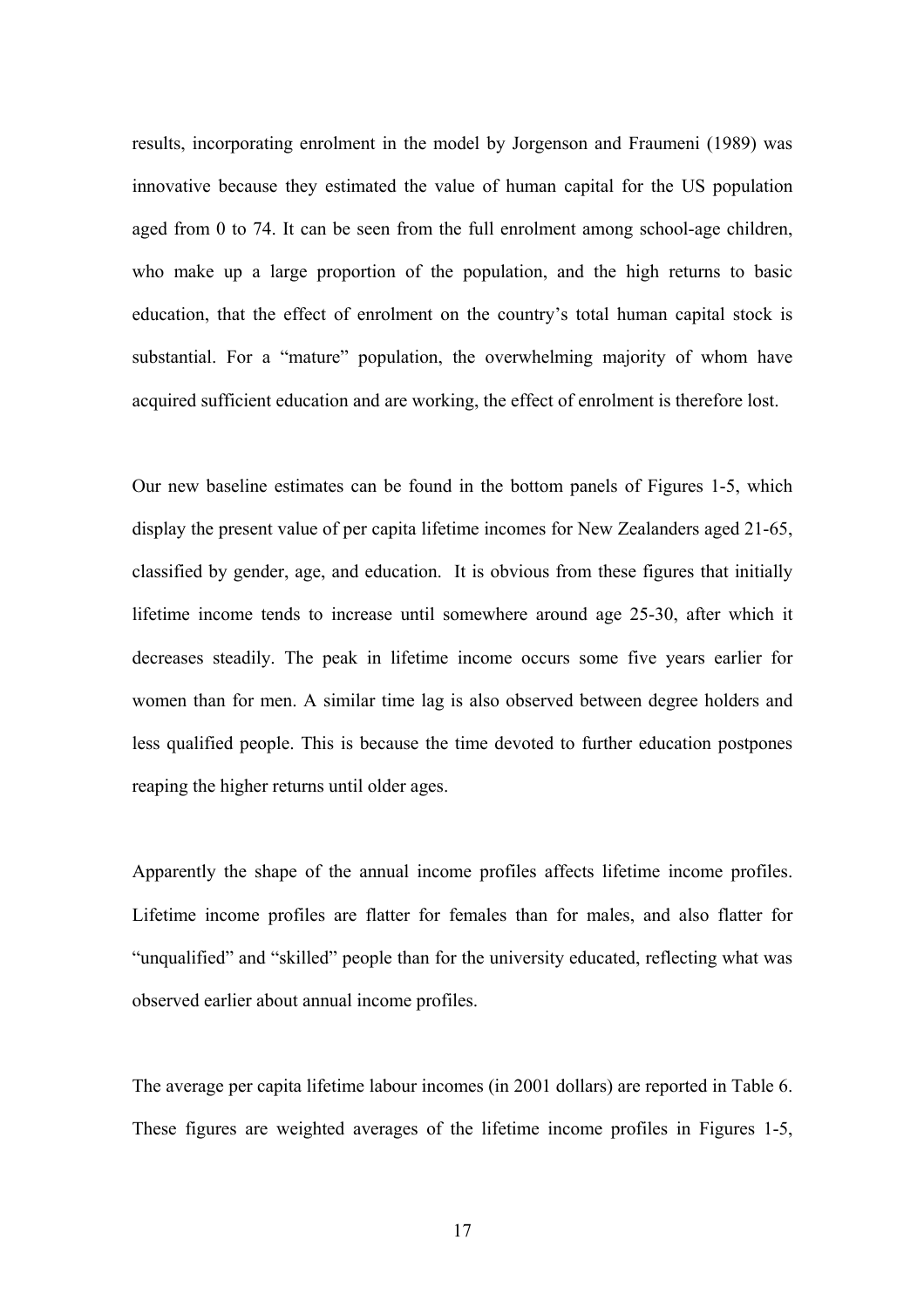where the weights are the number of people at each year of age. Consistent with the time trend for annual incomes, as revealed in Table 3, average lifetime incomes declined in real terms during 1981-91 and started to increase since. The difference is, however, that although average annual income in 2001 is 9 percent higher than in 1981, average lifetime grew by less than two percent over the period. The major cause of this fall is the decrease in employment rates over the years, as observed from Table 2. In particular, compared with 1981, both employment and real annual income in 1986 were lower, which explained the lower average lifetime income. Annual income rose slightly in the next inter-censual period, but employment declined dramatically, especially for the less educated, who make up the majority of the population. As a result, expected annual income and lifetime income increased only marginally. In the last 10 years since 1991, both employment and real annual income have risen over time, improving average lifetime income consequently. These temporal patterns do not seem to be affected by the particular deflator used, and if anything the decline from 1981 is even greater if a price index (rather than a wage index) is used (see Figure 6).

The contribution to the stock of New Zealand human capital by each education and gender group can be found in Table 7. The share of "unqualified" people in the stock of human capital has declined from one-half of the male total in 1981 to just one-third in 2001, while the proportionate decline is even greater for women. By contrast, the human capital contributed by university degree holders has grown, in both relative and absolute terms. Indeed, this is to be expected, from what was observed earlier that annual incomes of these people have improved relatively the most and that their shares of the population have also grown. For example, in 1991, when the total human capital stock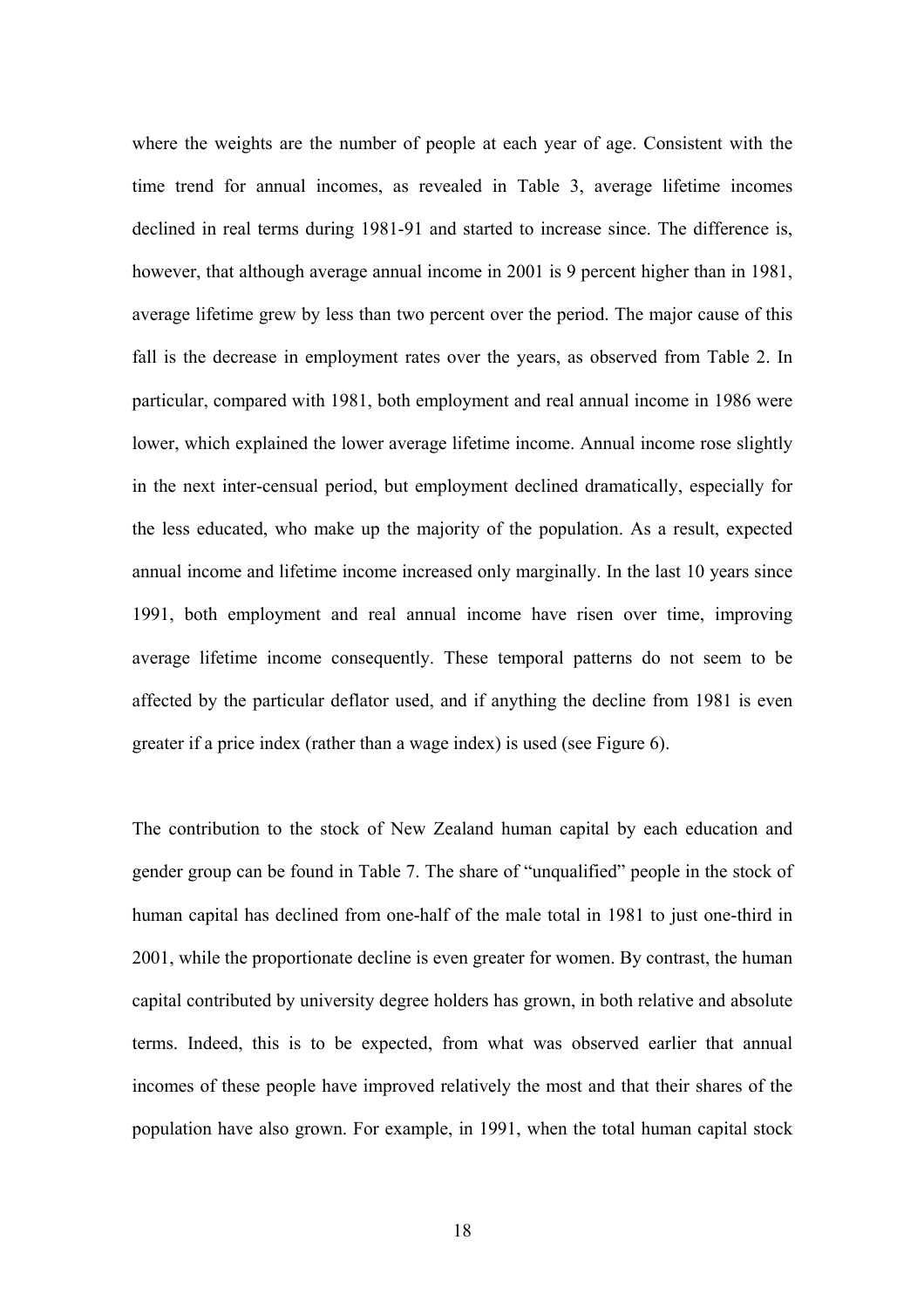increased by a mere three percent from 1986, the capital accounted for by the university educated grew by 27 percent. While total human capital increased by half, university degree holders' capital almost quadrupled over the last twenty years. This growth is due primarily to the larger size of the labour force, since expected annual labour income in 2001 is marginally higher than in 1981.

Despite their equal share of the population, women contributed only one quarter to the country's economically productive human capital in 1981, rising to 37 percent in 2001. This follows directly from the fact that women are under-represented in the labour force and that their annual labour income is only two thirds of men's.

#### *4.2. Sensitivity analyses*

The effects of varying several of the modelling assumptions on the calculated value of human capital are reported in Table 8 and Figure 7. In general, the sensitivity analyses indicate certain robustness in our results, although more extreme variations in methods could be tested. Changing the discount and growth rates to the values used by Jorgenson and Fraumeni (1989, 1992) and Wei (2001) would raise the estimated value of the human capital stock by 8 percent and would leave the pattern across Census years unchanged. A bigger change comes from excluding ages 21-24, which reduces the aggregate value of human capital by 11 percent (because of the smaller population) and lowers the per capita lifetime income slightly. Varying the categorisation of education levels produces no effect in the per capita and aggregate values.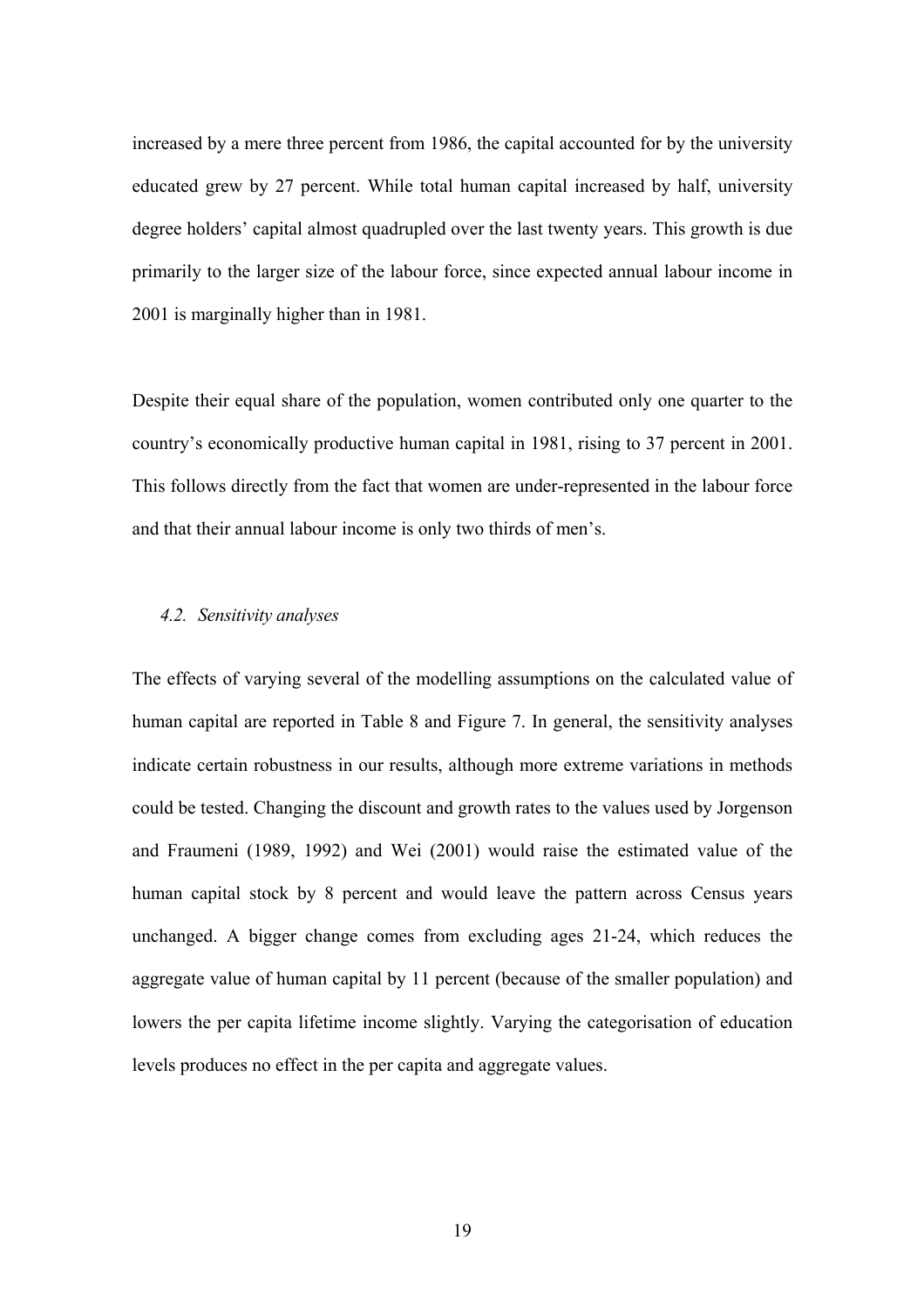Furthermore, the observed data on earnings and employment rates, especially for the degree-qualified cohorts and the older age cohorts, contain considerable fluctuations, which are due largely to the small sample size among these cohorts. We attempted to smooth out the data by using a regression-based method. In particular, we regressed earnings and the employment rate on age, age squared, education, interaction between age and education, and a dummy for gender for both intercept and slopes, and used the predicted values to compute lifetime income. This correction, however, hardly affects the aggregate results, although it does greatly smooth out the life cycle profiles for annual earnings and lifetime earnings and thereby makes predictions more reliable.

## *4.3. More on Sensitivity Analysis – the IALS*

In addition to the sensitivity analyses reported in Table 8, we also re-did the entire analysis using a different dataset – the International Adult Literacy Survey (IALS). In principle, the IALS is an attractive source of information for studies like ours because it provides consistent treatment of variables across countries and collects data on earnings rather than income. Thus, if one were serious about measuring and comparing human capital across countries, IALS is the very data set that one should use.

#### *Data*

The IALS has by now been conducted in over 20 countries. It collects information primarily on literacy and training, but rich data on employment, income, earnings and many other socio-economic variables were also obtained. The New Zealand part of the survey was carried out in 1996, which covered 2,481 individuals aged from 16 to 65.

20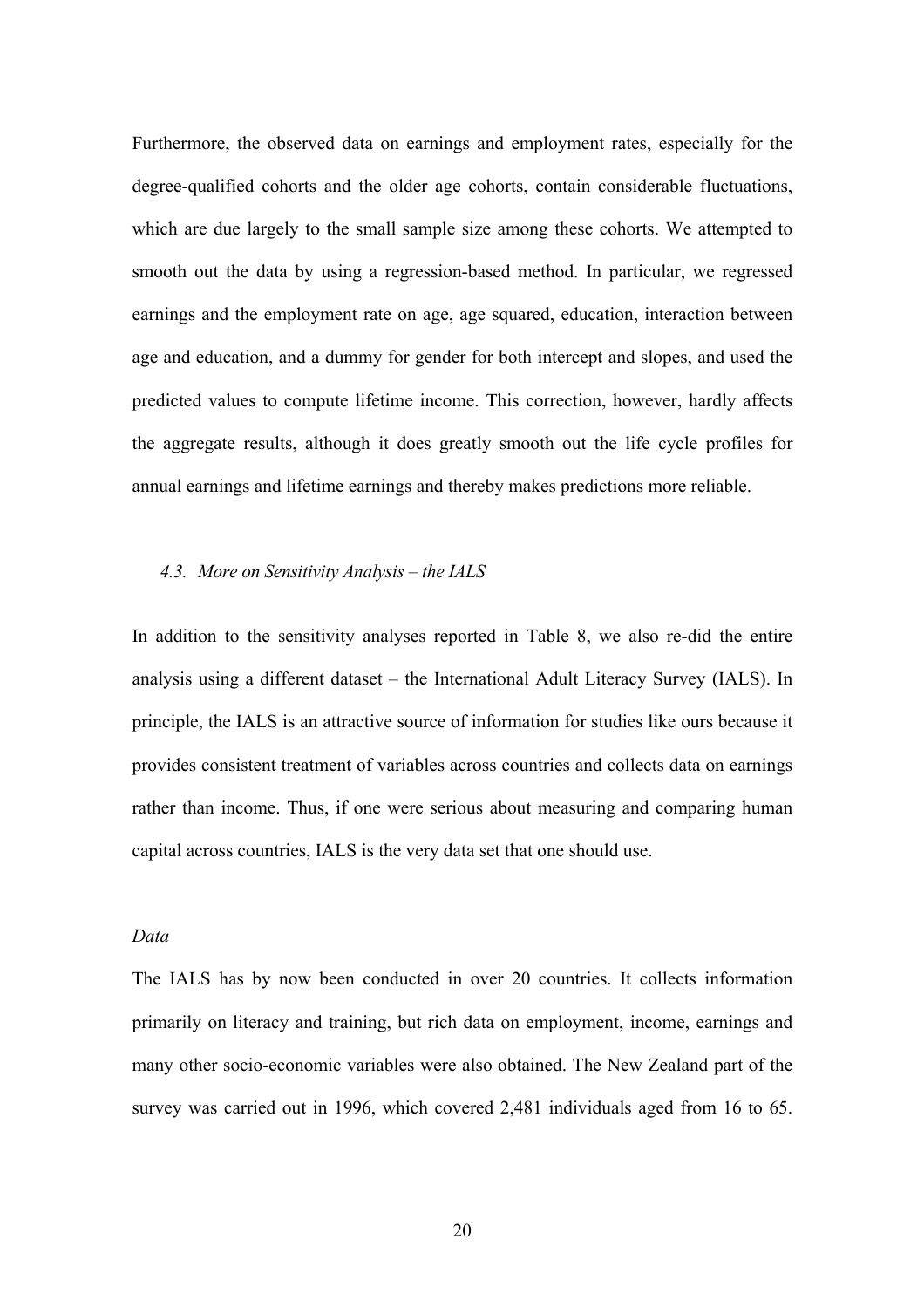We exclude from this analysis those who were younger than 21, which leaves a potential sample of 2,280 observations.

Due to data constraints, the two lower education levels are defined somewhat differently from those in the Census data (see Appendix 1). This should not be a concern, as we have shown earlier with Census data that how the population is categorised by education does not affect the total value of human capital. The share of degreequalified people in this sample matches very well with the Census parameters and this attests to the reliability of the IALS data.

We determine enrolment status based on the highest qualification and the type of qualification<sup>21</sup> one is enrolled at. An enrolee is defined as one who reported to be a student and who was studying for a qualification higher than his/her current qualification. We treat part time work as full time to be consistent with Census data. Of the 2004 employed people in the sample, 475 were working part time; but it is not known if this indicates an over-representation of part-time workers.

A very attractive feature of the IALS data is the availability of data on earnings, which is what the labour income approach needs. We do not need to adjust earnings of employers and self-employed people, since all respondents were paid employees. Sample weights are used to obtain estimates for the population.

 $21$  There could be up to three programmes mentioned for each person, but we count only the first mention.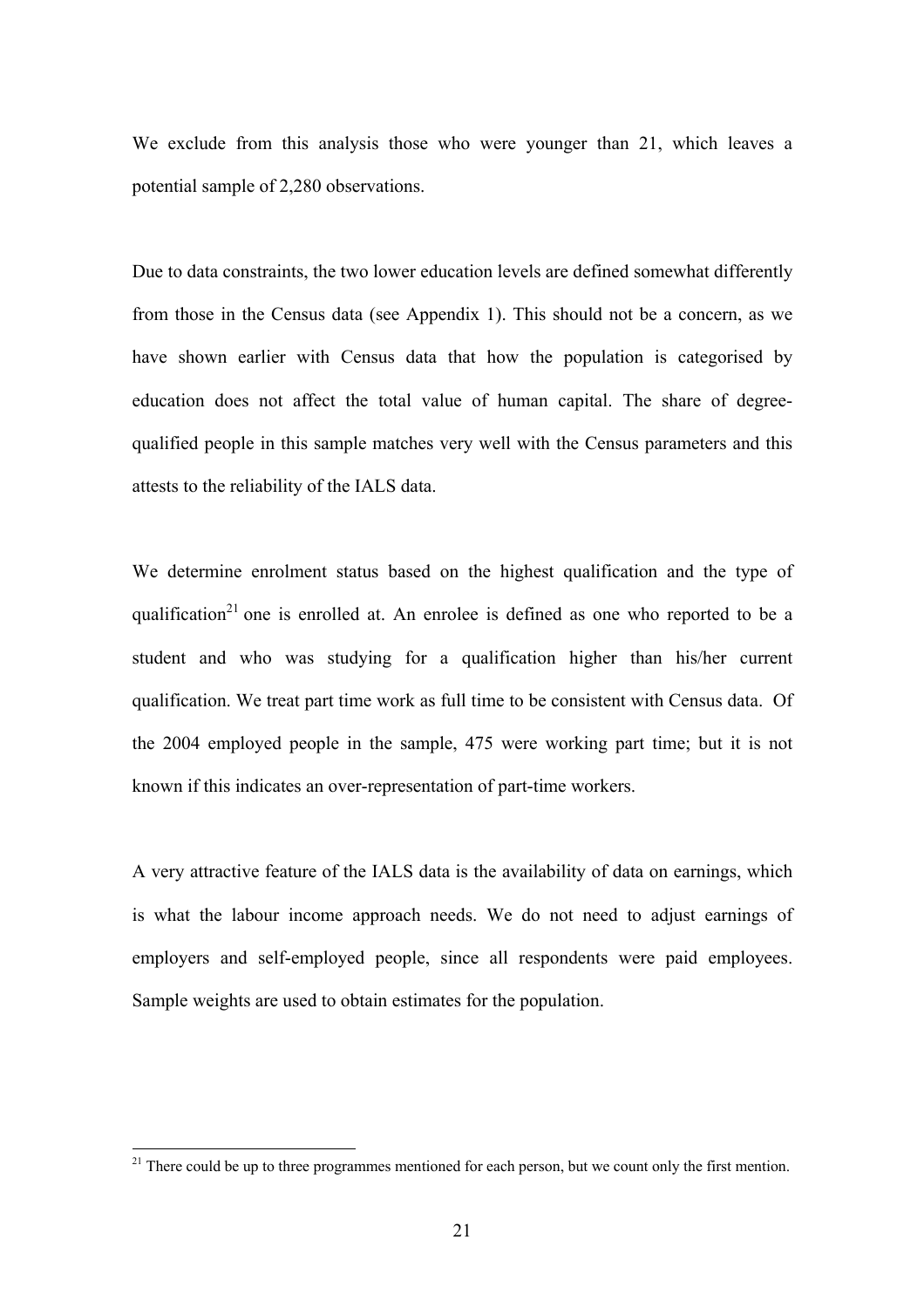Overall, women make up 55 percent of the sample. The respondents have an average age of 39, 91 percent of whom were working or seeking employment. Among labour force participants, 96.4 percent were employed, earning on average \$30,116 per annum.  $22$  However, the figures vary considerably from cohort to cohort. Most disappointingly, employment rates and earnings do not seem to bear any discernable relationships with age and education. This stems from the fact that there are only 2079 observations (labour force participants) for 360 age/sex/education cohorts. Since there are too few observations per cohort, it is not uncommon for cohorts to have "extreme" values or to contain no observations. Following Ahlroth et al. (1997), we attempted to alleviate this problem by using a regression-based method. Since earnings data are categorical, we used an interval regression model to predict earnings based on age, age squared, education, interaction between age and education, and a dummy for gender for both intercept and slopes (see the top panel of Figure 8).<sup>23</sup> The same set of explanatory variables was used to predict the employment and enrolment rates using a probit model. The predicted values of these variables were then used to estimate lifetime income.

Table 9 shows how our predicted values compare with the sample (weighted) statistics and the corresponding parameters from the 1996 Census. A small dissimilarity is seen between the different income estimates. Indeed, using simple regression with mid-point earnings as the dependent variable would give predicted values that are more similar to the average reported mid-point earnings, but there are no firm grounds to believe that mid-point earnings are more reliable statistics. We believe that if anything, annual

<sup>&</sup>lt;sup>22</sup> These are unweighted sample statistics. Men make up a bigger share (52%) when weights are taken into account. As with earnings, data on this variable are categorical; the above mentioned figure was calculated using midpoints of the intervals.

 $^{23}$  The use of log earnings does not prove superior with the data.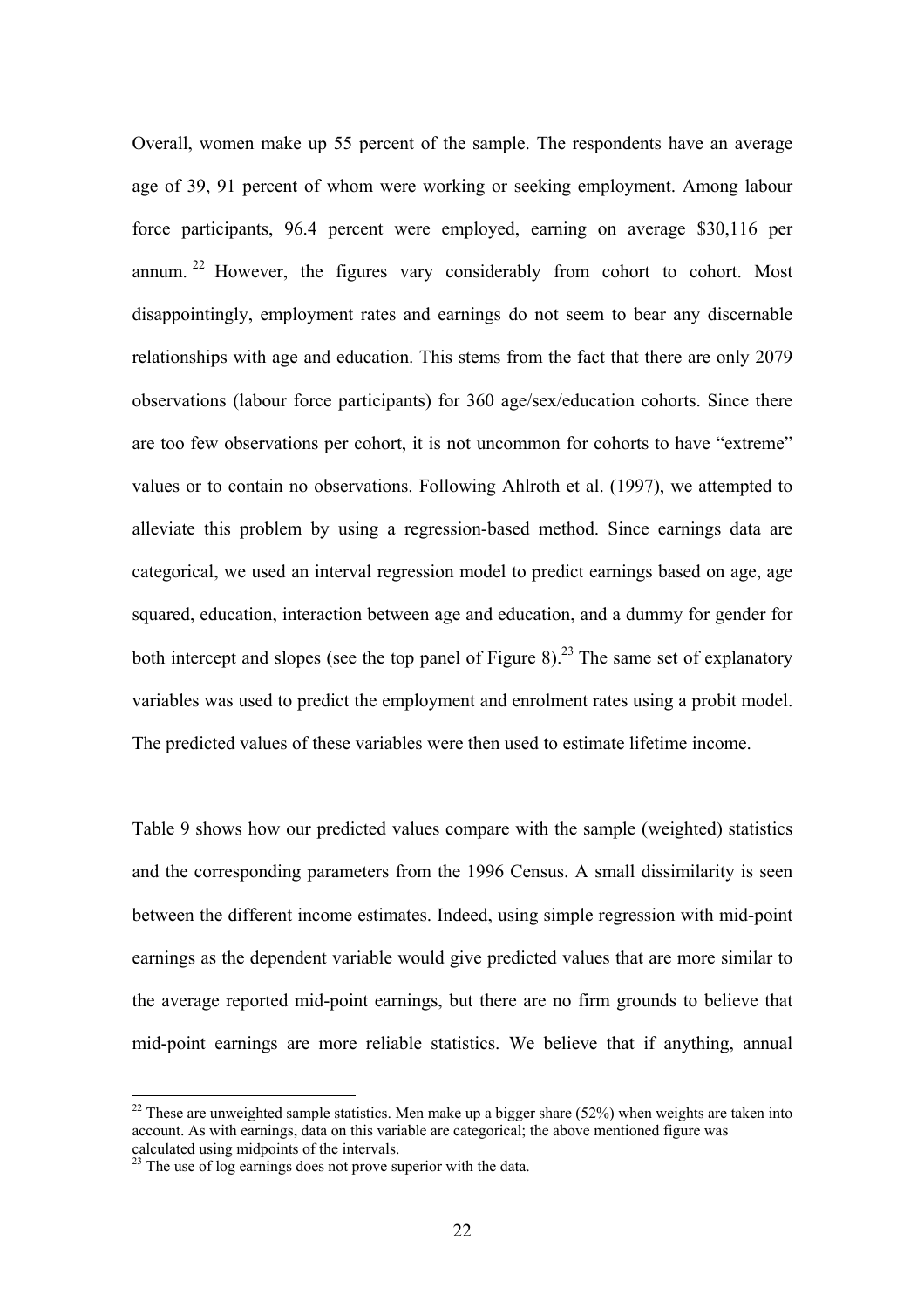income in the IALS should be lower than in the Census since this variable in the survey strictly refers to earnings. It is also clear that labour force participants and the employed are over-represented and over-weighted in the sample.

## *Results*

The annual and lifetime labour incomes obtained from the IALS are depicted in Figure 8. All the life cycle income profiles look quite "smooth" due to the use of the predicted values. These graphs appear rather similar to the 1996 Census graphs (Figure 4), except that the distinction between Bachelors and higher degree profiles blurs. As revealed from Table 10, the per capita lifetime income for New Zealand in 1996 was \$468,608, which is just slightly lower than the corresponding estimate from the 1996 Census of \$489,280. Since the IALS uses earnings rather than income, this difference in per capita lifetime income figures is hardly surprising. Yet the IALS estimate is likely to be biased upwards, since the survey over-samples employed individuals. The extent of gender inequality is similar between the two sets of results, although there is much less inequality in lifetime earnings across education levels in the IALS results.

Furthermore, the availability of information on enrolment enables us to incorporate the option of study in the model. Accounting for enrolment would raise the average lifetime income by 4.45%. This confirms our belief that the enrolment statistics for the 1996 Census are heavily overstated. However, the IALS sample is biased towards labour force participants and thus underestimates the popularity of further study in the population. Hence, enrolment data from this survey is not reliable either.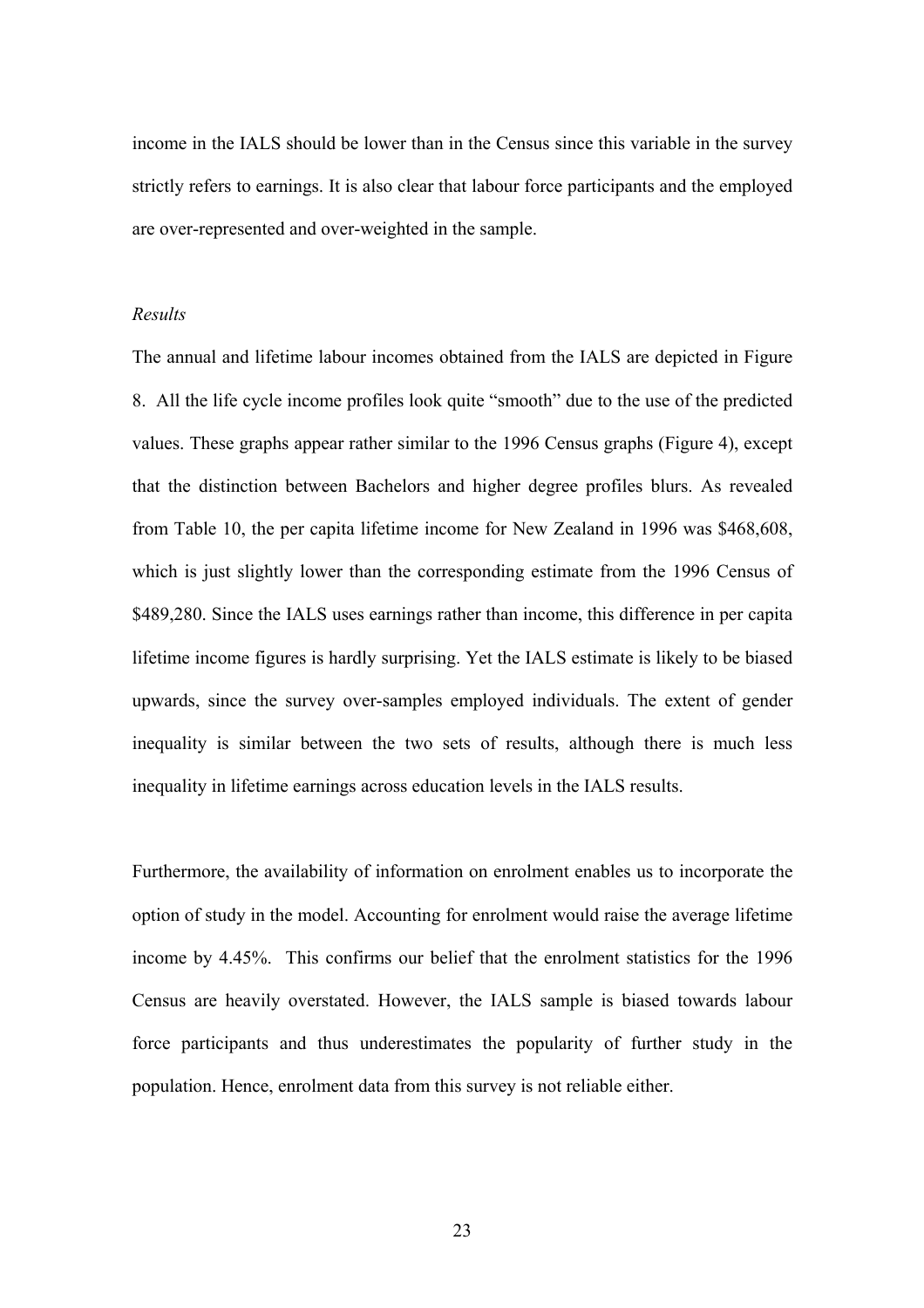The biggest deficiency from the IALS is that it did not cover all the possible gender/education/age cohorts, which makes the total weights in this survey 22 percent lower than the Census population count. As a result, the total human capital stock obtained from the survey is understated by a quarter.

In conclusion, the small sample size problem with the IALS (between 2000-5000 for most countries) can be overcome, to some extent, by the use of regression-based corrections. Although richer data like Census data are clearly more desirable, our analysis confirms Ahlroth et al.'s (1997) claim that the Jorgenson and Fraumeni method also works with a typical micro data set like the IALS. Therefore, the IALS could be a practical source of information if one was interested in conducting this type of study across countries.

#### *4.4. Human Capital and Physical Capital compared*

Some preliminary comparisons between human and physical capital stocks for New Zeeland are reported in Table 11. It appears that the value of the economically effective human capital stock is more than double that of the physical capital stock in New Zealand, and this ratio is rising over time.

But this comparison is rather naïve, since the human capital stock estimates are "gross" in that maintenance costs are not deducted from labour incomes, whereas estimates are physical capital are net. However, whether maintenance costs should be deducted is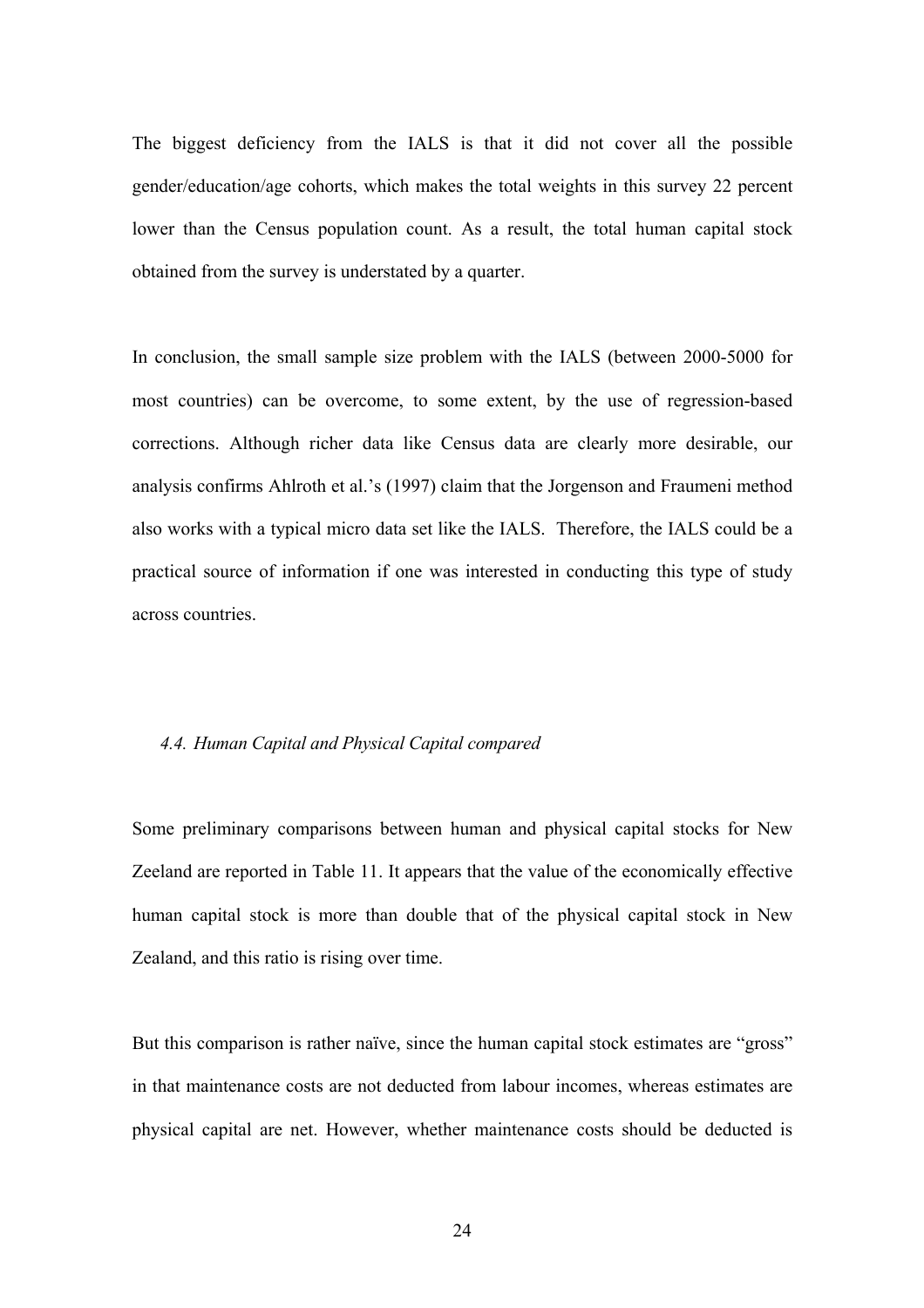open to debate. On one hand, some authors argue that physical capital estimates are net figures, so human capital should also be net of maintenance costs to be consistent. Eisner (1988), for example, criticise the income-based method to overestimate human capital by not deducting maintenance costs from gross earnings. Weisbrod (1961) attempted to account for maintenance, but he encountered many difficulties. What types of expenditures should be classified as maintenance, how to account for economies of scale and "public" goods when estimating per capita consumption for members in the same household are those problems that are not easily resolved. On the other hand, others maintain that consumption is an end, rather than a means, of investment and production, hence gross earnings are a more relevant variable to use when estimating human capital using a lifetime labour income approach. It is argued that net productivity is a more relevant measure of a person's value to others; whereas gross productivity is a superior estimate of his total output to the society (Graham and Webb, 1979).

On another hand, human capital excludes non-market activities which have been found by Jorgenson and Fraumeni (1989, 1992) and Ahlroth et al. (1997) to be of significance. According to Jorgenson and Fraumeni (1989), the stock of U.S. human capital exceeded that of physical capital by 11 times during 1948-1984, whereas Ahlroth et al. observed that even their lowest estimates of the human capital stock (net of taxes, excluding leisure income) were 6-10 times higher than the stock of machinery and buildings.<sup>24</sup>

 $24$  Ahlroth et al.'s human capital estimates are also based on the population aged 0-74.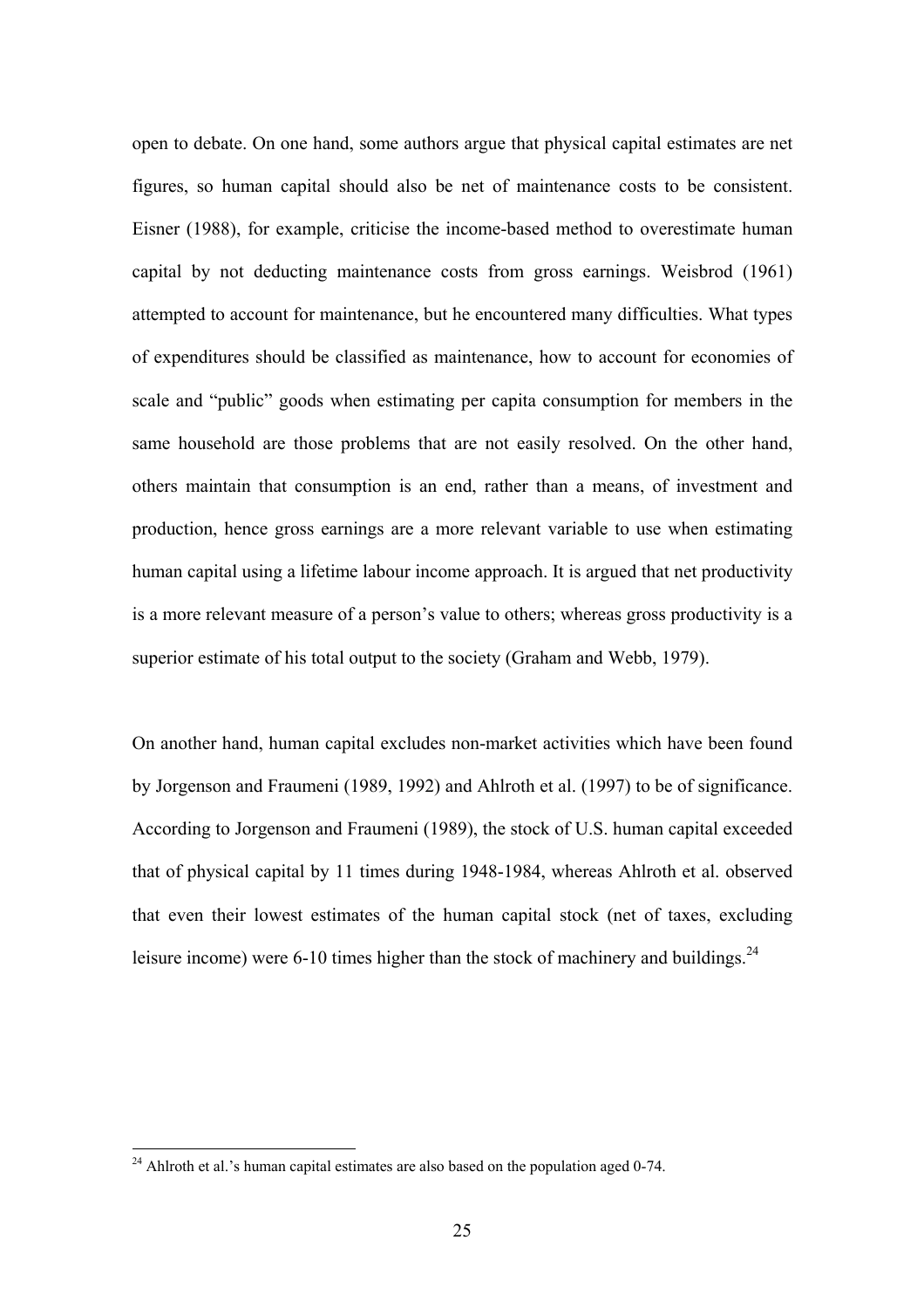#### 5. **Comparisons with other New Zealand Studies**

The paper by Oxley and Zhu (2002) is also an income-based approach to creating a monetary measure of the stock of human capital in New Zealand. However, it takes the approach of Dagum and Slottje (2000) as its starting point where the distinction between a static and dynamic measure of human capital is a central theme.<sup>25</sup>

Our baseline estimates and those from Oxley and Zhu (2002), as reported in Table 12, are not comparable. Oxley and Zhu (2002) use income data disaggregated by gender and five year age bands, regardless of education, labour force status and employment status. In principle, their estimates should be lower because of the higher discount rate (8% vs. 6%). The effect of the broader population base is unclear, since the inclusion of younger people raises the population average lifetime income, but this tends to be offset by the presence of older people.

When adjustments are made for the two studies to best resemble each other (in terms of population base, discount rates, growth rates, and enrolment effect) our estimates are 15% to 21% higher than those obtained using Oxley and Zhu's estimation model (see rows *c* and *e*, Table 12). Apparently, Oxley and Zhu's results are overestimated by not allowing for the fact that gross income may include non-labour income. However, this upward bias is not sufficient to balance the downward bias that arises because the income used in their analysis is averaged over the entire working age population,

 $25$  Their static measure is based upon zero productivity growth in the economy, whereas the dynamic measure allows for positive growth in productivity ( $g=3\%$  for ages 21-29, 2% for ages 30-54, 1% for ages 55-64, and 0% for ages 65 and above).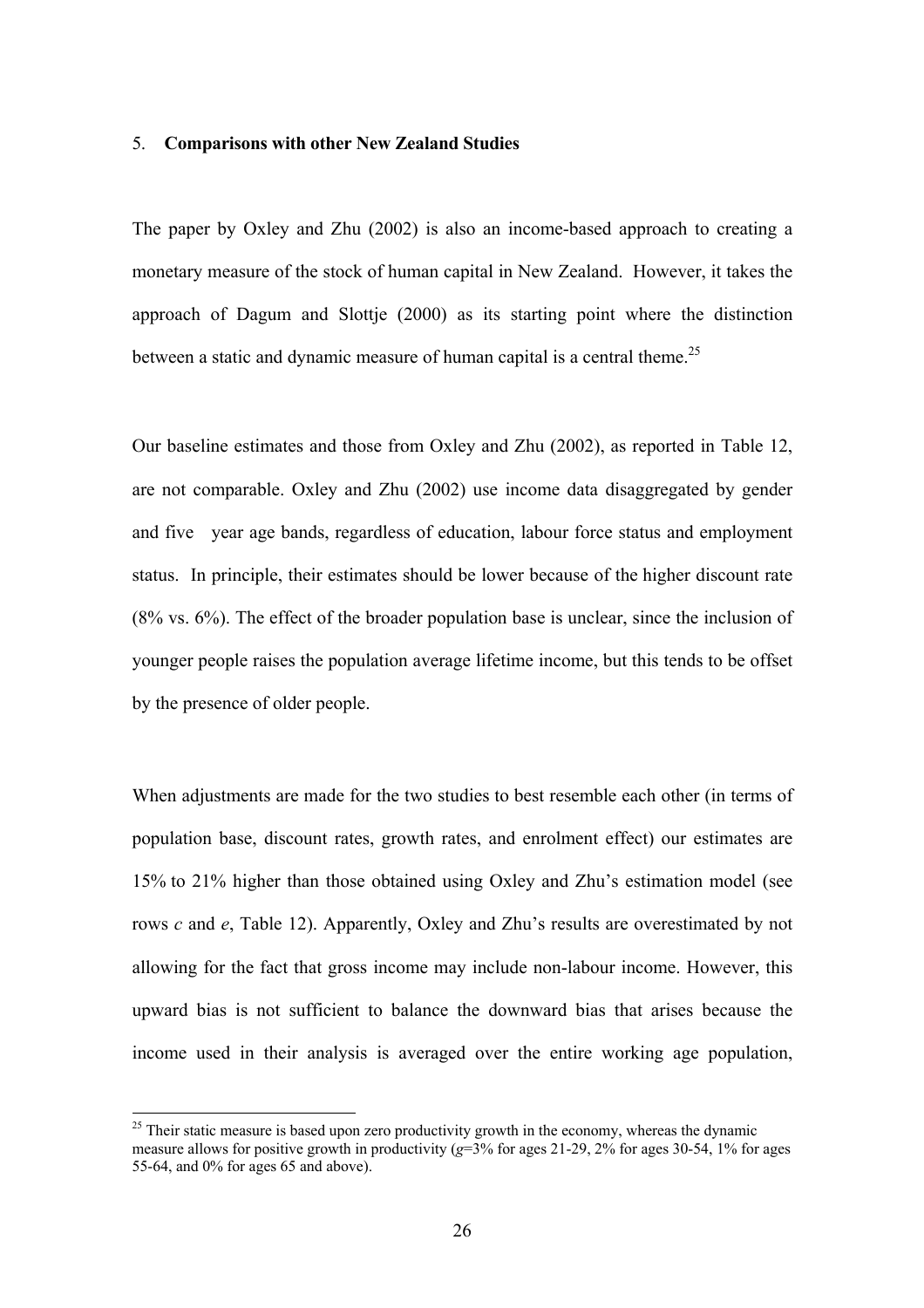whereas the income in our study is for the labour force only. Indeed, around a quarter of the population are out of the labour force (Table 1A) and effectively have zero expected labour income; average expected income for the working age population should be lower than for the labour force. Thus, we would expect that the average per capita human capital lifetime obtained from the two studies would be very similar when the same parameters are used, even though Oxley and Zhu draw on much less disaggregated data.

However, the ease with the calculations comes at the expense of information. Without the richness of data on education and employment, it is difficult to determine from their study what caused human capital to vary over time. Education is arguably the most important determinant of earnings, omitting this variable is likely to lead to biased results in more detailed analyses.

In another study on New Zealand, Hendy et al. (2002) found that between 1986 and 1991 the human capital of those New Zealanders in employment declined by one percent and increased by 11.7 percent in the subsequent inter-censual period. This evidence differs somewhat from our findings that New Zealand effective human capital in 1996 was 16.1 percent higher in 1991, the human capital stock for which year reflected an increase by 3.2 percent from the preceding Census year (Table 7). Nevertheless, out study concurs with Hendy et al. in that most of the change in the stock of human capital during this period comes from the change employment level.<sup>26</sup>

 $26$  Hendy et al. cover the age range 20-59. Their estimates are deflated using the CPI (excluding the impact of GST). When this deflator is used in place of the Wage Index in our analysis, the stock of human capital would increase by 7 percent between 1986 and 1991 and by 11.7 percent subsequently. Which deflator is more appropriate, however, is open to debate.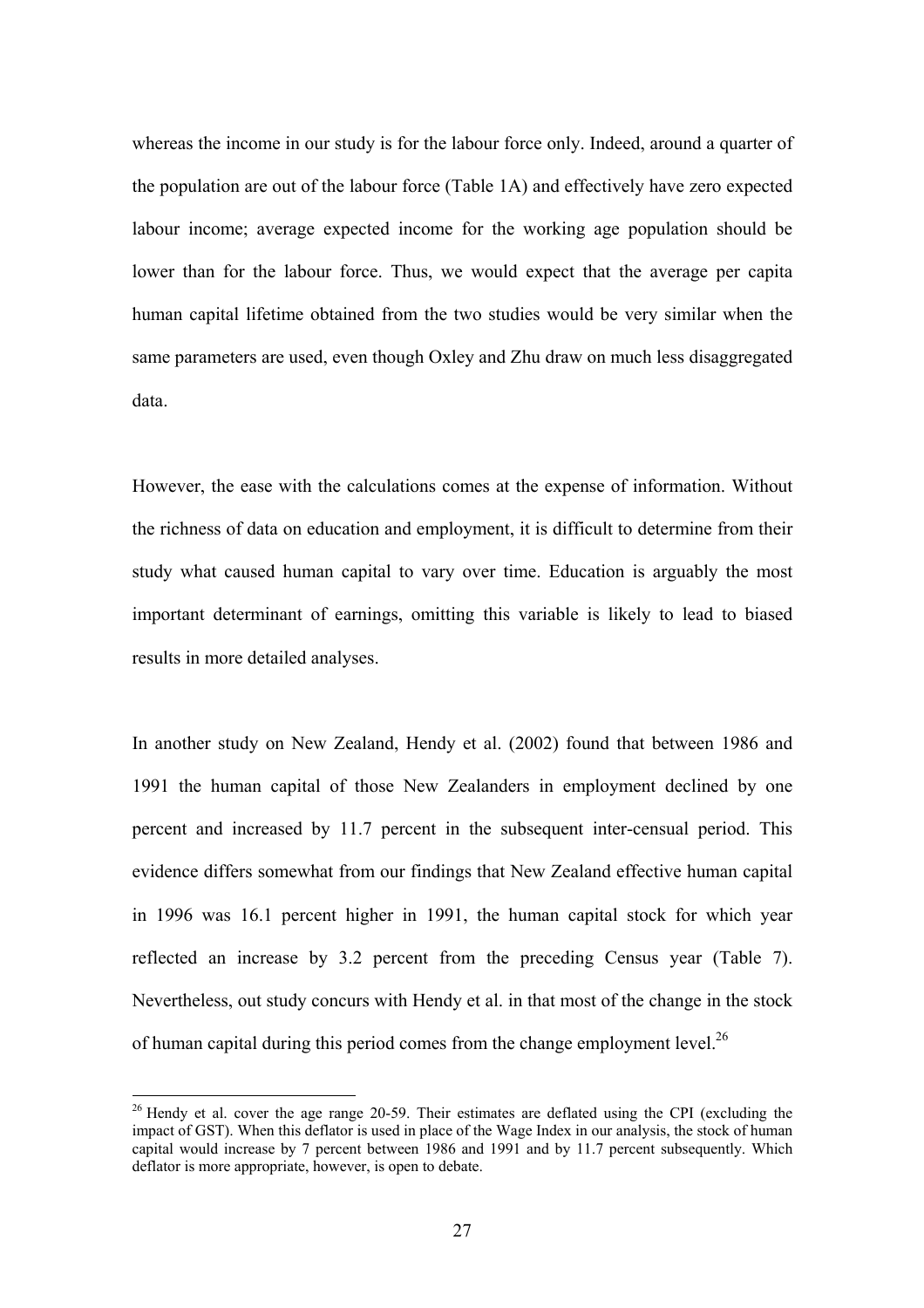#### **6. Did human capital really decline? Biases in the estimation method**

As is clear from Table 1A, degree-qualified people have increased both in number and proportion of the working age population. Any education based measure of human capital would suggest that New Zealand human capital has grown steadily in the last twenty years. Another question springs up: Did human capital actually decrease in 1986 and 1991 or was it just due to the bias in the Jorgenson and Fraumeni method?

Unlike the education-based measures of human capital, the lifetime labour-income based approach does not estimate human capital by counting how much education the population has. Being labour market-oriented, this method argues that the knowledge and skills that are not used in economic activities are useless. Accordingly, educating people is not sufficient to raise the country's stock of human capital; it is necessary that those people be employed so that the knowledge and skills that they have acquired are turned into productive capital rather than being wasted through unemployment and nonparticipation.

The Jorgenson and Fraumeni approach is based, as are other labour income-based method to measuring human capital, on the assumption that differences in wages perfectly mirror differences in marginal productivity of labour and that productivity is a proxy for human capital. If wages vary for reasons other than changes in productivity, the results obtained from this method will be biased.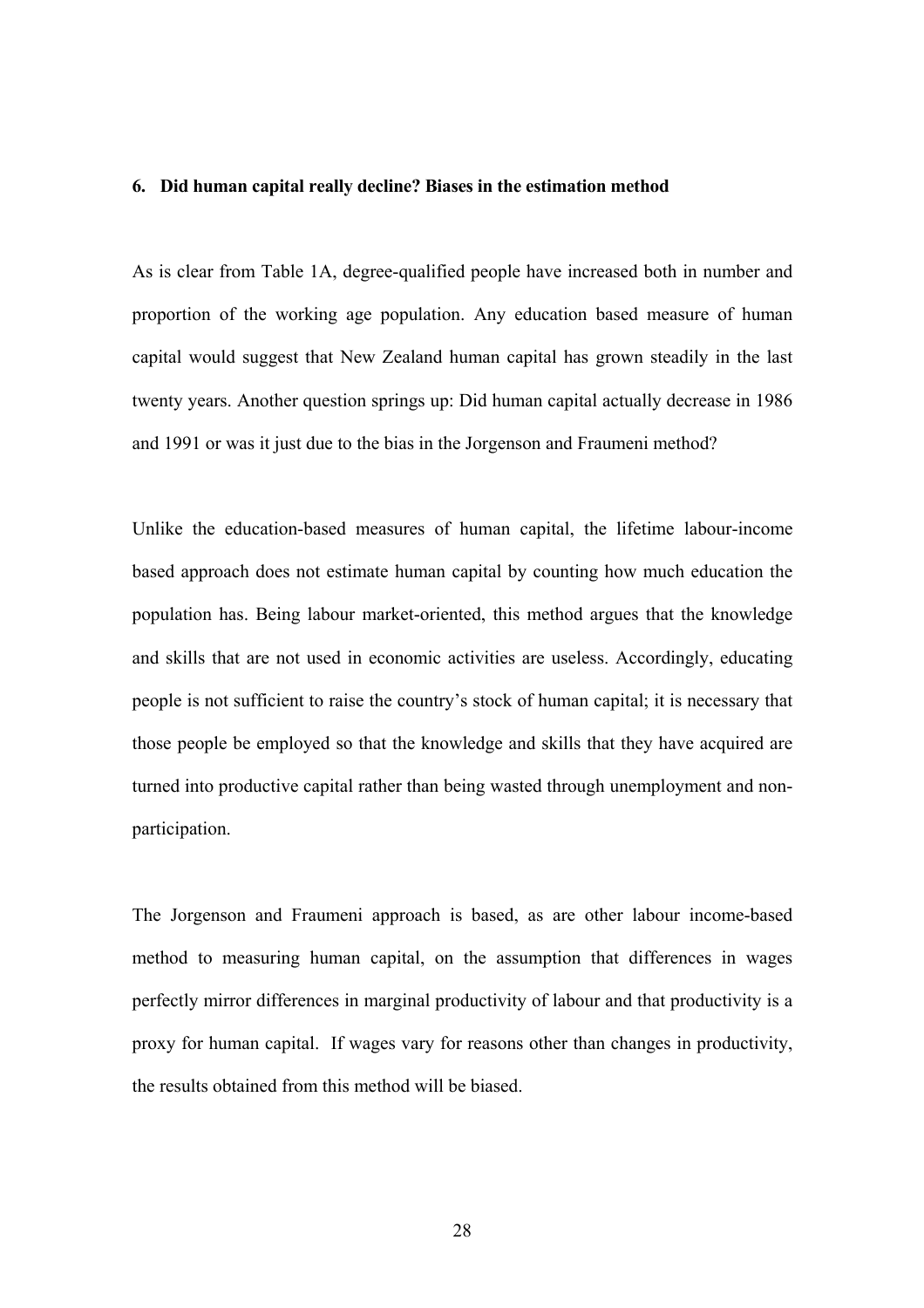Indeed, there is evidence that actual real wages diverged from "warranted" real wages. As mentioned earlier, pre-reform real wages were believed to be overvalued because they were traditionally set on the basis of occupational relativities rather than on productivity. Some authors, including Grimes (1981) and the Reserve Bank of New Zealand (1982), assert that real wage overvaluation was a major cause of rising unemployment. The presence of effective legislated wage floors, which can be as high as 53% of average earnings,  $27$  also indicates that wages may reflect equity considerations rather than market conditions. Besides, in an attempt to fight inflation, a price and wage freeze was introduced in June 1982. Real wages then declined for the next three years and this appeared to be part of the reason why real labour earnings in 1986 were so low. Real wages continued to trend downward until 1990 although this trend has been slightly reversed in the second phase of the reform. Despite rising productivity, real wages fell in the first phase of the reform to ease the pressure on high unemployment at that time (Dalziel and Lattimore, 1999). According to the data gathered by Maloney and Savage (1996), productivity grew rather steadily during 1981- 1994 while real wages experienced considerable fluctuations over the period. So apparently the assumption that wages reflect labour productivity does not always hold in reality.

The fact that the equality between wages and labour productivity fails to hold casts doubts on the results of this study. If labor productivity is a good proxy for human capital, the rising productivity means that during 1981-1991, New Zealand human capital may have decreased in per capita terms to a lesser extent than indicated by the

 $27$  In 1987, see Maloney and Savage (1996)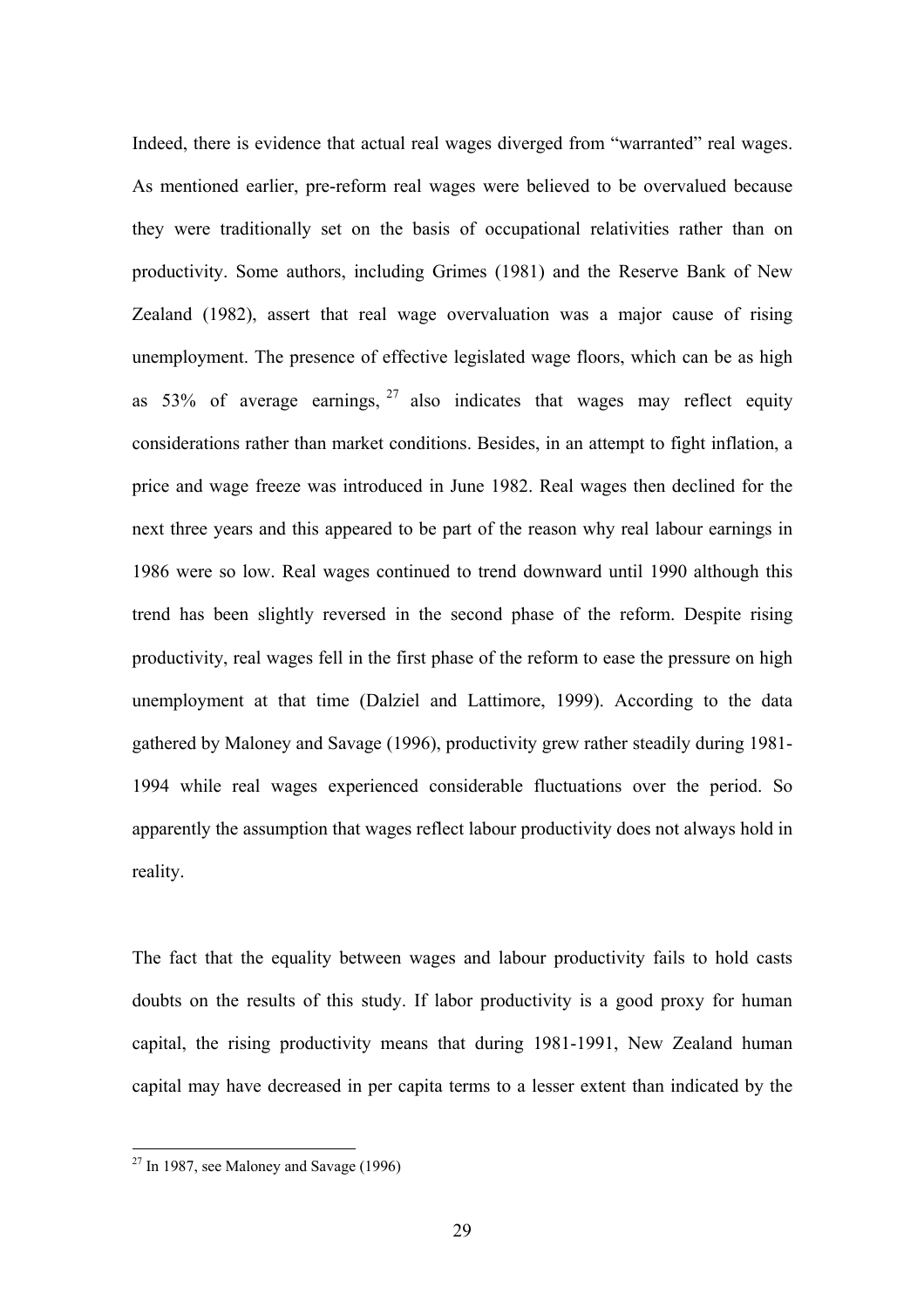labour income-based measure. This may suggest that a measure of human capital based solely on labour productivity should be less biased. Indeed, such a measure of human capital is an approach that Jorgenson, Gollop and Fraumeni (1987) have proposed. However, by being indices, that productivity-based measure of human capital is not always a superior solution. The labour income-based measure gives a monetary value which is more meaningful than indices in comparisons with other types of capital or with human capital from other countries. Also, the labour income-based approach is based on an assumption which, however controversial, is widely accepted in economics and which tends to hold reasonably well in the long term. Therefore, the lifetime labour income method has many merits of a good measure of human capital after all, in spite of the imperfections.

But there are still a few other issues around the lifetime labour income approach to measuring human capital. Omitted variables obviously create a bias, since it has been well established in labour economics that sex, education and age are not sufficient to explain differences in earnings.<sup>28</sup> Several important factors, including ability, family background, quality of schooling, and work experience, have been left out of the model. However, we would argue that this bias matters more to the results for individuals and cohorts than to the population's aggregate results. This is clear from the similarity between our per capita human capital estimates and those obtained by Oxley and Zhu (2002) based on a much less disaggregated dataset.<sup>29</sup>

<sup>&</sup>lt;sup>28</sup> See, for example, the comprehensive review by Card (1999).<br><sup>29</sup> The use of cross-sectional mortality rates could create another bias. Yet for a developed country like New Zealand where mortality rates are already very low, survival probabilities are unlikely to improve much over time. So any bias from this source should be negligible.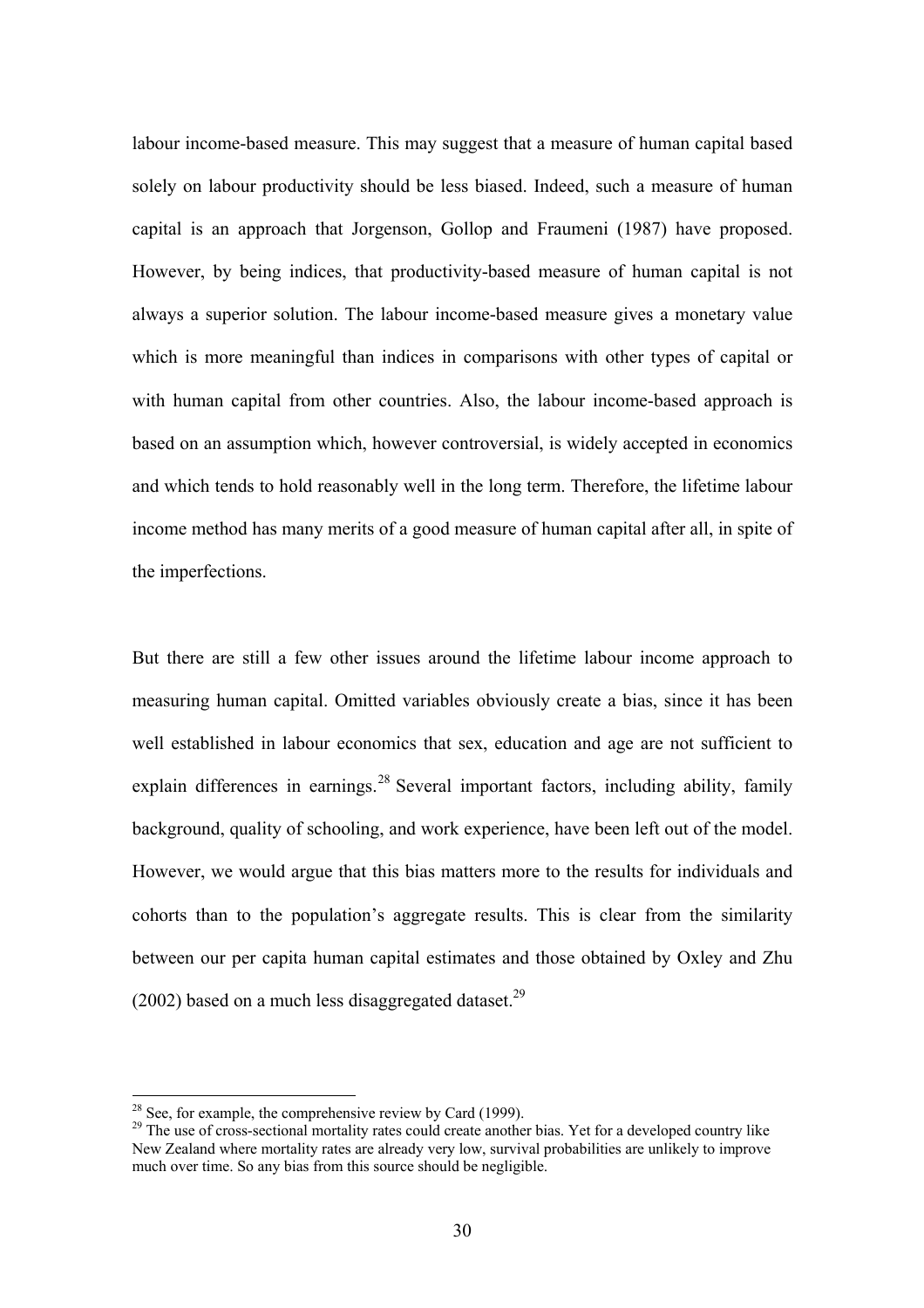Women contribute disproportionately less to the stock of human capital. This does not necessarily mean that women's capital is less valuable than men's; it merely reflects the fact that women do not participate as much as men in labour market activities. If nonlabour market activities were accounted for, women's human capital should be more highly valued. But as reviewed earlier, the way that Jorgenson and Fraumeni impute non-labour market activities has attracted considerable criticism. Hence, how to appropriately take account of non-economic human capital remains a challenge.

#### **7. Conclusions**

The paper presents some new results on the monetary value of human capital in New Zealand using a forward-looking, lifetime labour income approach. The results are preliminary and reflect some of the modelling assumptions that the imperfect New Zealand data necessitate. However, given the current activity of other researchers in the area of measuring and valuing human capital stocks, we are optimistic that some consensus about the value of the human capital stock may soon emerge.

#### **References**

- Ahlroth, S., Bjorklund, A. and Forslund, A. (1997). The output of the Swedish education sector. *Review of Income & Wealth*, 43 (1), 89-104.
- Barro, R. J. and Lee, J-W. (1993). International comparisons of educational attainment. *Journal of Monetary Economics,* 32 (3), 363-394.
- Barro, R. J. and Lee, J-W. (1996). International measures of schooling years and schooling quality. *American Economic Review*, 86 (2), 218-223.
- Borjas, G. (2000). *Labor Economics.* Boston, MA: McGraw-Hill.
- Card, D. (1999). The causal effect of education on earnings. In O. Ashenfelter, and D. Card (Eds.), *Handbook of Labor Economics*, Vol 3A (pp. 1801-1863). Amsterdam: Elsevier Science.
- Chen, S., Datt, G. and Ravallion, M. (1991). *POVCAL: A program for calculating poverty measures from grouped data.* Washington D.C.: World Bank.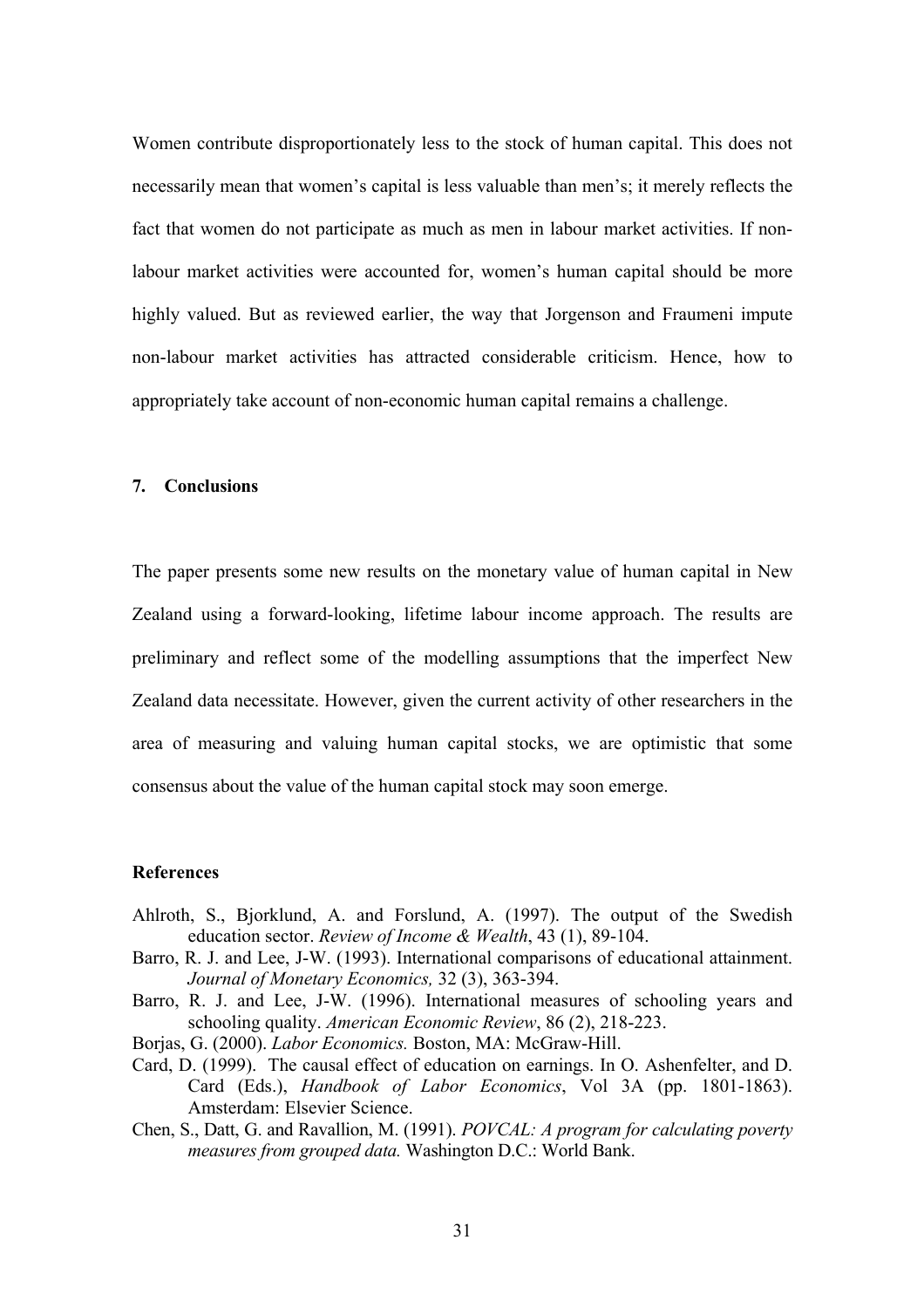- Cohen, D. and Soto, M. (2001). Growth and human capital: good data, good results. *OECD Development Centre Technical Papers* No. 179 [Online]. Available: http://www1.oecd.org/dev/publication/tp/tp179.pdf
- Dagum, C. and Slottje, D. J. (2000). A new method to estimate the level and distribution of household human capital with application. *Structural Change and Economic Dynamics,* 11 (-2), 67-94.
- Dalziel, P. and Lattimore, R. (1999). *The New Zealand Macroeconomy: A briefing on the reforms* (3<sup>rd</sup> ed.). Greenlane, New Zealand: Oxford University Press.
- de la Fuente, A. and Doménech, R. (2000). Human capital in growth regressions: How much difference does data quality make? *OECD Working Paper* no. 262.
- Eisner, R. (1988). Extended accounts for national income and product. *Journal of Economic Literature,* 26 (4), 1611-1684.
- Farr, W. (1852). Equitable taxation of property. *Journal of Royal Statistics,* 16 (March issue), 1-45.
- Graham, J. W. and Webb, R. H. (1979). Stocks and depreciation of human capital: New evidence from a present-value perspective. *Review of Income and Wealth,* 25 (2), 209-224.
- Grimes, A. (1981). A model of the New Zealand labour market. *Reserve Bank of New Zealand Research Paper No. 33.* Wellington.
- Haveman, R. & Wolfe, B. (1984). Schooling and economic well-being: The role of nonmarkets effects. *Journal of Human Resources,* 19 (3), 377-407.
- Hendy, J., Hyslop, D. and Maré, D. (2002). Qualifications, employment, and the value of human capital, 1986-1996. *Mimeo* Motu Economic and Public Policy Research, Wellington.
- Houthakker, H. S. (1959). Education and income. *Review of Economics and Statistics*, 41 (1), 24-28.
- Jones, L., and Manuelli, R. (1990). A convex model of equilibrium growth: Theory and policy implications. *Journal of Political Economy*, 98 (5), 1008-1038.
- Jorgenson, D. W., Gollop, F. M. and Fraumeni, B. M. (1987). *Productivity and U.S. economic growth*. Harvard Economic Studies, vol. 159. Cambridge, M.A.: Harvard University Press*.*
- Jorgenson, D. W. and Fraumeni, B. M. (1989). The accumulation of human and nonhuman capital, 1948-1984. In R. E. Lipsey and H. S. Tice (Eds.), *The Measurement of Savings, Investment and Wealth* (pp. 227-282). Chicago, IL: The University of Chicago Press.
- Jorgenson, D. W. and Fraumeni, B. M. (1992). The Output of the Education Sector. In Z. Griliches (Ed.), *Output Measurement in the Services Sector* (pp. 303-338). Chicago, IL: The University of Chicago Press.
- Le, T., Gibson, J., and Oxley, L., (2003), Cost- and Income-based Measures of Human Capital, *Journal of Economic Surveys,* (Forthcoming).
- Maloney, T. and Savage, J. (1996). Labour Markets and Policy. In B. Silverstone, A. Bollard, L. Ralph (Eds.), *A study of economic reform: The case of New Zealand. Contributions to Economic Analysis,* Vol. 236 (pp. 173-213)*.* Amsterdam, New York and Oxford: Elsevier Science.
- Miller, H. P. (1965). Lifetime income and economic growth. *American Economic Review*, 55 (4), 835-844.
- Miller, R. (1996). *Measuring What People Know: Human Capital Accounting for the Knowledge Economy*. Paris: OECD.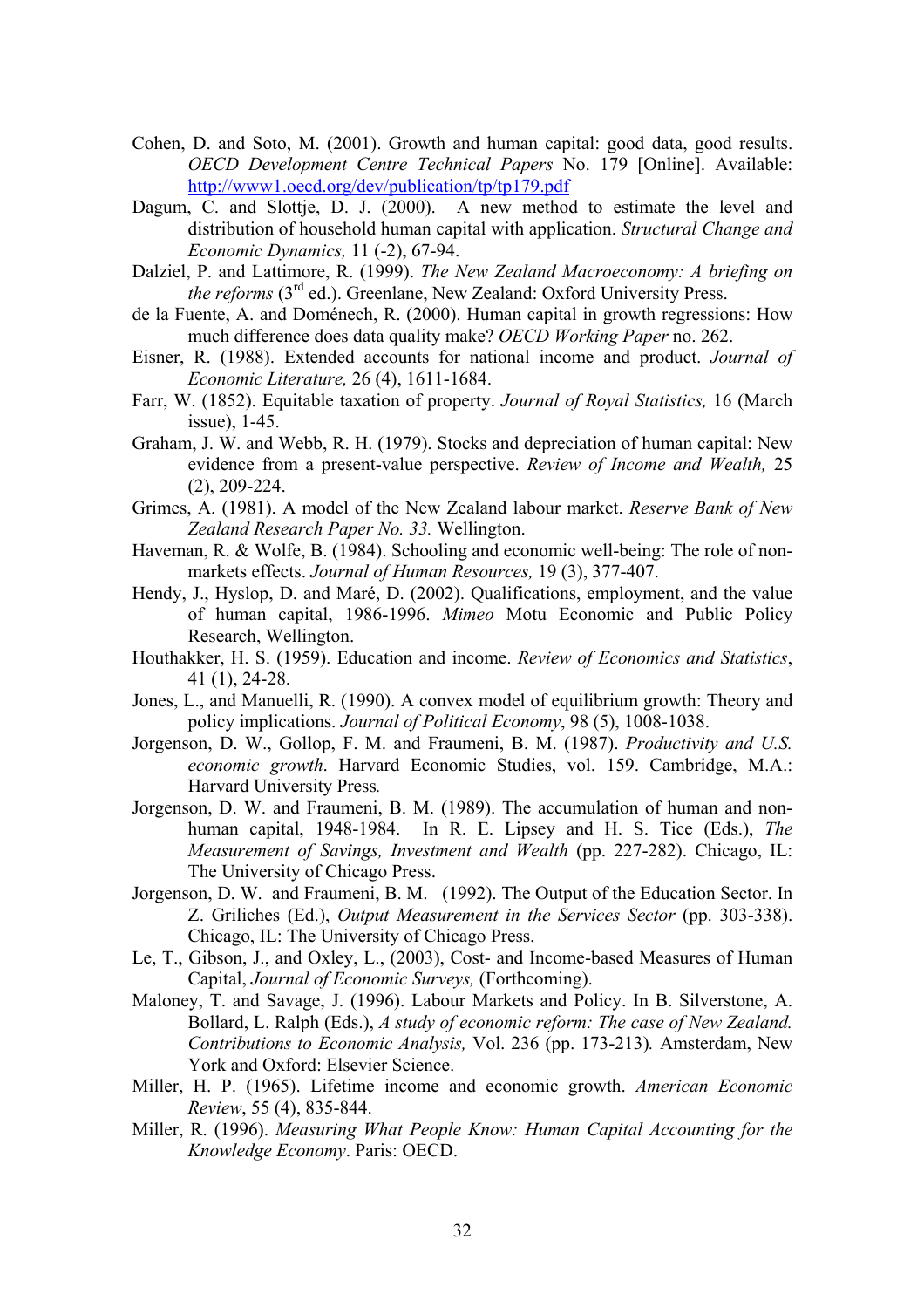- Nehru, V., Swanson, E. and Dubey, A. (1995). A new database in human capital stock in developing industrial countries: sources, methodology and results. *Journal of Development Economics*, 46 (2), 379-401.
- Oxley, L., and Zhu, W. (2002). How much human capital does New Zealand have? Paper presented at the Econometric Society Australasian Meeting, Brisbane, July 2002.
- Papps, K. (2001). Investigating a wage curve for New Zealand. *New Zealand Economic Papers,* 35 (2), 218-239.
- Petty, W. (1690). Political Arithmetik, reprinted in C. H. Hull (1899), *The Economic Writings of Sir William Petty.* Cambridge: Cambridge University Press.
- Reserve Bank of New Zealand (1982). Unemployment: Causes and policy options. *Reserve Bank of New Zealand Bulletin*, 45 (5), 199-2043.
- Romer, P. (1986). Increasing returns and long run growth. *Journal of Political Economy*, 94 (5), 1002-1037.
- Shultz, T. W. (1961). Investment in human capital. *American Economic Review*, 51 (1), 1-17.
- The Treasury (2001). Human capital and the inclusive economy. *Treasury Working Paper* 01/16.
- Wei, H. (2001). Measuring the stock of human capital for Australia: A lifetime labour income approach. Paper presented at the  $30<sup>th</sup>$  Annual Conference of Economists, Perth, September 2001.
- Weisbrod, B. A. (1961). The valuation of human capital. *Journal of Political Economy*, 69 (5), 425-436.
- Wößmann, L. (2003). Specifying human capital. *Journal of Economic Surveys.*  (Forthcoming)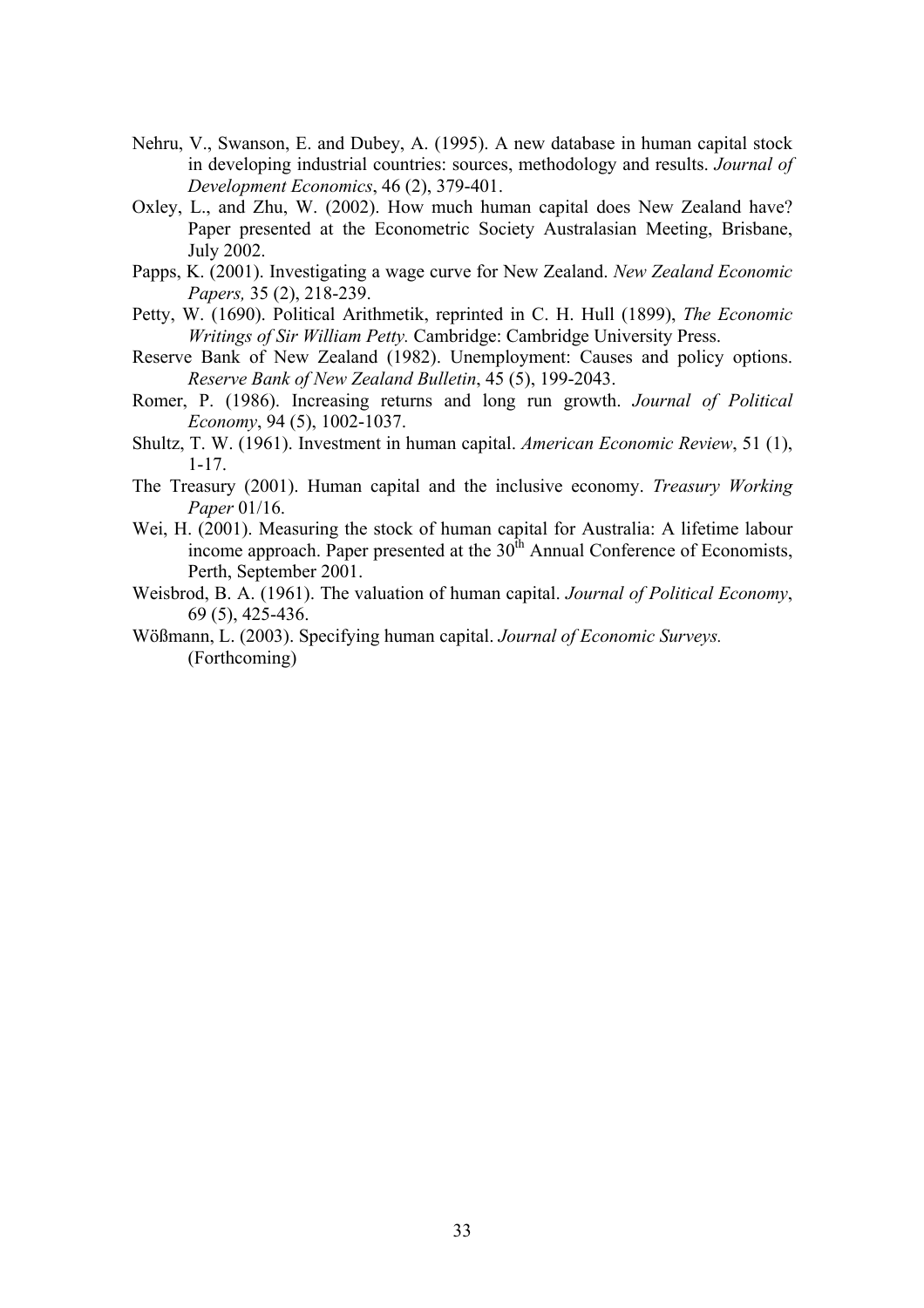| (Percent)           |           |           |           |           |           |  |  |  |  |  |
|---------------------|-----------|-----------|-----------|-----------|-----------|--|--|--|--|--|
|                     | 1981      | 1986      | 1991      | 1996      | 2001      |  |  |  |  |  |
| Males               |           |           |           |           |           |  |  |  |  |  |
| Unqualified         | 30.3      | 24.7      | 22.5      | 23.8      | 25.4      |  |  |  |  |  |
| Skilled             | 16.1      | 21.2      | 22.6      | 19.9      | 16.9      |  |  |  |  |  |
| <b>Bachelors</b>    | 2.1       | 2.5       | 2.9       | 3.6       | 4.2       |  |  |  |  |  |
| Higher              | 1.0       | 1.6       | 1.6       | 1.9       | 2.1       |  |  |  |  |  |
| <b>Subtotal</b>     | 49.5      | 50.0      | 49.6      | 49.2      | 48.6      |  |  |  |  |  |
| Females             |           |           |           |           |           |  |  |  |  |  |
| Unqualified         | 36.0      | 31.4      | 27.8      | 27.4      | 27.5      |  |  |  |  |  |
| Skilled             | 13.0      | 16.2      | 19.3      | 18.8      | 17.5      |  |  |  |  |  |
| <b>Bachelors</b>    | 1.2       | 1.6       | 2.2       | 3.2       | 4.6       |  |  |  |  |  |
| Higher              | 0.3       | 0.9       | 1.1       | 1.4       | 1.9       |  |  |  |  |  |
| <b>Subtotal</b>     | 50.5      | 50.0      | 50.4      | 50.8      | 51.4      |  |  |  |  |  |
| <b>Total Number</b> | 1,581,717 | 1,796,418 | 1,893,873 | 2,075,742 | 2,148,501 |  |  |  |  |  |
| Change from         |           |           |           |           |           |  |  |  |  |  |
| last Census         |           | 13.57%    | 5.42%     | 9.60%     | 3.51%     |  |  |  |  |  |

**Table 1A: Distribution of the 21-65 Year-old Population by Education Level** 

*Source:* New Zealand Census of Population, 1981, 1986, 1991, 1996, 2001.

| <b>Table 1B: Labour Force Participation Rates (Percent) by Education Level</b> |           |           |           |           |           |  |  |  |  |  |
|--------------------------------------------------------------------------------|-----------|-----------|-----------|-----------|-----------|--|--|--|--|--|
|                                                                                | 1981      | 1986      | 1991      | 1996      | 2001      |  |  |  |  |  |
| Males                                                                          |           |           |           |           |           |  |  |  |  |  |
| Unqualified                                                                    | 89.9      | 85.1      | 74.3      | 69.0      | 71.5      |  |  |  |  |  |
| Skilled                                                                        | 93.5      | 91.5      | 86.6      | 86.5      | 89.3      |  |  |  |  |  |
| <b>Bachelors</b>                                                               | 91.2      | 92.7      | 89.8      | 90.0      | 90.5      |  |  |  |  |  |
| Higher                                                                         | 94.2      | 94.0      | 92.2      | 90.8      | 91.3      |  |  |  |  |  |
| Weighted average                                                               | 91.2      | 88.6      | 81.9      | 79.5      | 81.2      |  |  |  |  |  |
| Females                                                                        |           |           |           |           |           |  |  |  |  |  |
| Unqualified                                                                    | 38.9      | 54.0      | 50.7      | 52.2      | 55.9      |  |  |  |  |  |
| Skilled                                                                        | 51.9      | 69.3      | 69.6      | 72.4      | 76.7      |  |  |  |  |  |
| <b>Bachelors</b>                                                               | 60.5      | 76.8      | 77.3      | 80.1      | 81.7      |  |  |  |  |  |
| Higher                                                                         | 64.1      | 80.1      | 82.3      | 82.8      | 84.6      |  |  |  |  |  |
| Weighted average                                                               | 43.9      | 61.2      | 61.5      | 64.3      | 68.3      |  |  |  |  |  |
| Overall average                                                                | 75.9      | 77.5      | 73.2      | 72.7      | 75.2      |  |  |  |  |  |
| <b>Total Number</b>                                                            | 1,056,564 | 1,334,007 | 1,335,375 | 1,457,865 | 1,569,399 |  |  |  |  |  |
| Change from last                                                               |           |           |           |           |           |  |  |  |  |  |
| Census                                                                         |           | 26.26%    | 0.10%     | 9.17%     | 7.65%     |  |  |  |  |  |

*Source:* New Zealand Census of Population, 1981, 1986, 1991, 1996, 2001.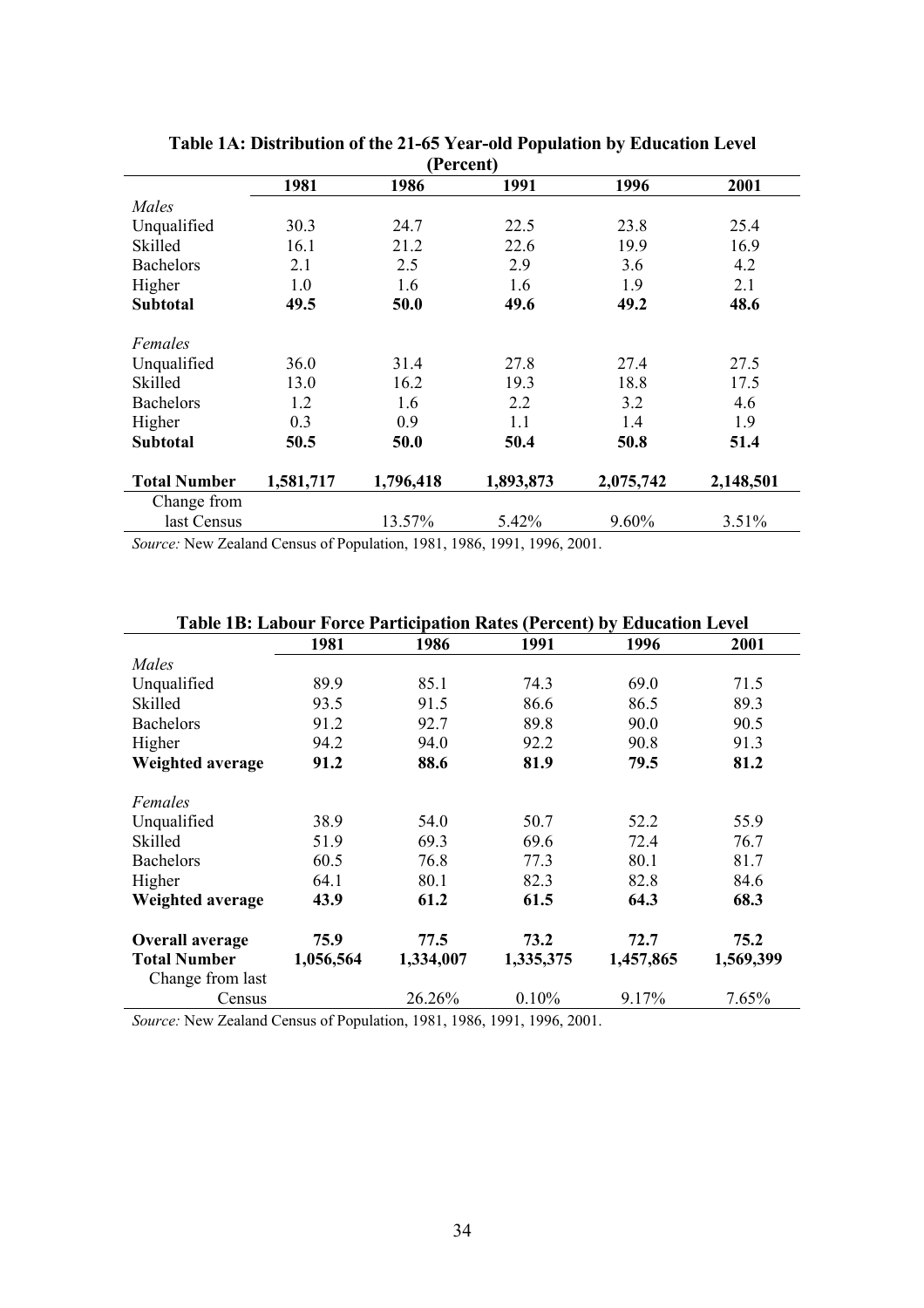|                                                   |                           |           | radic 2. Employment Rates (1 erecht) by Equeation Ecver |           |           |
|---------------------------------------------------|---------------------------|-----------|---------------------------------------------------------|-----------|-----------|
|                                                   | 1981                      | 1986      | 1991                                                    | 1996      | 2001      |
| Males                                             |                           |           |                                                         |           |           |
| Unqualified                                       | 96.3                      | 95.4      | 88.3                                                    | 90.9      | 91.7      |
| Skilled                                           | 98.2                      | 97.7      | 92.9                                                    | 95.6      | 95.9      |
| <b>Bachelors</b>                                  | 97.9                      | 97.4      | 94.3                                                    | 95.1      | 95.8      |
| Higher                                            | 98.8                      | 98.4      | 96.7                                                    | 95.4      | 96.4      |
| Weighted average                                  | 97.0                      | 96.6      | 91.2                                                    | 93.6      | 94.0      |
| Females                                           |                           |           |                                                         |           |           |
| Unqualified                                       | 96.5                      | 91.4      | 89.7                                                    | 90.5      | 91.0      |
| Skilled                                           | 97.2                      | 94.4      | 92.2                                                    | 94.4      | 94.8      |
| <b>Bachelors</b>                                  | 95.3                      | 94.0      | 92.7                                                    | 94.5      | 95.5      |
| Higher                                            | 95.8                      | 95.8      | 95.1                                                    | 95.2      | 96.2      |
| Weighted average                                  | 96.7                      | 92.7      | 91.1                                                    | 92.7      | 93.2      |
| Overall average                                   | 96.9                      | 95.0      | 91.2                                                    | 93.1      | 93.6      |
| <b>Total Number</b>                               | 1,023,999                 | 1,267,728 | 1,217,622                                               | 1,357,989 | 1,469,280 |
| Change from last                                  |                           |           |                                                         |           |           |
| Census                                            |                           | 23.8%     | $-4.0\%$                                                | 11.5%     | 8.2%      |
| $\overline{a}$ 1 1 $\overline{a}$<br>$\mathbf{A}$ | $c_{\mathbf{D}}$ $\cdots$ |           | 1001, 1005, 1001, 1005, 2001                            |           |           |

**Table 2: Employment Rates (Percent) by Education Level**

*Source:* New Zealand Census of Population, 1981, 1986, 1991, 1996, 2001.

| <b>Table 3: Real Annual Incomes for Employees</b> |        |        |        |        |        |  |  |  |  |  |
|---------------------------------------------------|--------|--------|--------|--------|--------|--|--|--|--|--|
|                                                   | 1981   | 1986   | 1991   | 1996   | 2001   |  |  |  |  |  |
| Males                                             |        |        |        |        |        |  |  |  |  |  |
| Unqualified                                       | 33,152 | 31,226 | 31,442 | 33,390 | 33,405 |  |  |  |  |  |
| Skilled                                           | 38,948 | 38,297 | 39,475 | 41,276 | 43,408 |  |  |  |  |  |
| <b>Bachelors</b>                                  | 46,789 | 48,298 | 53,237 | 55,891 | 58,915 |  |  |  |  |  |
| Higher                                            | 57,912 | 56,420 | 62,162 | 65,716 | 67,268 |  |  |  |  |  |
| Weighted average                                  | 36,176 | 36,079 | 37,898 | 40,261 | 41,444 |  |  |  |  |  |
|                                                   |        |        |        |        |        |  |  |  |  |  |
| Females                                           |        |        |        |        |        |  |  |  |  |  |
| Unqualified                                       | 21,873 | 18,471 | 20,090 | 21,930 | 22,701 |  |  |  |  |  |
| Skilled                                           | 27,116 | 24,141 | 25,976 | 27,012 | 28,876 |  |  |  |  |  |
| <b>Bachelors</b>                                  | 31,860 | 29,930 | 33,788 | 33,926 | 37,327 |  |  |  |  |  |
| Higher                                            | 38,864 | 34,287 | 39,797 | 41,699 | 45,693 |  |  |  |  |  |
| Weighted average                                  | 24,015 | 21,418 | 24,054 | 25,802 | 27,793 |  |  |  |  |  |
|                                                   |        |        |        |        |        |  |  |  |  |  |
| <b>Overall average</b>                            | 32,226 | 30,144 | 31,990 | 33,752 | 35,068 |  |  |  |  |  |
| Expected Income <sup>a</sup>                      | 31,233 | 28,646 | 29,170 | 31,440 | 32,831 |  |  |  |  |  |

*Source:* New Zealand Census of Population, 1981, 1986, 1991, 1996, 2001.

Adjusted to 2001 dollars using the Prevailing Weekly Wage Index PWIQ.S4329 and All Salary & Wage Rates LCIQ.SA53Z9.

*Note*: <sup>a</sup> Expected labour income for labour force participants, calculated by multiplying income for the employed by the employment rate.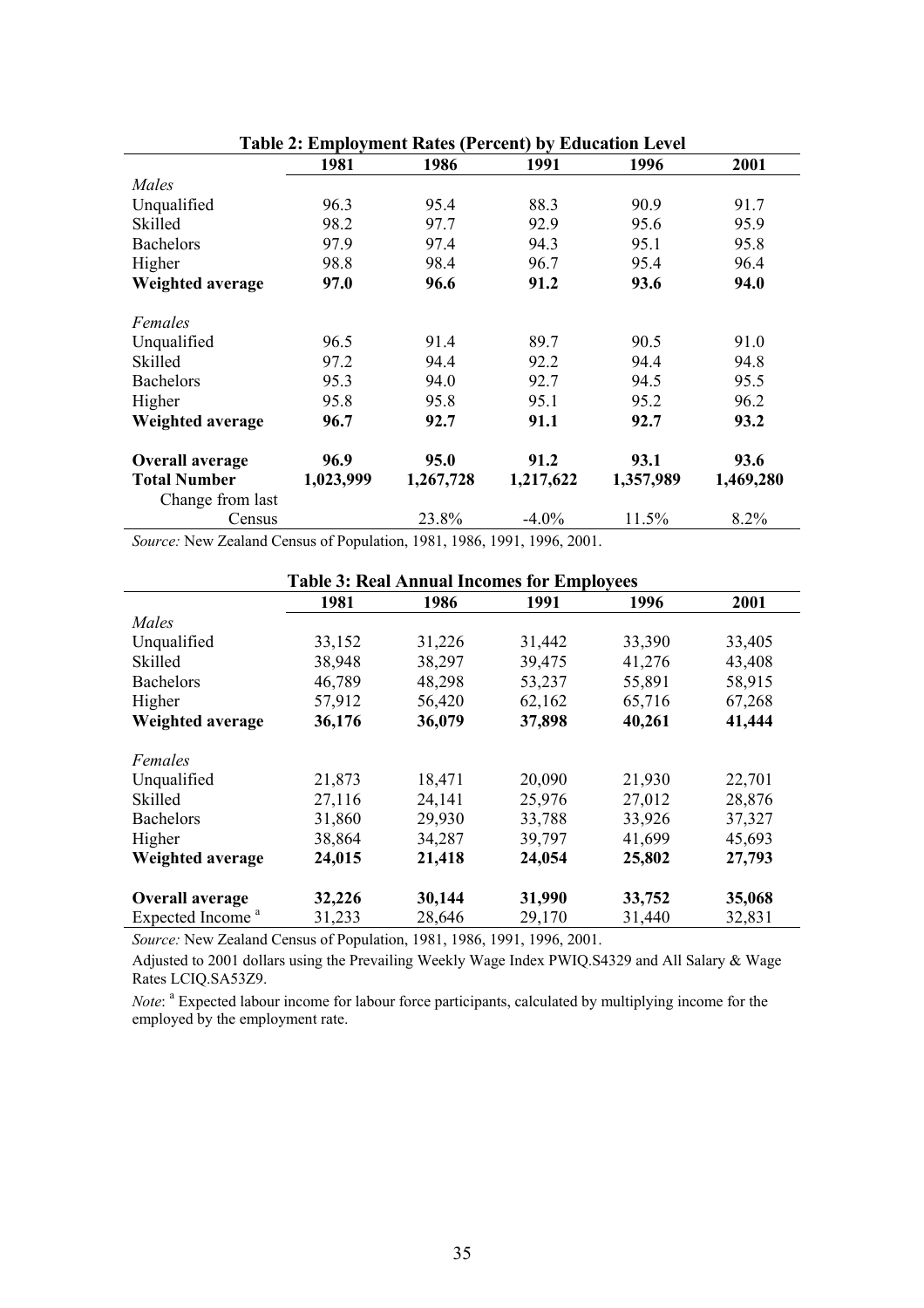| Table 4: Enrolment Rates (Percent) by Gender and Highest Qualification |      |      |      |       |      |  |  |  |  |
|------------------------------------------------------------------------|------|------|------|-------|------|--|--|--|--|
|                                                                        | 1981 | 1986 | 1991 | 1996  | 2001 |  |  |  |  |
| Males                                                                  |      |      |      |       |      |  |  |  |  |
| Unqualified                                                            | 0.09 | 0.32 | 1.34 | 1.84  | 1.04 |  |  |  |  |
| Skilled                                                                | 1.86 | 1.53 | 2.95 | 9.96  | 3.49 |  |  |  |  |
| <b>Bachelors</b>                                                       | 5.55 | 5.49 | 6.36 | 7.21  | 3.93 |  |  |  |  |
| Higher                                                                 | 1.80 | 2.64 | 3.90 | 6.13  | 2.64 |  |  |  |  |
| Females                                                                |      |      |      |       |      |  |  |  |  |
| Unqualified                                                            | 0.07 | 0.24 | 1.23 | 1.96  | 1.10 |  |  |  |  |
| Skilled                                                                | 1.33 | 1.74 | 3.59 | 15.27 | 3.50 |  |  |  |  |
| Bachelors                                                              | 5.36 | 6.40 | 7.63 | 8.50  | 3.21 |  |  |  |  |
| Higher                                                                 | 2.48 | 3.21 | 4.69 | 6.96  | 2.32 |  |  |  |  |

*Source:* New Zealand Census of Population, 1981, 1986, 1991, 1996, 2001.

*Note*: These are raw data from the Censuses. In our calculations, we have allowed for the fact that not all enrolments are for a higher qualification.

| талу э. тие нирает от неогрогаанд власаилнагвигоннен нгвэйнаасэ от гганиан сариаг |                        |                        |           |           |           |           |           |           |           |           |
|-----------------------------------------------------------------------------------|------------------------|------------------------|-----------|-----------|-----------|-----------|-----------|-----------|-----------|-----------|
|                                                                                   |                        | 1981                   |           | 1986      |           | 1991      |           | 1996      | 2001      |           |
|                                                                                   | With                   | Without                | With      | Without   | With      | Without   | With      | Without   | With      | Without   |
| Males                                                                             | Enrolment <sup>a</sup> | Enrolment <sup>o</sup> | Enrolment | Enrolment | Enrolment | Enrolment | Enrolment | Enrolment | Enrolment | Enrolment |
| Unqualified                                                                       | 200,100                | 198,901                | 292,880   | 286,028   | 428,003   | 389,970   | 496,294   | 438,497   | 487,903   | 455,641   |
| Skilled                                                                           | 286,396                | 269,742                | 403,300   | 377,704   | 618,231   | 541,860   | 916,900   | 618,495   | 809,214   | 701,763   |
| <b>Bachelors</b>                                                                  | 422,648                | 372,763                | 654,638   | 569,883   | 984,993   | 843,129   | 1,130,388 | 921,900   | 1,111,225 | 997,022   |
| Higher                                                                            | 393,994                | 393,994                | 568,048   | 568,048   | 845,185   | 845,185   | 963,841   | 963,841   | 1,022,189 | 1,022,189 |
| Females                                                                           |                        |                        |           |           |           |           |           |           |           |           |
| Unqualified                                                                       | 136,778                | 136,442                | 167,221   | 165,348   | 261,237   | 248,165   | 306,539   | 281,701   | 312,717   | 299,945   |
| Skilled                                                                           | 197,337                | 189,953                | 251,654   | 238,325   | 401,818   | 361,205   | 593,131   | 409,702   | 518,461   | 470,244   |
| <b>Bachelors</b>                                                                  | 310,238                | 268,332                | 399,727   | 336,518   | 658,564   | 540,849   | 754,490   | 584,895   | 744,046   | 674,362   |
| Higher                                                                            | 288,571                | 288,571                | 358,860   | 358,860   | 573,448   | 573,448   | 649,094   | 649,094   | 758,011   | 758,011   |
| Overall average                                                                   | 216,581                | 209,635                | 306,055   | 291,321   | 479,536   | 430,840   | 632,372   | 489,280   | 588,276   | 537,081   |
| In 2001 prices $\degree$                                                          | 545,053                | 527,573                | 513,513   | 488,791   | 560,747   | 503,803   | 692,247   | 535,607   | 588,276   | 537,081   |
| Relative difference                                                               | 3.3%                   |                        | 5.1%      |           | 11.3%     |           | 29.2%     |           | $9.5\%$   |           |

#### **Table 5: The Impact of Incorporating Educational Enrolment in Estimates of Human Capital**

*Source:* Authors calculation from New Zealand Census of Population, 1981, 1986, 1991, 1996, 2001.

*Notes:* All estimates are in current prices unless otherwise stated. <sup>a</sup> Accounting for the impact of enrolment, using equations 3-6. <sup>b</sup> Ignoring the impact of enrolment, using equation (1) only. <sup>c</sup> The averages adjusted to 2001 dollars using the Prevailing Weekly Wage Index PWIQ.S4329 and All Salary & Wage Rates LCIQ.SA53Z9.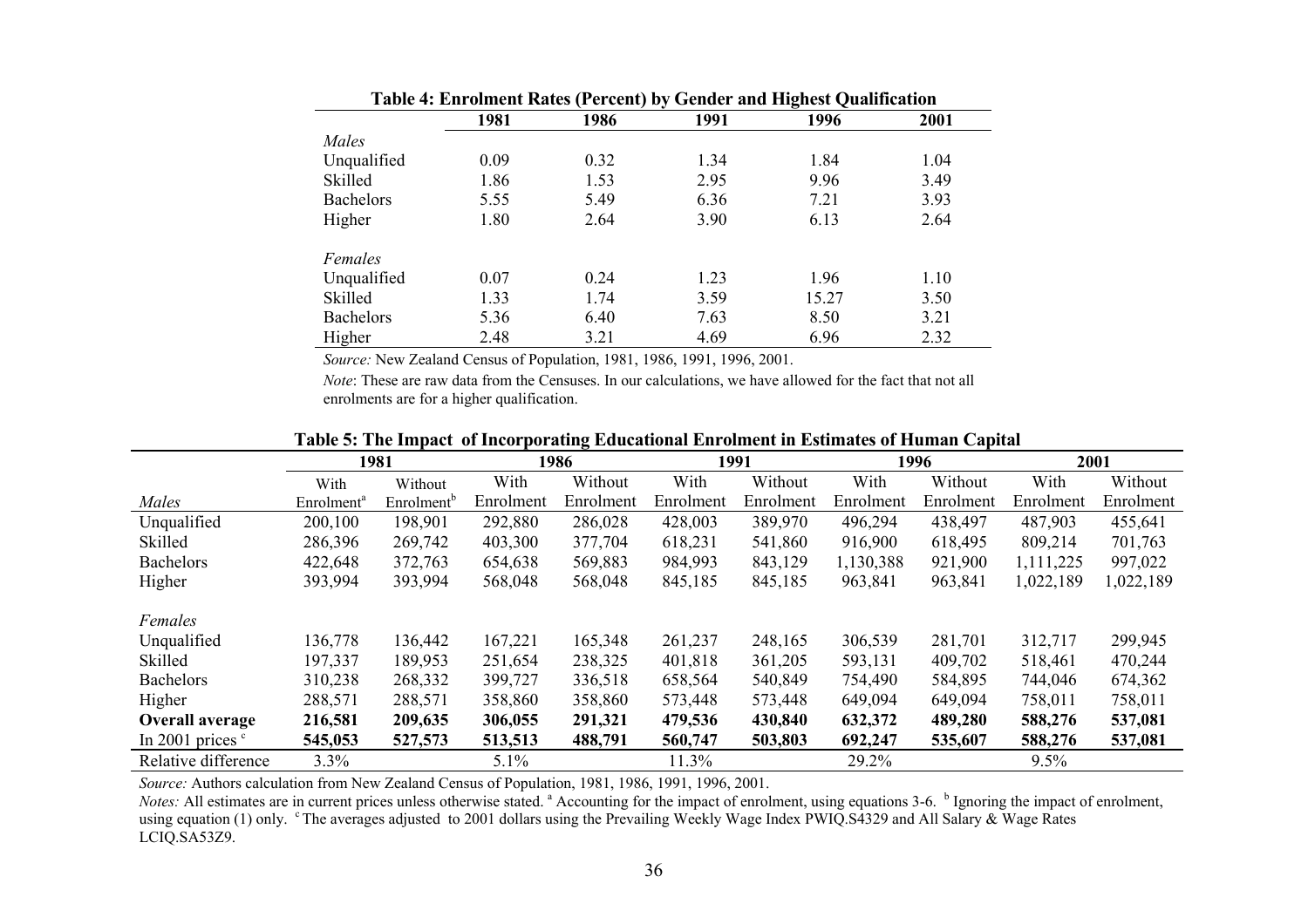| Table 6: Average Lifetime Labour Income Per Capita (\$2001) |         |           |         |           |           |  |  |  |  |
|-------------------------------------------------------------|---------|-----------|---------|-----------|-----------|--|--|--|--|
|                                                             | 1981    | 1986      | 1991    | 1996      | 2001      |  |  |  |  |
| Males                                                       |         |           |         |           |           |  |  |  |  |
| Unqualified                                                 | 500,558 | 479,910   | 456,012 | 480,015   | 455,641   |  |  |  |  |
| Skilled                                                     | 678,840 | 633,728   | 633,625 | 677,056   | 701,763   |  |  |  |  |
| <b>Bachelors</b>                                            | 938,104 | 956,174   | 985,915 | 1,009,189 | 997,022   |  |  |  |  |
| Higher                                                      | 991,535 | 953,096   | 988,319 | 1,055,101 | 1,022,189 |  |  |  |  |
| Weighted average                                            | 588,742 | 588,451   | 596,444 | 638,471   | 631,766   |  |  |  |  |
| Females                                                     |         |           |         |           |           |  |  |  |  |
| Unqualified                                                 | 343,374 | 277,427   | 290,192 | 308,373   | 299,945   |  |  |  |  |
| Skilled                                                     | 478,039 | 399,872   | 422,376 | 448,494   | 470,244   |  |  |  |  |
| <b>Bachelors</b>                                            | 675,291 | 564,624   | 632,443 | 640,275   | 674,362   |  |  |  |  |
| Higher                                                      | 726,225 | 602,110   | 670,562 | 710,553   | 758,011   |  |  |  |  |
| Weighted average                                            | 400,420 | 342,272   | 379,348 | 409,976   | 429,034   |  |  |  |  |
| Overall average<br>Change from last                         | 527,573 | 488,791   | 503,803 | 535,607   | 537,081   |  |  |  |  |
| Census                                                      |         | $-7.35\%$ | 3.07%   | 6.31%     | 0.28%     |  |  |  |  |

*Source:* Authors calculation from New Zealand Census of Population, 1981, 1986, 1991, 1996, 2001. Adjusted to 2001 dollars using the Prevailing Weekly Wage Index PWIQ.S4329 and All Salary & Wage Rates LCIQ.SA53Z9.

| Table 7: Aggregate Value of Human Capital in New Zealand (\$2001 billion) |       |        |       |        |       |  |  |  |  |
|---------------------------------------------------------------------------|-------|--------|-------|--------|-------|--|--|--|--|
|                                                                           | 1981  | 1986   | 1991  | 1996   | 2001  |  |  |  |  |
| Males                                                                     |       |        |       |        |       |  |  |  |  |
| Unqualified                                                               | 215.5 | 181.1  | 144.2 | 163.3  | 177.6 |  |  |  |  |
| Skilled                                                                   | 161.4 | 220.3  | 235.0 | 242.1  | 227.0 |  |  |  |  |
| <b>Bachelors</b>                                                          | 28.4  | 40.0   | 49.3  | 68.4   | 81.3  |  |  |  |  |
| Higher                                                                    | 14.7  | 25.7   | 28.1  | 38.0   | 42.5  |  |  |  |  |
| <b>Subtotal</b>                                                           | 420.0 | 467.2  | 456.6 | 511.8  | 528.4 |  |  |  |  |
| Females                                                                   |       |        |       |        |       |  |  |  |  |
| Unqualified                                                               | 76.0  | 84.4   | 77.4  | 91.6   | 99.2  |  |  |  |  |
| Skilled                                                                   | 51.0  | 80.6   | 107.7 | 126.8  | 135.6 |  |  |  |  |
| <b>Bachelors</b>                                                          | 7.9   | 12.2   | 20.1  | 33.6   | 53.9  |  |  |  |  |
| Higher                                                                    | 2.5   | 7.6    | 11.0  | 17.1   | 25.8  |  |  |  |  |
| <b>Subtotal</b>                                                           | 137.4 | 184.8  | 216.2 | 269.1  | 314.5 |  |  |  |  |
| <b>Total</b>                                                              | 557.4 | 652.1  | 672.8 | 780.8  | 842.9 |  |  |  |  |
| Change from                                                               |       |        |       |        |       |  |  |  |  |
| last Census                                                               |       | 16.98% | 3.18% | 16.06% | 7.95% |  |  |  |  |

*Source:* Authors calculation from New Zealand Census of Population, 1981, 1986, 1991, 1996, 2001. Adjusted to 2001 dollars using the Prevailing Weekly Wage Index PWIQ.S4329 and All Salary & Wage Rates LCIQ.SA53Z9.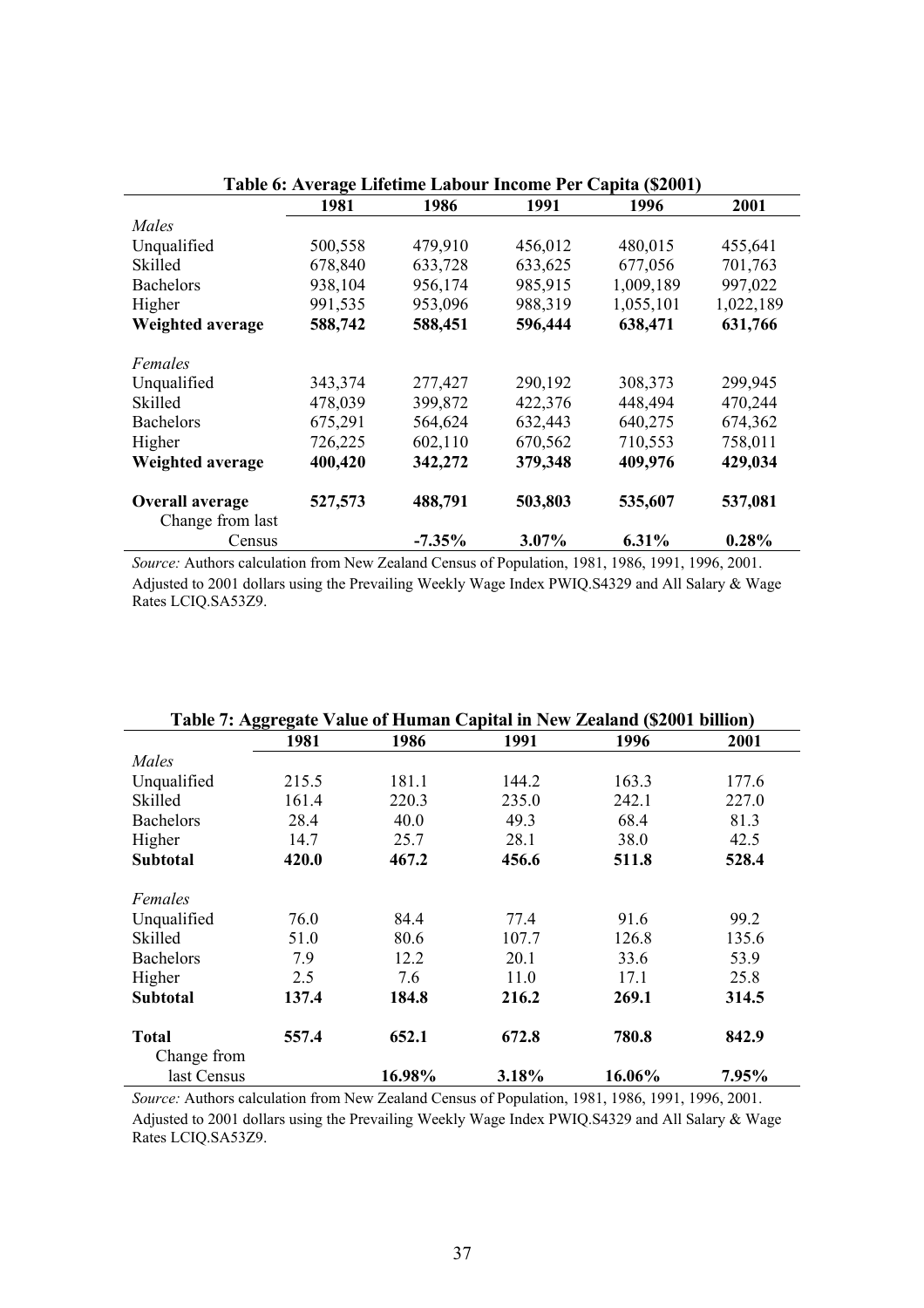|                                                | Average<br>Lifetime<br>Labour<br>Income Per<br>Capita<br>(\$) | Relative<br>Change<br>Compared<br>with<br><b>Baseline</b> | Aggregate<br>Value of<br>Human<br>Capital<br>(\$billion) | Relative<br>Change<br>Compared<br>with<br><b>Baseline</b> |
|------------------------------------------------|---------------------------------------------------------------|-----------------------------------------------------------|----------------------------------------------------------|-----------------------------------------------------------|
| <b>Baseline</b>                                | 537,081                                                       |                                                           | 842.9                                                    |                                                           |
| Classifying by 5 education levels <sup>a</sup> | 537,041                                                       | $-0.01\%$                                                 | 842.8                                                    | $-0.01\%$                                                 |
| Accounting for enrolment <sup>b</sup>          | 588,276                                                       | 9.53%                                                     | 923.2                                                    | 9.53%                                                     |
| Smoothing the data <sup>c</sup>                | 537,186                                                       | 0.02%                                                     | 843.1                                                    | 0.02%                                                     |
| $g = 1.32\%$ and $i = 4.58\%$                  | 580,060                                                       | $8.0\%$                                                   | 910.3                                                    | 8.0%                                                      |
| Excluding ages 21-24                           | 521,879                                                       | $-2.83%$                                                  | 748.4                                                    | $-11.21%$                                                 |
| Working-age population                         | 496,926                                                       | $-7.48\%$                                                 | 1067.65                                                  | 26.66%                                                    |

# **Table 8: Sensitivity Analyses on Per Capita and Aggregate Human Capital (for 2001)**

*Source:* Authors calculation from New Zealand Census of Population, 1981, 1986, 1991, 1996, 2001. *Notes:* <sup>a</sup> Classifying the population by 5 education levels, as in Wei (2001), but ignoring educational enrolment. <sup>b</sup> Using equations 3-6 instead of equation (1). <sup>c</sup> By using a regression method, see text for details.

| Table 10: Estimates of Human Capital for New Zealand: the 1996 IALS and the |               |                  |                             |               |                  |                  |  |  |  |  |
|-----------------------------------------------------------------------------|---------------|------------------|-----------------------------|---------------|------------------|------------------|--|--|--|--|
|                                                                             |               |                  | <b>1996 Census compared</b> |               |                  |                  |  |  |  |  |
|                                                                             |               | <b>IALS</b>      |                             | 1996 Census   |                  |                  |  |  |  |  |
|                                                                             | Share of      |                  | With                        | Share of      |                  | With             |  |  |  |  |
|                                                                             | Labour        | <b>Baseline</b>  | Enrolment                   | Labour        | <b>Baseline</b>  | Enrolment        |  |  |  |  |
|                                                                             | Force $(\% )$ |                  | a                           | Force $(\% )$ |                  | a                |  |  |  |  |
| Males                                                                       |               |                  |                             |               |                  |                  |  |  |  |  |
| Unqualified                                                                 | 35.9          | 519,893          | 542,325                     | 23.3          | 438,497          | 496,294          |  |  |  |  |
| Skilled                                                                     | 10.6          | 631,926          | 702,820                     | 24.5          | 618,495          | 916,900          |  |  |  |  |
| <b>Bachelors</b>                                                            | 4.7           | 822,187          | 822,187                     | 4.7           | 921,900          | 1,130,388        |  |  |  |  |
| <b>Higher Degree</b>                                                        | 2.7           | 829,127          | 829,127                     | 2.5           | 963,841          | 963,841          |  |  |  |  |
| Females                                                                     |               |                  |                             |               |                  |                  |  |  |  |  |
| Unqualified                                                                 | 32.1          | 281,157          | 294,140                     | 20.4          | 281,701          | 306,539          |  |  |  |  |
| Skilled                                                                     | 8.3           | 383,987          | 394,374                     | 19.4          | 409,702          | 593,131          |  |  |  |  |
| <b>Bachelors</b>                                                            | 3.9           | 566,637          | 574,052                     | 3.6           | 584,895          | 754,490          |  |  |  |  |
| <b>Higher Degree</b>                                                        | 1.8           | 540,185          | 540,185                     | 1.6           | 649,094          | 649,094          |  |  |  |  |
| Weighted average                                                            |               | 468,608<br>529.1 | 489,480<br>552.7            |               | 489,280<br>713.3 | 632,372<br>921.9 |  |  |  |  |
| <b>Total Number</b>                                                         | 1,129,095     | billion          | billion                     | 1,457,865     | billion          | billion          |  |  |  |  |
| Women's share                                                               | 46.17%        | 32.94%           | 32.62%                      | 45.02%        | 34.46%           | 34.05%           |  |  |  |  |

**Table 10: Estimates of Human Capital for New Zealand: the 1996 IALS and the** 

*Source:* Authors calculation from the IALS (New Zealand, 1996) and New Zealand Census of Population, 1996.

*Note*: <sup>a</sup> Accounting for the effect of enrolment, using equations 3-6 instead of equation (1).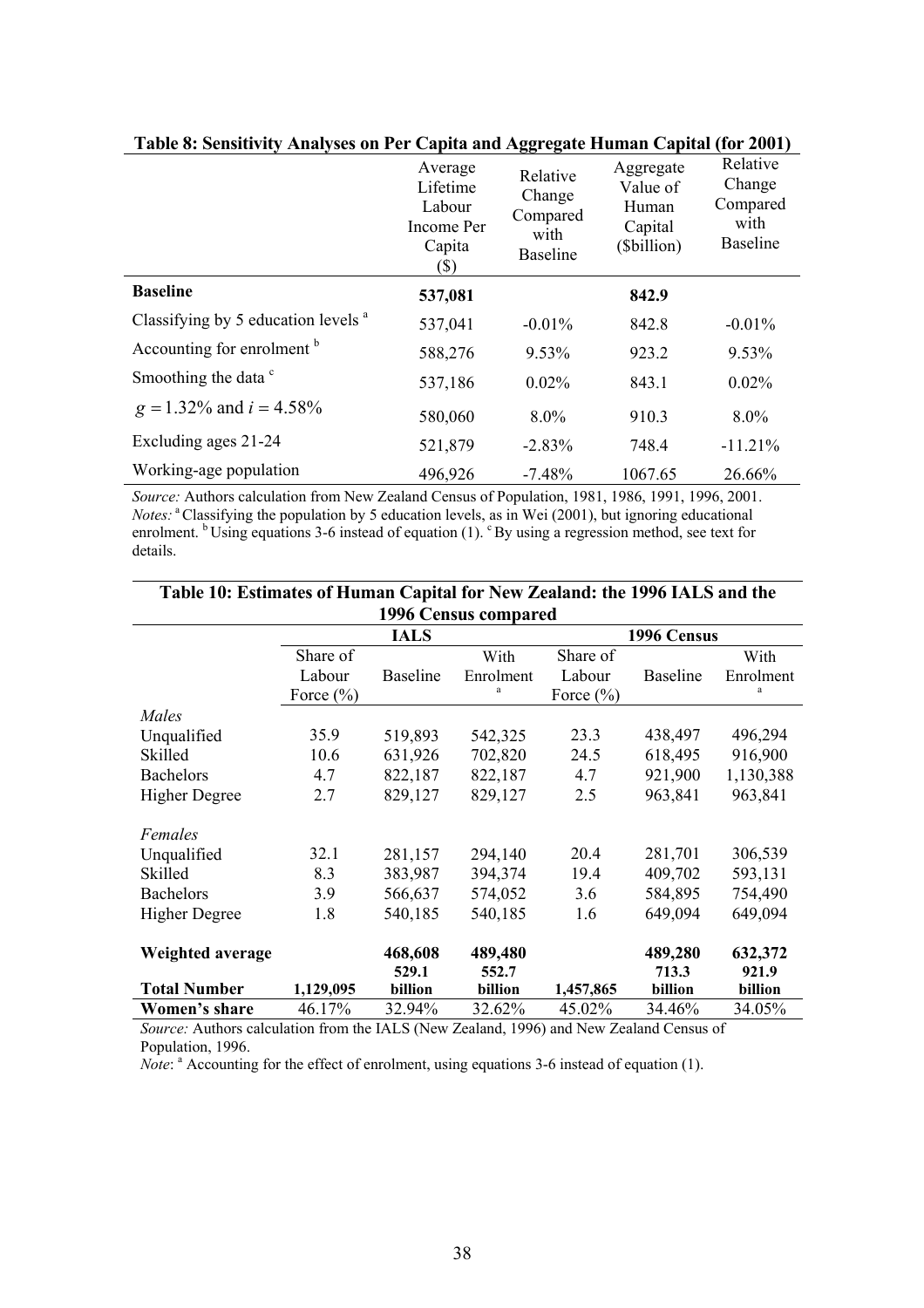|                      | l'able 9: Comparing Data from the 1996 Census and the 1996 IALS |           |        |                                   |           |                                                     |          |           |                                  |          |           |        |
|----------------------|-----------------------------------------------------------------|-----------|--------|-----------------------------------|-----------|-----------------------------------------------------|----------|-----------|----------------------------------|----------|-----------|--------|
|                      | <b>Labour Force Participation</b><br>(Percent)                  |           |        | <b>Employment Rates (Percent)</b> |           | <b>Annual Earnings for</b><br><b>Employees</b> (\$) |          |           | <b>Enrolment Rates (Percent)</b> |          |           |        |
|                      |                                                                 | 1996 IALS | 1996   |                                   | 1996 IALS | 1996                                                |          | 1996 IALS | 1996                             |          | 1996 IALS | 1996   |
|                      | Raw data                                                        | Predicted | Census | Raw data                          | Predicted | Census                                              | Raw data | Predicted | Census                           | Raw data | Predicted | Census |
| Males                |                                                                 |           |        |                                   |           |                                                     |          |           |                                  |          |           |        |
| Unqualified          | 95.7                                                            | 95.4      | 69.0   | 96.1                              | 96.2      | 90.9                                                | 34,662   | 33,157    | 30,502                           | 3.53     | 3.53      | 1.84   |
| Skilled              | 93.3                                                            | 94.8      | 86.5   | 98.4                              | 98.0      | 95.6                                                | 39,946   | 40,061    | 37,706                           | 5.69     | 5.69      | 9.96   |
| <b>Bachelors</b>     | 95.4                                                            | 96.0      | 90.0   | 93.8                              | 95.1      | 95.1                                                | 52,446   | 48,285    | 51,057                           | 0.0      | 0.0       | 7.21   |
| <b>Higher Degree</b> | 98.6                                                            | 95.0      | 90.8   | 99.3                              | 98.6      | 95.4                                                | 54,335   | 48,468    | 60,032                           | 0.0      | 0.0       | 6.13   |
| Females              |                                                                 |           |        |                                   |           |                                                     |          |           |                                  |          |           |        |
| Unqualified          | 86.3                                                            | 86.6      | 52.2   | 95.2                              | 95.2      | 90.5                                                | 19,549   | 19,505    | 20,033                           | 3.42     | 3.43      | 1.96   |
| Skilled              | 90.5                                                            | 88.9      | 72.4   | 97.2                              | 97.7      | 94.4                                                | 25,105   | 22,766    | 24,676                           | 0.82     | 0.82      | 15.27  |
| <b>Bachelors</b>     | 90.8                                                            | 89.9      | 80.1   | 95.8                              | 94.3      | 94.5                                                | 27,080   | 27,494    | 30,992                           | 3.38     | 3.06      | 8.50   |
| <b>Higher Degree</b> | 88.7                                                            | 92.9      | 82.8   | 97.6                              | 98.6      | 95.2                                                | 26,493   | 29,275    | 38,092                           | 0.0      | 0.0       | 6.96   |
| Weighted average     | 91.6                                                            | 91.6      | 70.2   | 96.2                              | 96.2      | 93.1                                                | 30,494   | 29,473    | 30,833                           |          |           |        |

**Table 9: Comparing Data from the 1996 Census and the 1996 IALS** 

*Source:* The IALS (New Zealand, 1996) and New Zealand Census of Population, 1996.

*Notes*: <sup>a</sup> Authors calculation from the IALS (New Zealand, 1996) by using a regression method, see text for details. <sup>b</sup> Calculated using midpoints of the intervals.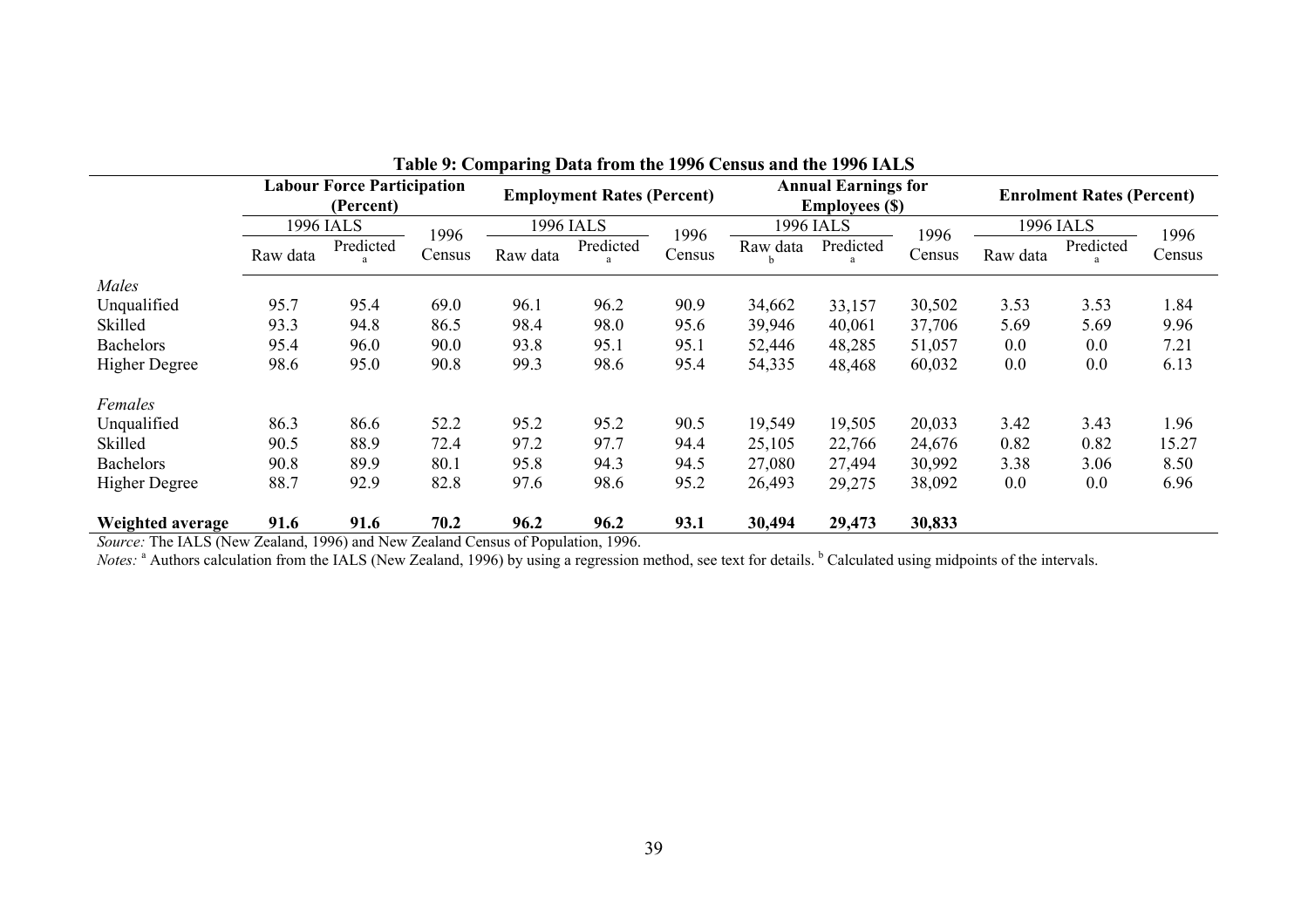|                         |       | INEW LEARANG 1981-2001 (SOIHION) |       |       |       |  |
|-------------------------|-------|----------------------------------|-------|-------|-------|--|
|                         | 1981  | 1986                             | 1991  | 1996  | 2001  |  |
| Human Capital           | 221.5 | 388.6                            | 575.3 | 713.3 | 842.9 |  |
| <b>Physical Capital</b> | a     | $169.4^{b}$                      | 214.8 | 264.6 | 309.0 |  |
| Human: Physical         |       | 2.29                             | 2.68  | 2.70  | 2.73  |  |

#### **Table 11: Comparisons of Human and Physical Capital Stocks, New Zealand 1981-2001 (**\$billion)

*Source:* Authors calculation from New Zealand Census of Population, 1981, 1986, 1991, 1996, 2001, PC-INFOS Series SNCA.S5NK90ZZ.

*Notes*: <sup>a</sup> Statistics not publicly available. <sup>b</sup> This figure is for 1986/1987; it is used because the corresponding value for 1985/1986 is not publicly available either. All values are current prices.<sup>20</sup>

| A Comparison with Oxley and Zhu (2002) |           |           |           |  |  |
|----------------------------------------|-----------|-----------|-----------|--|--|
|                                        | 1986      | 1991      | 1996      |  |  |
| <b>Oxley and Zhu</b>                   |           |           |           |  |  |
| Baseline <sup>a</sup>                  | 180,644   | 250,141   | 282,727   |  |  |
| Baseline $(2001 \text{ prices})^b$     | 303,092   | 292,503   | 309,497   |  |  |
| Change from last Census                |           | $-3.5\%$  | 5.8%      |  |  |
| Ages 25-64 $\degree$                   | 201,753   | 285,125   | 323,779   |  |  |
| Population aged 25-64 <sup>d</sup>     | 1,543,197 | 1,654,440 | 1,828,790 |  |  |
| <b>Current Study</b>                   |           |           |           |  |  |
| <b>Baseline</b>                        | 291,321   | 430,840   | 489,280   |  |  |
| Baseline (2001 prices) $b$             | 488,791   | 503,803   | 535,607   |  |  |
| Change from last Census                |           | $4\%$     | $6.3\%$   |  |  |
| Replicating Oxley and Zhu <sup>e</sup> | 231,951   | 346,043   | 392,985   |  |  |
| Population aged $25-64$ <sup>d</sup>   | 1,542,981 | 1,654,191 | 1,828,809 |  |  |
| Labour force aged 25-64                | 1,143,741 | 1,173,216 | 1,293,162 |  |  |

# **Table 12: Estimates of Per Capita Human Capital for New Zealand:**

*Source:* Authors calculation from New Zealand Census of Population, 1986, 1991, 1996. Oxley and Zhu's estimates are from Oxley and Zhu (2002).

*Notes*: All estimates are in current prices unless otherwise stated. <sup>a</sup> Ages 15 and older. <sup>b</sup> Adjusted to 2001 dollars using the Prevailing Weekly Wage Index PWIQ.S4329 and All Salary & Wage Rates LCIQ.SA53Z9. <sup>c</sup> Calculated using worksheet obtained from Oxley and Zhu. <sup>d</sup> Differences in the two sets of results are due to summation error, since our data are more disaggregated and as mentioned earlier, cell counts are randomly rounded to base 3. <sup>e</sup> Adjusted to best resemble Oxley and Zhu (row *c*): Ages 25-64; no enrolment effect; *i*=8%, *g*=3% for ages 21-29, 2% for ages 30-54, and 1% for ages 55-64.

<sup>&</sup>lt;sup>20</sup> We keep the stock values in current prices, because in this section we are interested in how human capital compares with physical capital in each year, rather than how human capital changes over time. Another reason is that human capital in this case is lifetime labour income and so is deflated by the Wage Index; whereas what deflator should be used to adjust physical capital is controversial.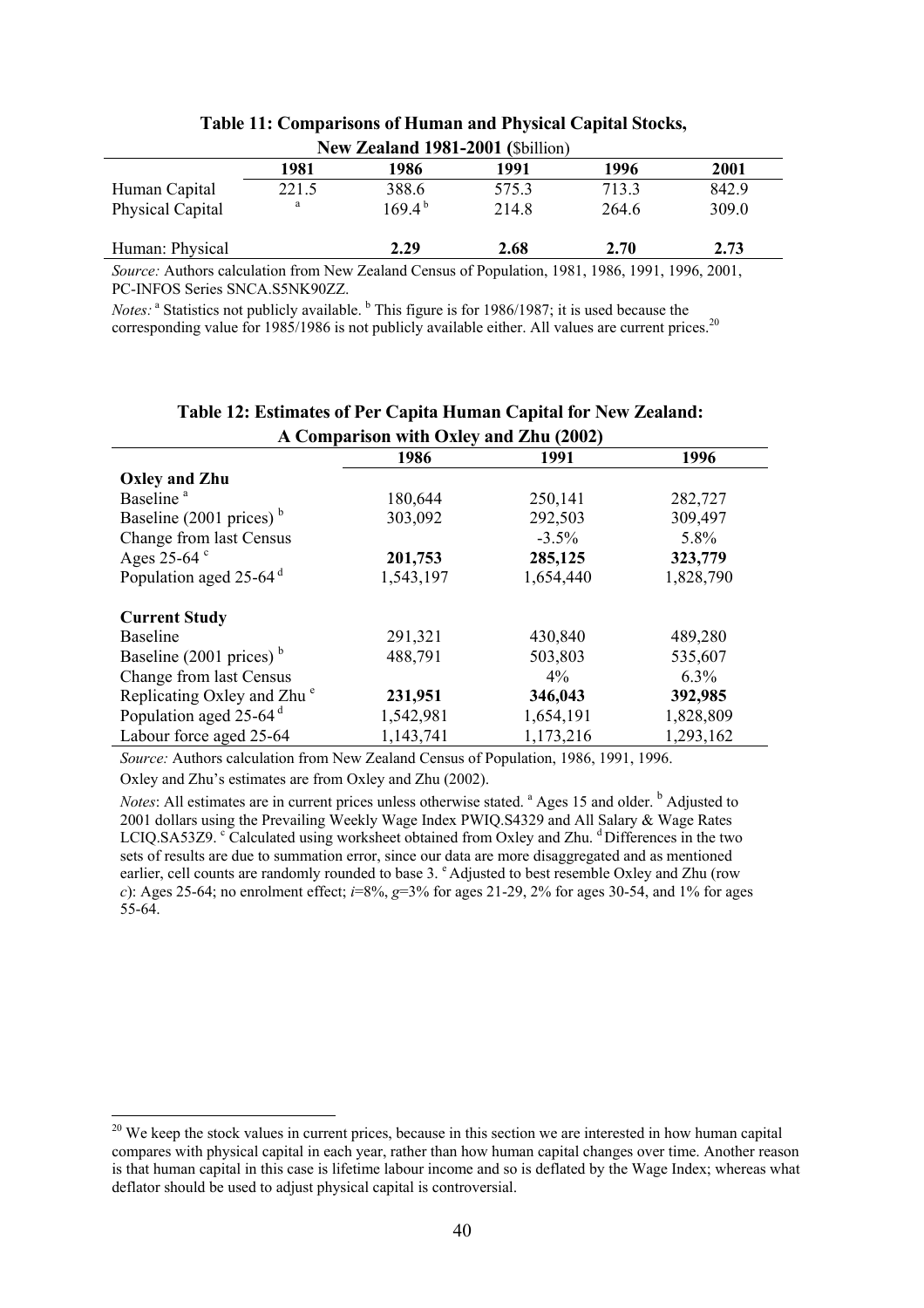

Figure 1: Annual and Lifetime Labour Incomes, 1981 (current prices)



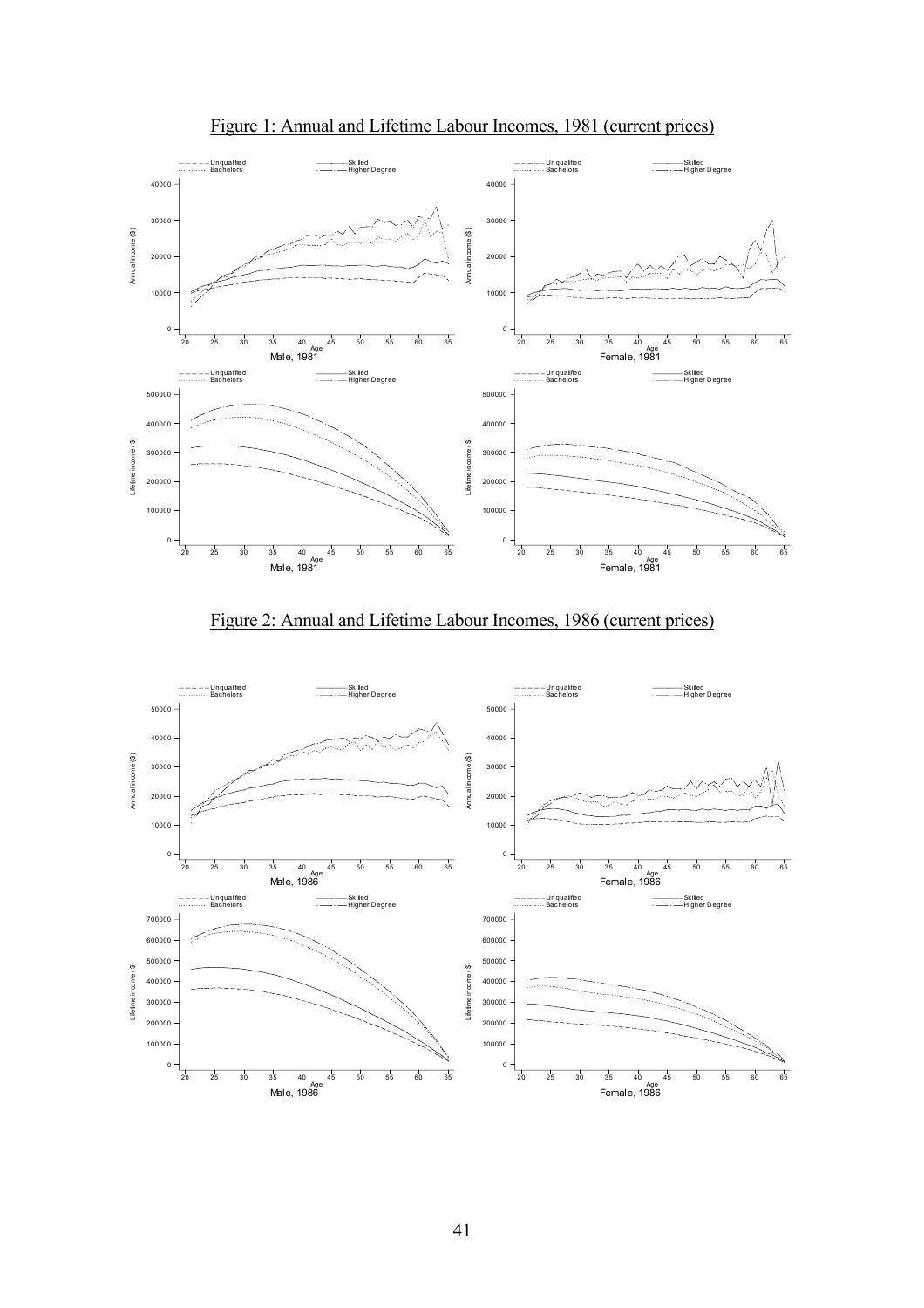

Figure 3: Annual and Lifetime Labour Incomes, 1991 (current prices)

Figure 4: Annual and Lifetime Labour Incomes, 1996 (current prices)

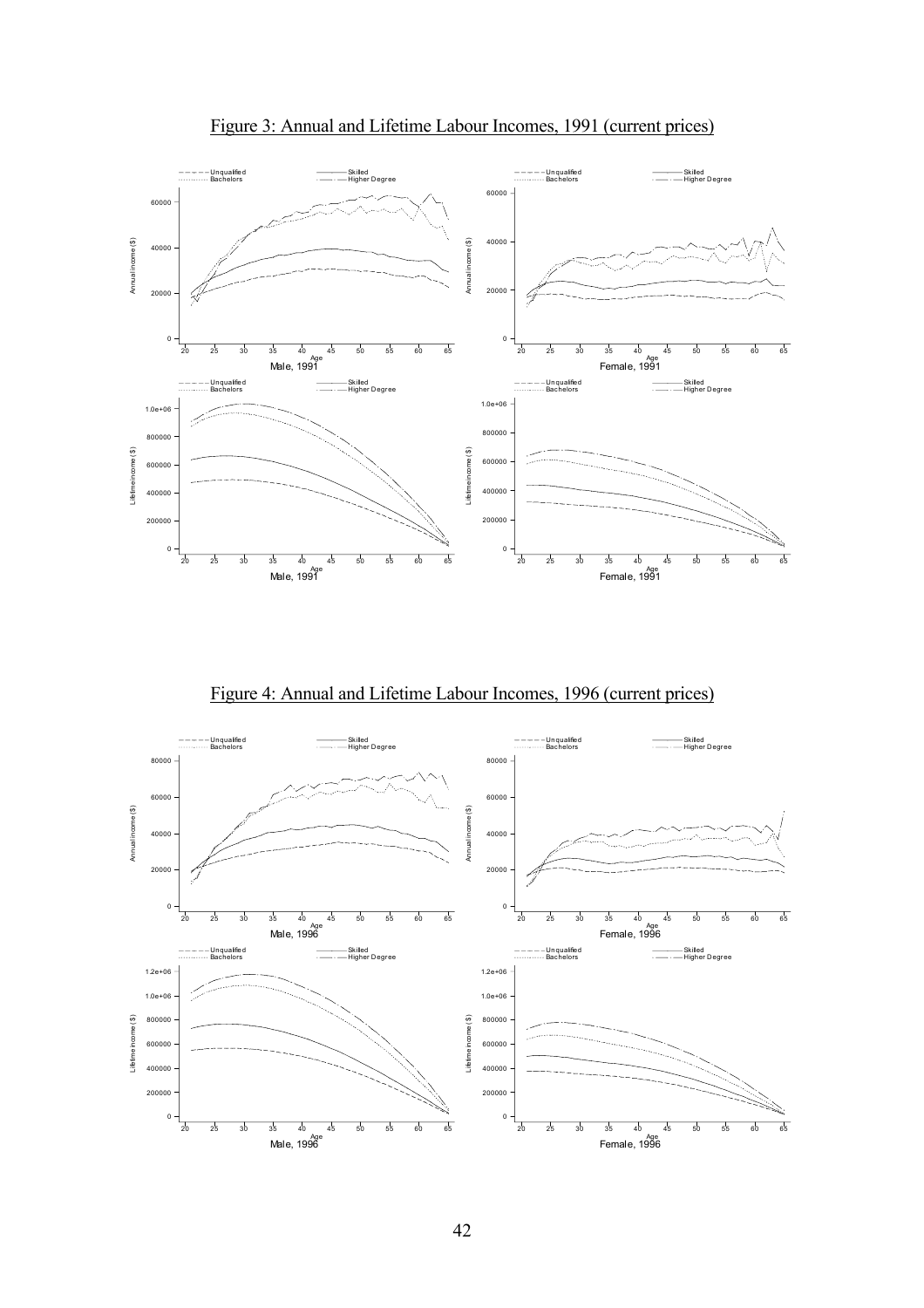

Figure 5: Annual and Lifetime Labour Incomes, 2001 (current prices)

**Figure 6: Impact of Deflator on Trend in Per Capita Lifetime Labour Income**

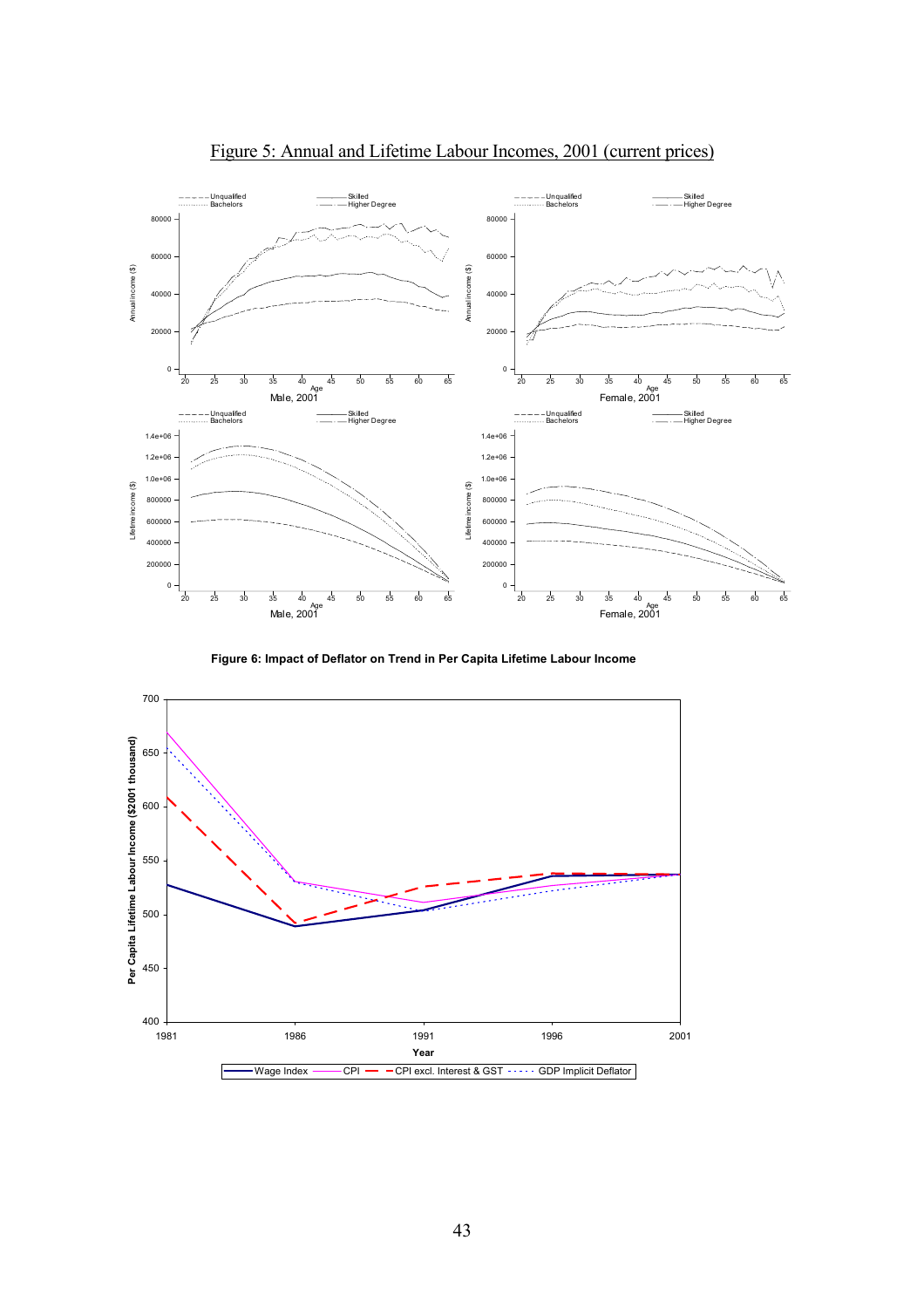

**Figure 7: Impact of Variations on Real Total Human Capital**



Figure 8: Annual and Lifetime Labour Incomes, 1996 IALS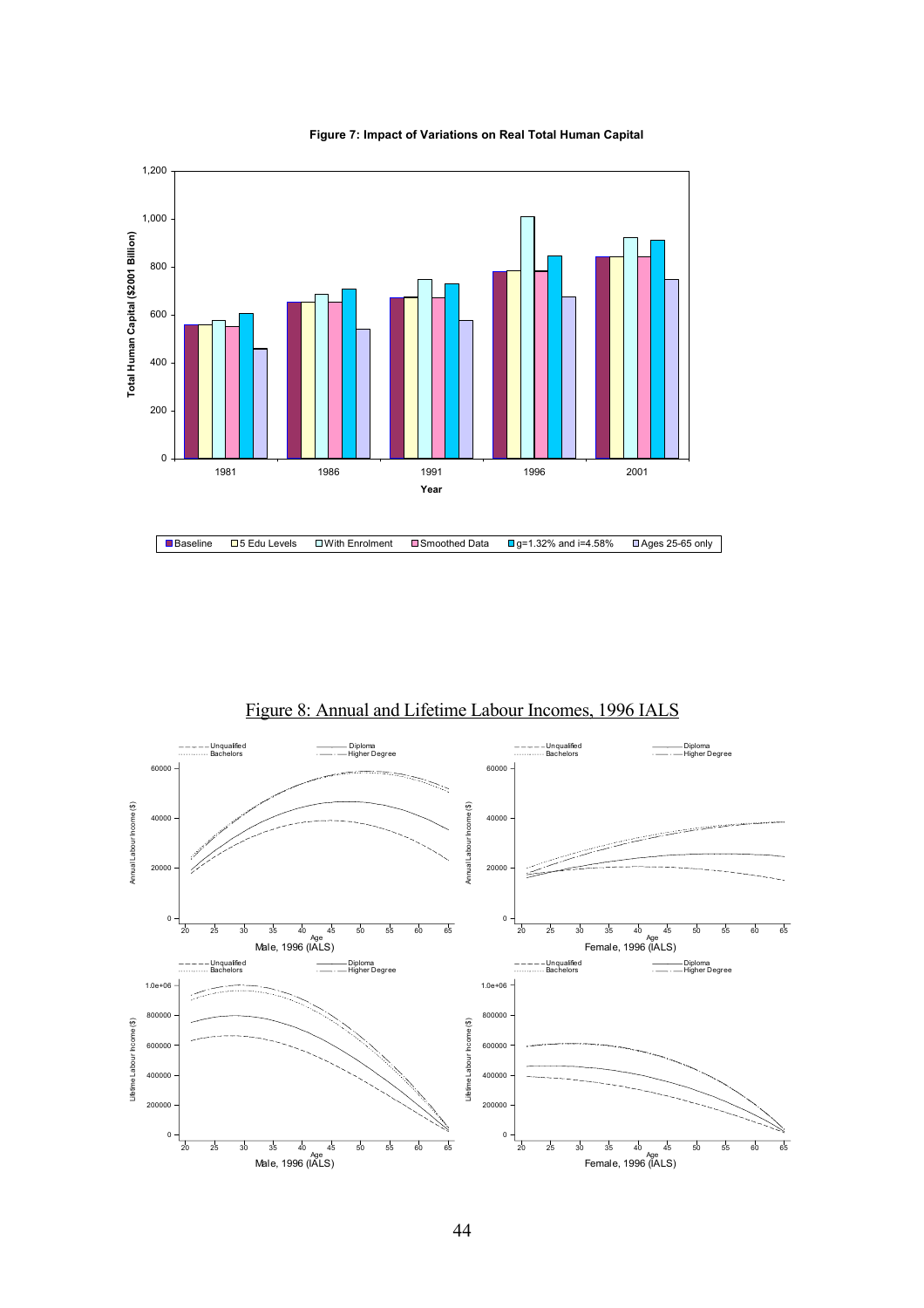# **Appendices**

| <b>Our category</b>     | <b>Superscripts</b> | <b>Census Category</b>         | <b>IALS Category</b>   |
|-------------------------|---------------------|--------------------------------|------------------------|
| <b>Higher Degree</b>    | h                   | Graduate Diploma               | Graduate Diploma       |
|                         |                     | Post-graduate Diploma          | Post-graduate Diploma  |
|                         |                     | <b>Honours</b>                 | <b>Honours</b>         |
|                         |                     | Masters                        | <b>Masters</b>         |
|                         |                     | PhD                            | PhD                    |
| <b>Bachelors Degree</b> | b                   | <b>Bachelors</b>               | <b>Bachelors</b>       |
| <b>Skilled Labour</b>   | S                   | Sixth form Certificate/        | Non-degree post-school |
|                         |                     | University Entrance            | qualifications         |
|                         |                     | Bursary/ Seventh Form          |                        |
|                         |                     | Certificate                    |                        |
|                         |                     | <b>Vocational Certificates</b> |                        |
|                         |                     | <b>Trade Certificates</b>      |                        |
|                         |                     | Other<br>Post-school           |                        |
|                         |                     | Qualifications                 |                        |
|                         |                     | Undergraduate Diploma          |                        |
| Unqualified             | u                   | School Certificate             | Completed high school  |
|                         |                     | Not classifiable               | or lower               |
|                         |                     | No qualifications              |                        |
|                         |                     | Other                          |                        |

**Appendix 1: Comparison of Categories of Educational Attainment**